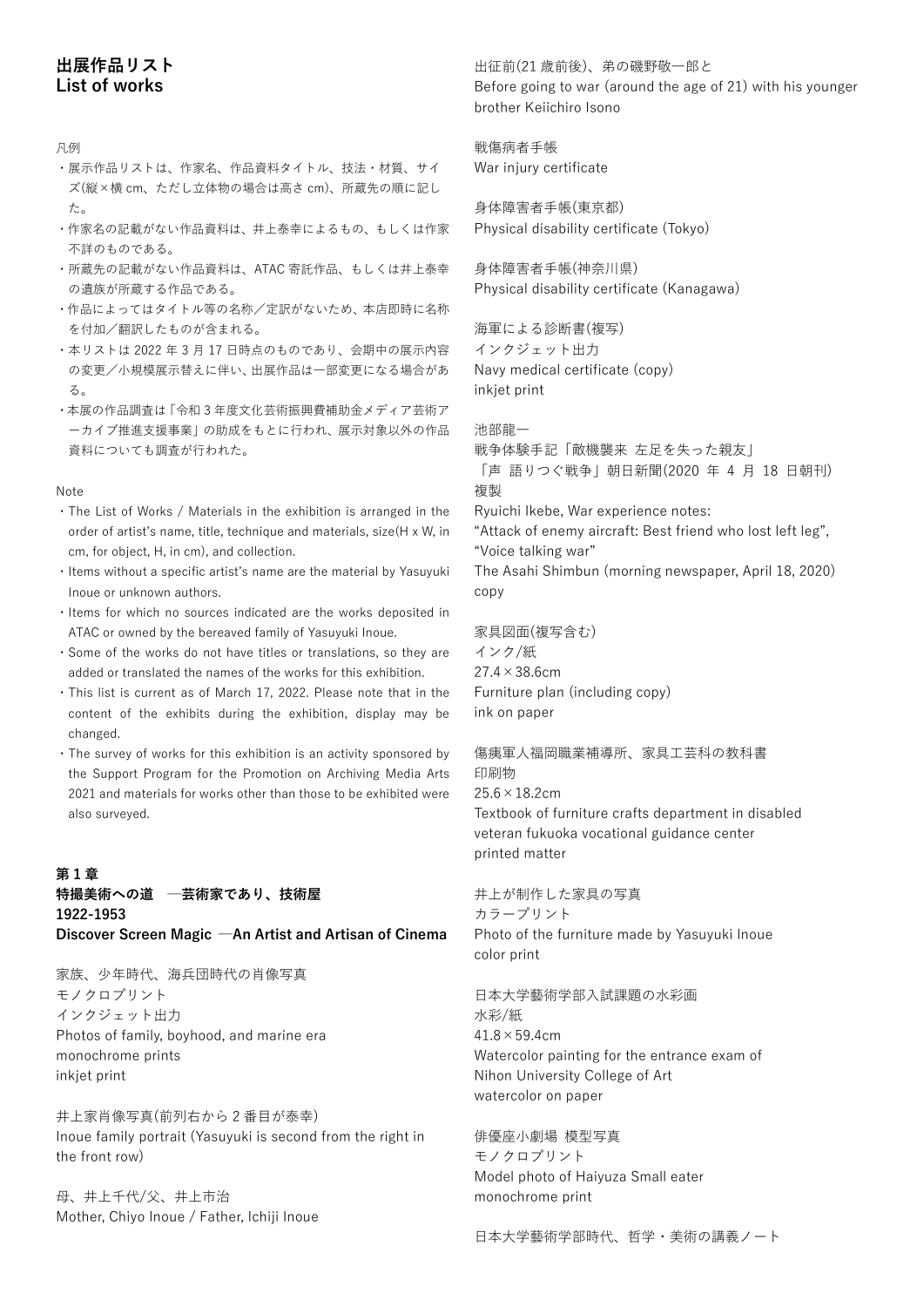鉛筆/紙  $18.2 \times 25.1$ cm Philosophy and Art Lecture notes, at Nihon University College of Art pencil / paper, notebook

構想ノート(聖母子のスケッチ含む) スケッチ 鉛筆、彩色/紙、スケッチブック  $26.8 \times 19.4$ cm Concept note (including sketches of Madonna and Child) sketch pencil, coloring on paper, sketchbook

日本大学藝術学部 卒業証書 紙  $41.4 \times 52.8$ cm Diploma from Nihon University College of Art paper

新東宝撮影所時代の写真 モノクロプリント Photo from the Shintoho Company's studio era Monochrome prints

井上玲子写真 モノクロプリント Photo of Reiko Inoue monochrome prints

新東宝「潜水艦ろ号 未だ浮上せず」スチル モノクロプリント Still of Shintoho Company's film: "Sensuikan Rogô imada fujôsezu" monochrome print

井上玲子 ドローイング 鉛筆/紙 51.5×37.2cm Reiko Inoue, Drawing pencil on paper

井上玲子 ドローイング 鉛筆/紙 53×38.2cm Reiko Inoue, Drawing pencil on paper

井上泰幸宛、井上玲子筆のバースデーカード インク/紙  $17.6 \times 20.2$ cm Birthday card by Reiko Inoue to Yasuyuki Inoue ink on paper

井上玲子宛、井上泰幸書簡 インク/紙 17.7×23cm Letter by Yasuyuki Inoue to Reiko Inoue ink on paper

スナップ写真 Hajime Togashi (Mitsuo Togashi) snapshot 三木多聞「富樫一さんの彫刻」直筆原稿、1994 年 複写  $25.7 \times 36.4$ cm Tamon Miki, "Sculpture of Mr. Hajime Togashi" Autograph manuscript, 1994 copy 井上玲子による詩

鉛筆/紙  $25 \times 10$ cm Poetry by Reiko Inoue pencil on paper

富樫一(富樫美津雄)

父・井上市治の日誌 複写紙をノートに貼りつけ  $22.8\times$ 6cm Diary of Yasuyuki's father: Ichiji Inoue copy paper, paste on notebook

井上玲子による彫刻作品 アルミニウム 個人蔵 Sculptures by Reiko Inoue aluminum private collection

井上玲子 ドローイングと資料 Reiko Inoue Drawings and materials

# **第 2 章**

**円谷英二との仕事 ─特撮の地位を上げるための献身 1953-1965 Eiji Tsuburaya's Right-Hand Man ― A Journey of SFX Innovation**

#### **ゴジラ Godzilla**

台本 印刷物  $24.5 \times 17.5$ cm Script printed matter

ロケハンスケッチ 鉛筆/紙、スケッチブック 22×24.8cm Sketch pencil on paper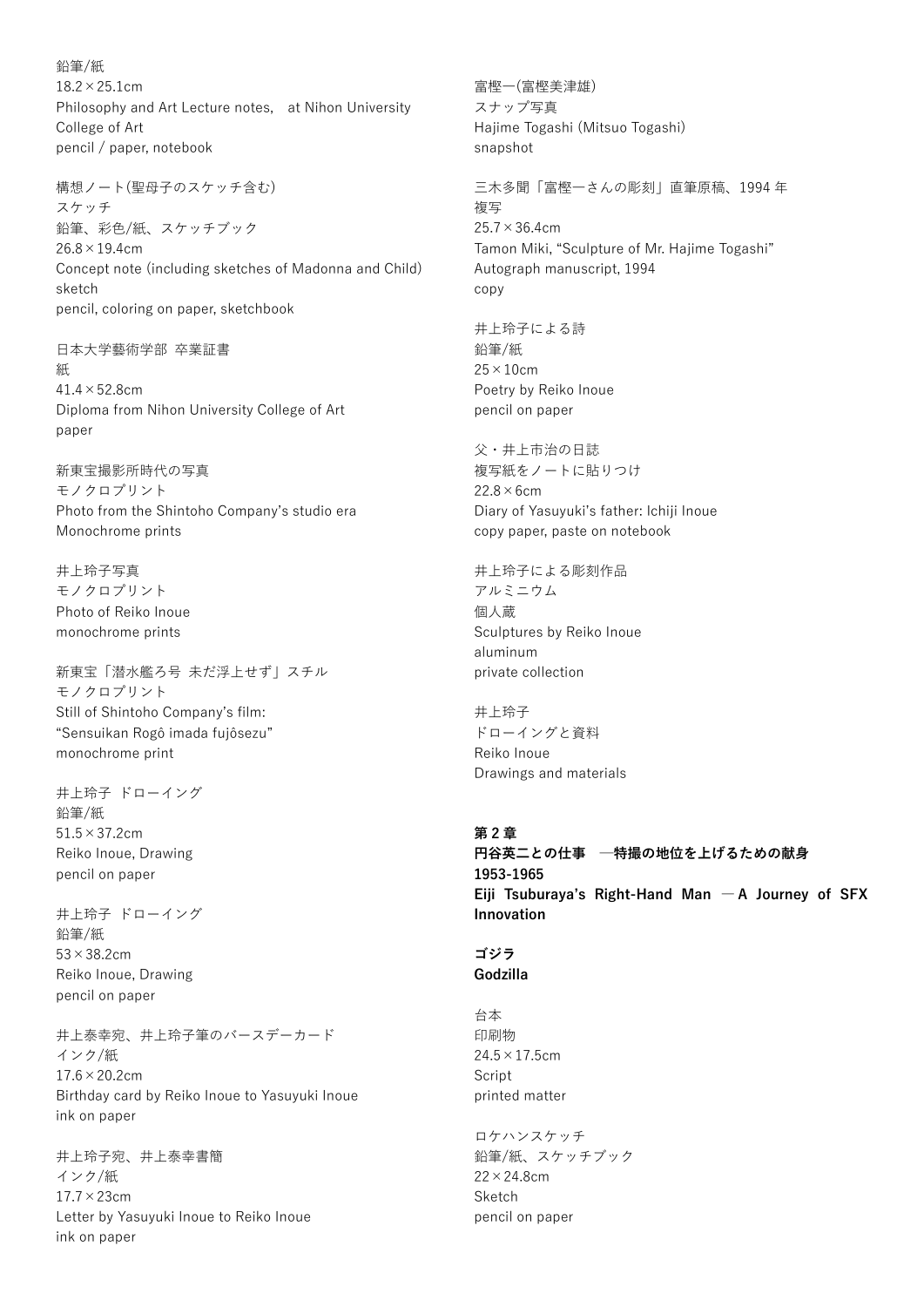東京・勝鬨橋、ミニチュア図面 インクジェット出力 55.5×99.5cm Miniature plan of "Kachidoki Bridge, Tokyo" inkjet print

#### **ゴジラの逆襲 Godzilla Raids Again**

構想ノート 鉛筆/紙 18.2×25.7cm Concept note pencil on paper

## **乱菊物語 The Maiden Courtesan**

船、イメージボード インク、鉛筆、色鉛筆/紙 22.1×28.6cm Concept art of "Ship" ink, pencil, colored pencil on paper

船、イメージボード インク、鉛筆、色鉛筆/紙 18.7×24cm Concept art of "Ship" ink, pencil, colored pencil on paper

## **白夫人の妖恋 The Legend of e White Serpent**

中国江蘇省・金山寺、ミニチュア図面 インク/紙  $42 \times 59.5$ cm Miniature plan of "Jinshan Temple, Jiangsu Province, China" ink on paper

中国江蘇省・金山寺、慈寿塔、ミニチュア図面 鉛筆、色鉛筆/紙 53.5×35.9cm Miniature plan of "Jiju Pagoda of Jinshan Temple, Jiangsu Province, China" pencil, colored pencil on paper

中国江蘇省・金山寺、鐘楼、ミニチュア図面 鉛筆、色鉛筆/紙 25.7×36.3cm Miniature plan of "Bell Tower of Jinshan Temple, Jiangsu Province, China" pencil, colored pencil on paper

## **空の大怪獣ラドン**

#### **Rodan**

台本 印刷物  $24.5 \times 17.5$ cm Script printed matter

福岡ロケハンスケッチ インク、鉛筆、色鉛筆/紙 24.7×34.2cm Sketch in "Fukuoka City" ink, pencil, colored pencil on paper

福岡ロケハンスケッチ インク/紙、スケッチブック 21.5×24.7cm Sketch in "Fukuoka City" ink on paper, Sketchbook

福岡ロケハンスケッチ インクジェット出力 21.5×24.7cm Sketch in "Fukuoka City" inkjet print

福岡・佐世保、イメージボード インク、鉛筆/紙  $23.9 \times 58.4$ cm Concept art of "Fukuoka City, Sasebo City" ink, pencil on paper

巻き尺 Tape measure

まだら棒(ロケハン用スケール参考棒) 木材 2.5×105cm(最長 290cm) "Madara-bo", Scale reference stick for Location scouting wood

#### **地球防衛軍 The Mysterians**

構想ノート 鉛筆、色鉛筆、水彩/紙  $21.8 \times 24.8$ cm Concept note pencil, colored pencil, watercolor on paper

洪水の起こる街、セット図面 インク、鉛筆/紙  $42.2 \times 58$ cm Concept set plan of "Flooding Town" ink, pencil on paper

ミステリアン宇宙ステーション、ミニチュア図面 鉛筆、色鉛筆/紙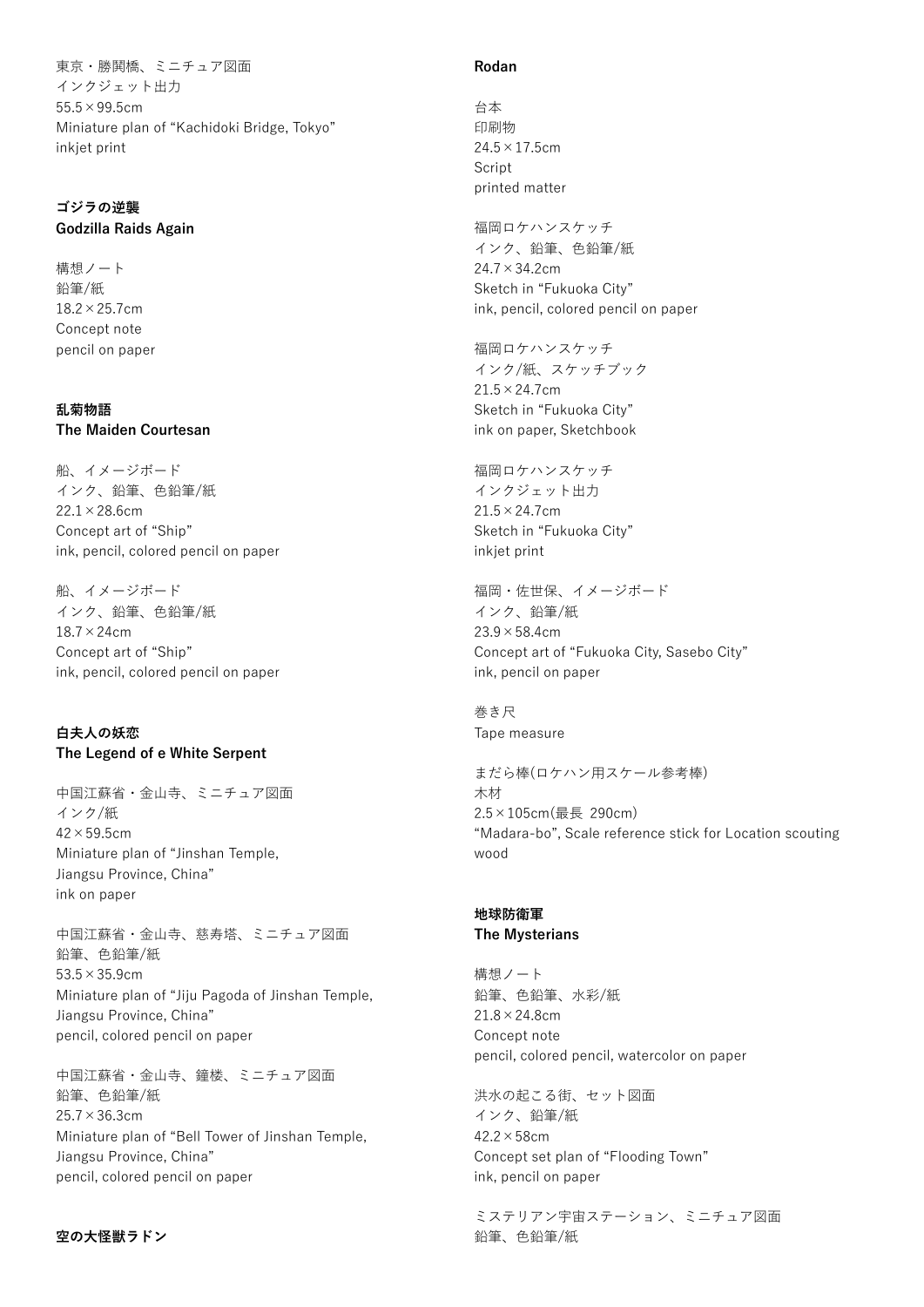$44.6 \times 53.2$ cm Miniature plan of "Mysterians Space Station" pencil, colored pencil on paper

詳細不明図面 鉛筆、色鉛筆、水彩/紙  $40.8 \times 31.6$ cm Details unknown plan pencil, colored pencil, watercolor on paper

ミステリアン宇宙ステーション、ミニチュア図面 鉛筆、色鉛筆/紙 73.6×52.3cm Miniature plan of "Mysterians Space Station" pencil, colored pencil on paper

ミステリアン円盤、ミニチュア図面 鉛筆、色鉛筆/紙 35.5×43cm Miniature plan of "Mysterians Flying Saucer" pencil, colored pencil on paper

モゲラと鉄橋シーン、イメージボード・セット図面 インク、鉛筆、色鉛筆/紙  $47 \times 45.4$ cm Concept art and Concept set plan for Scene of "Moguera and Iron Bridge" ink, pencil, colored pencil on paper

「地球防衛軍」メイキング映像 比留間伸志撮影による 8 ミリフィルムより 東宝 約 3 分 Making video from 8mm film shot by Shinji Hiruma TOHO about 3 Minutes

#### **美女と液体人間 The H-Man**

プール、セット図面 インク、鉛筆/紙  $25.8 \times 36.2$ cm Concept set plan of "Pool" ink, pencil on paper

プール、セット図面 インク、鉛筆、色鉛筆/紙 36.2×25.5cm Concept set plan of "Pool" ink, pencil, colored pencil on paper

聖路加病院、ミニチュア図面 インク/紙 24.8×33cm Miniature plan of "St. Luke's Hospital" ink on paper

## **孫悟空 Monkey Sun**

火山噴火、イメージボード インク、水彩/紙  $19 \times 40.2$ cm Concept art of "Volcanic Eruption" ink, watercolor on paper

火山噴火、セット図面 インク、鉛筆、色鉛筆/紙 30.4×36.6cm Concept set plan of "Volcanic Eruption" ink, pencil, colored pencil on paper

#### **日本誕生 The Three Treasures**

海岸と岩場、イメージボード インク、鉛筆、色鉛筆、水彩/紙  $21.6 \times 53.6$ cm Concept art of "Coast and Rocks" ink, pencil, colored pencil, watercolor on paper

海岸と岩場、セット図面 インク、鉛筆、色鉛筆/紙 24.9×30cm Concept set plan for "Coast and Rocks" ink, pencil, colored pencil on paper

静岡・富士山噴火、イメージボード・セット図面 鉛筆、色鉛筆/紙 32.2×41.9cm Concept art and Concept set plan for "Mt. Fuji Eruption, Shizuoka Prefecture" pencil, colored pencil on paper

# **宇宙大戦争 Battle in Outer Space**

ナタール人司令円盤、ミニチュア図面 インク、鉛筆、色鉛筆、水彩/紙 59×42.3cm Miniature plan of "Natals Command Flying Saucer" ink, pencil, colored pencil, watercolor on paper

# **ハワイ・ミッドウェイ大海空戦 太平洋の嵐 Storm Over the Pacific**

台本 印刷物  $24.5 \times 17.5$ cm Script printed matter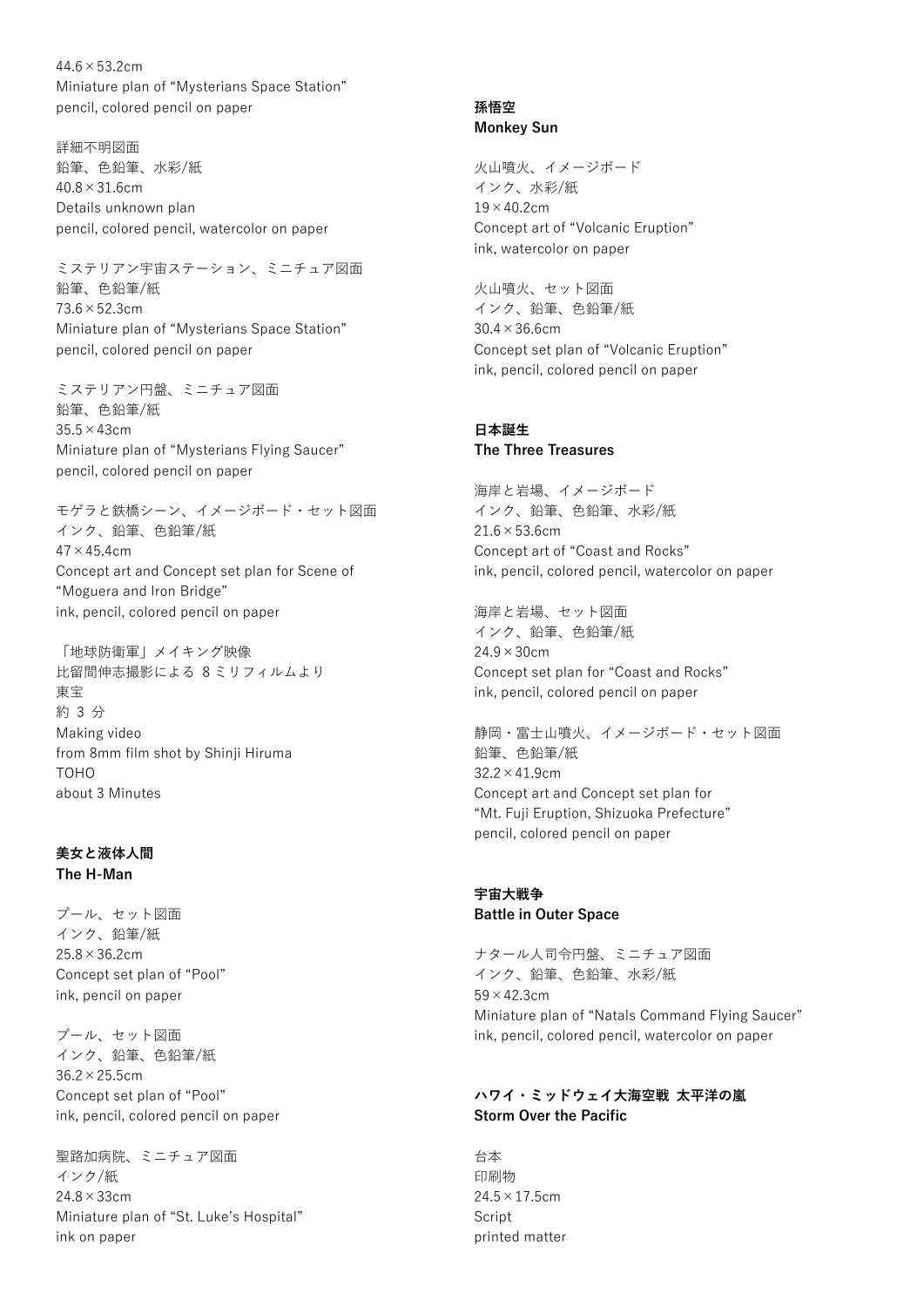ハワイ・真珠湾、イメージボード 鉛筆/トレーシングペーパー  $20.6 \times 27.1$ cm Concept art of "Pearl Harbor, Hawaii" pencil on tracing paper

ハワイ・真珠湾、イメージボード 鉛筆/トレーシングペーパー  $25.1 \times 39.8$ cm Concept art of "Pearl Harbor, Hawaii" pencil on tracing paper

ハワイ・真珠湾、セット図面 インク、鉛筆/トレーシングペーパー  $28.5 \times 42.6$ cm Concept set plan for "Pearl Harbor, Hawaii" ink, pencil on tracing paper

ハワイ・真珠湾、セット図面 インク、鉛筆、色鉛筆/トレーシングペーパー  $60 \times 82.9$ cm Concept set plan for "Pearl Harbor, Hawaii" ink, pencil, colored pencil on tracing paper

大プール、セット図面 鉛筆/紙  $25.8 \times 36.5$ cm Concept set plan of "Large Pool " pencil on paper

大プール用波起こし機、図面 インク、鉛筆/紙  $52 \times 40.9$ cm Plan of "Wave Generator for Large Pool" ink, pencil on paper

大プール用波起こし機、図面 鉛筆、色鉛筆/紙 54.8×34.6cm Plan of "Wave Generator for Large Pool" pencil, colored pencil on paper

空母、ミニチュア図面 インクジェット出力 42×59.2cm Miniature plan of "Aircraft Carrier" inkjet print

飛龍・格納庫リフト、ミニチュア図面 インクジェット出力  $42.2 \times 65.4$ cm Miniature plan of "Hangar Lift of Hiryu (Aircraft Carrier)" inkjet print

メイキング映像 田中友幸撮影による 8 ミリフィルムより 東宝 約 1 分

Making video from 8mm film shot by Tomoyuki Tanaka TOHO about 1 Minute

#### **ガス人間第 1 号 The Human Vapor**

麻布双葉会館、セット図面 鉛筆、色鉛筆/紙 24.8×34.8cm Concept set plan of "Azabu Futaba Hall, Tokyo" pencil, colored pencil on paper

麻布双葉会館、セット図面 鉛筆/紙  $24.8 \times 34.8$ cm Concept set plan of "Azabu Futaba Hall, Tokyo" pencil on paper

## **大坂城物語 The Story of Osaka Castle**

大坂城、ミニチュア図面 鉛筆、色鉛筆/紙  $25.6 \times 36.6$ cm Miniature plan of "Osaka Castle" pencil, colored pencil on paper

大坂城天守閣、ミニチュア図面 インクジェット出力  $42.2 \times 59.4$ cm Miniature plan of "Castle Tower of Osaka Castle" inkjet print

大坂城本丸、セット図面 インクジェット出力 59.3×42.2cm Concept set plan for "Inner citadel of Osaka Castle" inkjet print

# **モスラ**

**Mothra**

東京タワー、ミニチュア図面 インクジェット出力  $130\times57.2$ cm Miniature plan of "Tokyo Tower" inkjet print

# **世界大戦争**

**The Last War**

核兵器爆発後、イメージボード インク、水彩/紙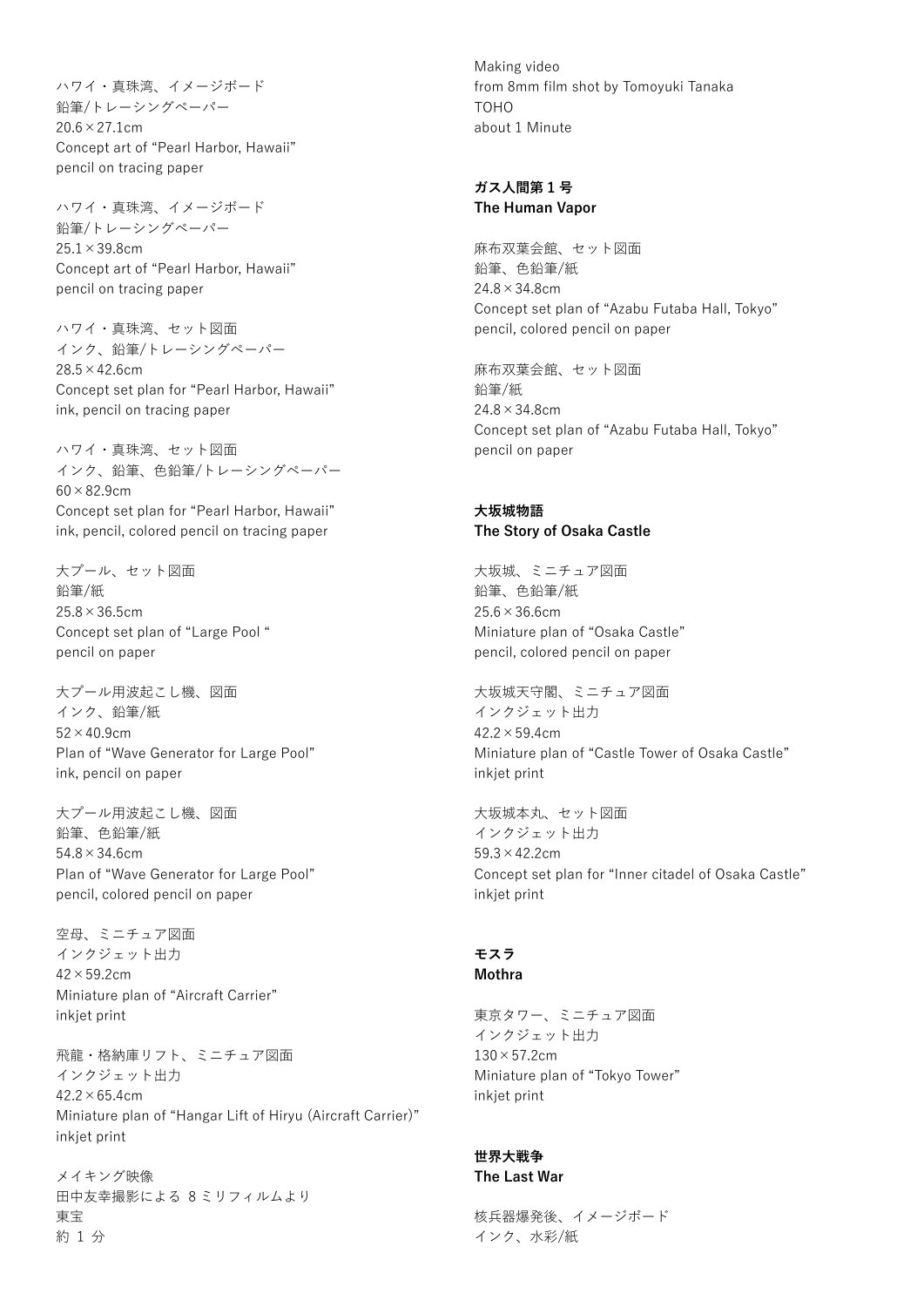$27.4 \times 39.7$ cm Concept art of "After the Nuclear Weapon Explosion" pencil, watercolor on paper

山麓、イメージボード 鉛筆、水彩/紙  $24.7 \times 34.7$ cm Concept art of "Foot of the Mountain" pencil, watercolor on paper

空襲後、イメージボード 鉛筆、色鉛筆、水彩/紙  $25.6 \times 36.7$ cm Concept art of "After the Air raid" pencil, colored pencil, watercolor on paper

ラストシーン・火の海、セット図面 インク、鉛筆、色鉛筆/紙  $50 \times 36.4$ cm Concept set plan for "Blazing Inferno (Last Scene)" ink, pencil, colored pencil on paper

村落、セット図面 鉛筆/紙  $41.9 \times 59.2$ cm Concept set plan of "Village" pencil on paper

# **妖星ゴラス Gorath**

シグマ、デザイン画 インク、鉛筆、色鉛筆/紙  $25 \times 35.1$ cm Concept design of "Sigma" ink, pencil, colored pencil on paper

シグマ、仕掛け図面 インク、鉛筆、色鉛筆/紙 26.7×36.3cm Special effect plan of "Sigma" ink, pencil, colored pencil on paper

南極海、イメージボード 鉛筆、水彩/紙  $24.8 \times 34.1$ cm Concept art of "Antarctic Ocean" pencil, watercolor on paper

宇宙港、イメージボード インク、鉛筆、色鉛筆/紙  $24.1 \times 36.2$ cm Concept art of "Spaceport" ink, pencil, colored pencil on paper

南極海を航行する船、イメージボード 鉛筆/紙

 $19.6 \times 31.2$ cm Concept art of "Ship Sailing in the Antarctic Ocean" pencil on paper

南極接岸後ベルトコンベアーで荷下ろしする船、 イメージボード インク、鉛筆、色鉛筆、水彩/紙 24.8×33.7cm Concept art of "Ship that is unloaded by a conveyor belt after berthing in Antarctica" ink, pencil, colored pencil, watercolor on paper

南極工事現場でのパイプ移送、イメージボード インク、鉛筆、色鉛筆、水彩/紙 24.7×34cm Concept art of "Pipe transfer at an Antarctic construction site" ink, pencil, colored pencil, watercolor on paper

南極で噴焔をあげるジェットパイプ、イメージボード 鉛筆/紙 36.3×25.3cm Concept art of "Jet pipe that blows up in Antarctica" pencil on paper

川崎造船所、イメージボード 鉛筆/紙 24.8×33.9cm Concept art of "Kawasaki Shipyard" pencil on paper

東京湾に襲来する高潮、イメージボード インク、鉛筆/紙  $36.3 \times 25.6$ cm Concept art of "Storm Surge Invading Tokyo Bay" ink, pencil on paper

東京下町に押し寄せる高潮、イメージボード インク、鉛筆、色鉛筆/紙 36×25.9cm Concept art of "Storm Surge Rushing to Downtown Tokyo" ink, pencil, colored pencil on paper

丸の内ビル街に押し寄せる海水、イメージボード 鉛筆、色鉛筆/紙 36.5×25.8cm Concept art of "Seawater Rushing into the Marunouchi Building area, Tokyo" pencil, colored pencil on paper

陥没、セット図面 鉛筆、色鉛筆/紙  $41.8 \times 58.5$ cm Concept set plan for "Depression" pencil, colored pencil on paper

波にのまれる東海道線、セット図面 インク、鉛筆、色鉛筆/紙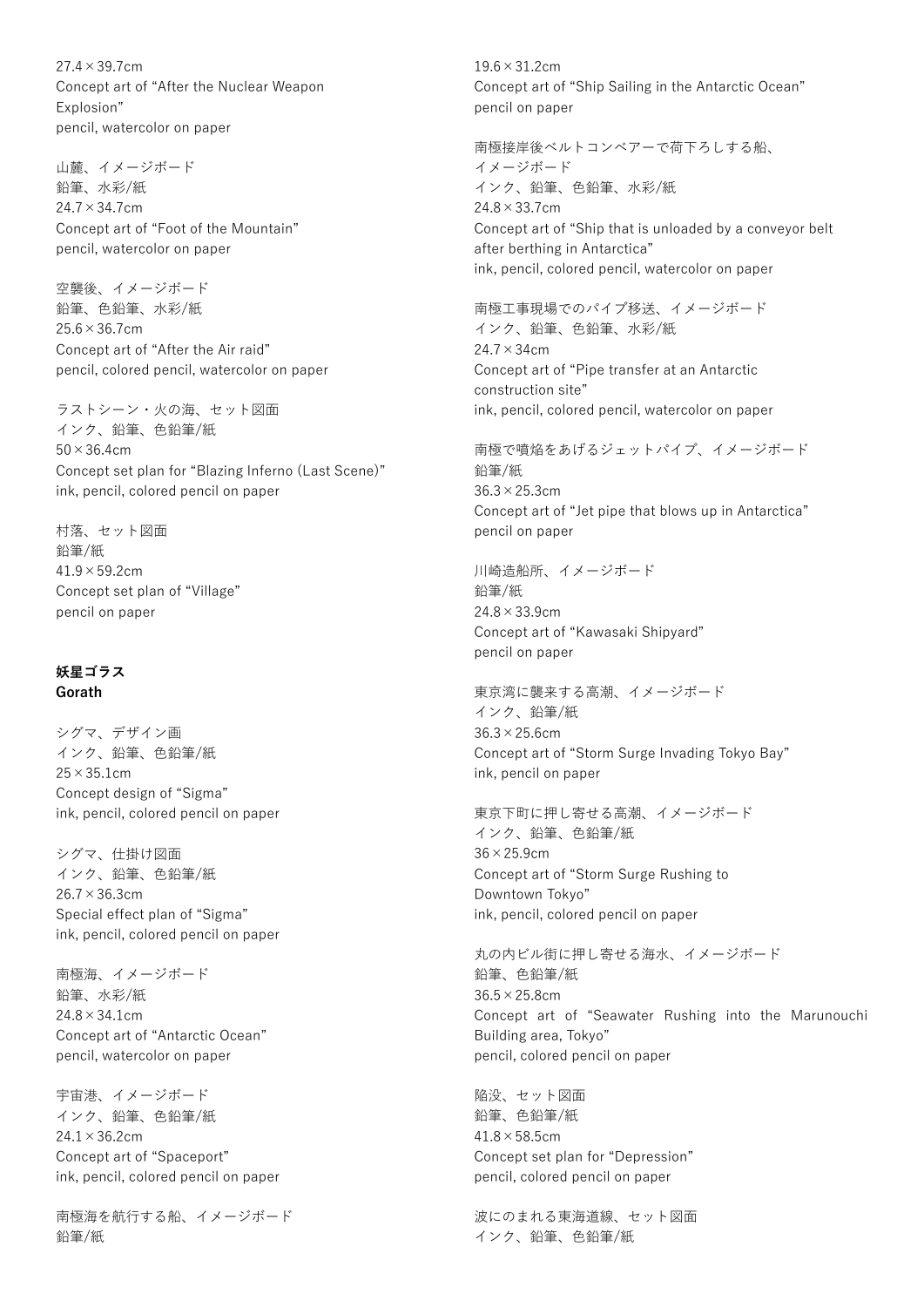$25.7 \times 36.2$ cm Concept set plan for "Tokaido Line Swallowed by the Waves" ink, pencil, colored pencil on paper

沿岸を走る東海道線、イメージボード 鉛筆/紙  $25.7 \times 36.1$ cm Concept art of "Tokaido Line that runs along the Coast" pencil on paper

渡辺明 南極基地を破壊するマグマ、イメージボード インク、水彩/紙  $24.5 \times 35.5$ cm Akira Watanabe Concept art of "Maguma destroying Antarctic Base" ink, watercolor on paper

南極アメリカ基地ドーム、ミニチュア図面 鉛筆/紙  $42 \times 59.4$ cm Miniature plan of "Antarctic American Base Dome" pencil on paper

南極雪原中央機関センター、イメージボード 鉛筆/紙 35.8×25.3cm Concept art of "Antarctica Snowfield Central Authority Center" pencil on paper

渡辺明 建設中のジェットパイプ、イメージボード インク、色鉛筆/紙 24.8×33.9cm Akira Watanabe Concept art of "Jet Pipe under Construction" ink, colored pencil on paper

東京・勝鬨橋、ミニチュア図面 インク、色鉛筆/紙 25.8×36cm Miniature plan of "Kachidoki Bridge, Tokyo" ink, colored pencil on paper

南極基地、イメージボード インク、鉛筆/紙 36×25.3cm Concept art of "Antarctic Base" ink, pencil on paper

ゴラス、ミニチュア FRP、アクリル、ほか  $55 \times 55 \times 55$ cm Miniature of "Gorath" FRP, Acrylic, etc.

**キングコング対ゴジラ King Kong vs. Godzilla** ゴジラの眠る氷塊、イメージボード インク、鉛筆、水彩/紙 22×27.8cm Concept art of "Godzilla's sleeping ice block" ink, pencil, watercolor on paper

ガソリン作戦の川、セット図面 インク、鉛筆、色鉛筆/紙  $41.8 \times 59.2$ cm Concept set plan of "River of Gasoline operation" ink, pencil, watercolor on paper

国会議事堂周辺、セット図面 インク、色鉛筆/紙  $42.1 \times 59.5$ cm Concept set plan of "Around the Diet Building" ink, colored pencil on paper

国会議事堂、ミニチュア図面 鉛筆/紙  $42 \times 60$ cm Miniature plan of "Diet Building" pencil on paper

国会議事堂、ミニチュア図面 鉛筆/紙 42.1x59.5cm Miniature plan of "Diet Building" pencil on paper

国会議事堂、ミニチュア図面 鉛筆/紙 59.5x42.1cm Miniature plan of "Diet Building" pencil on paper

ゴジラ・キングコング、参考図解 青焼き 42×59cm Reference illustration of "Godzilla and King Kong" blueprint

#### **青島要塞爆撃命令 Siege of Fort Bismarck**

構想ノート インク、鉛筆/青焼きに書きこみ 25.8×18.4cm Concept note ink, pencil on blueprint

香盤表 複写  $17.4 \times 24.2$ cm List of sculptures copy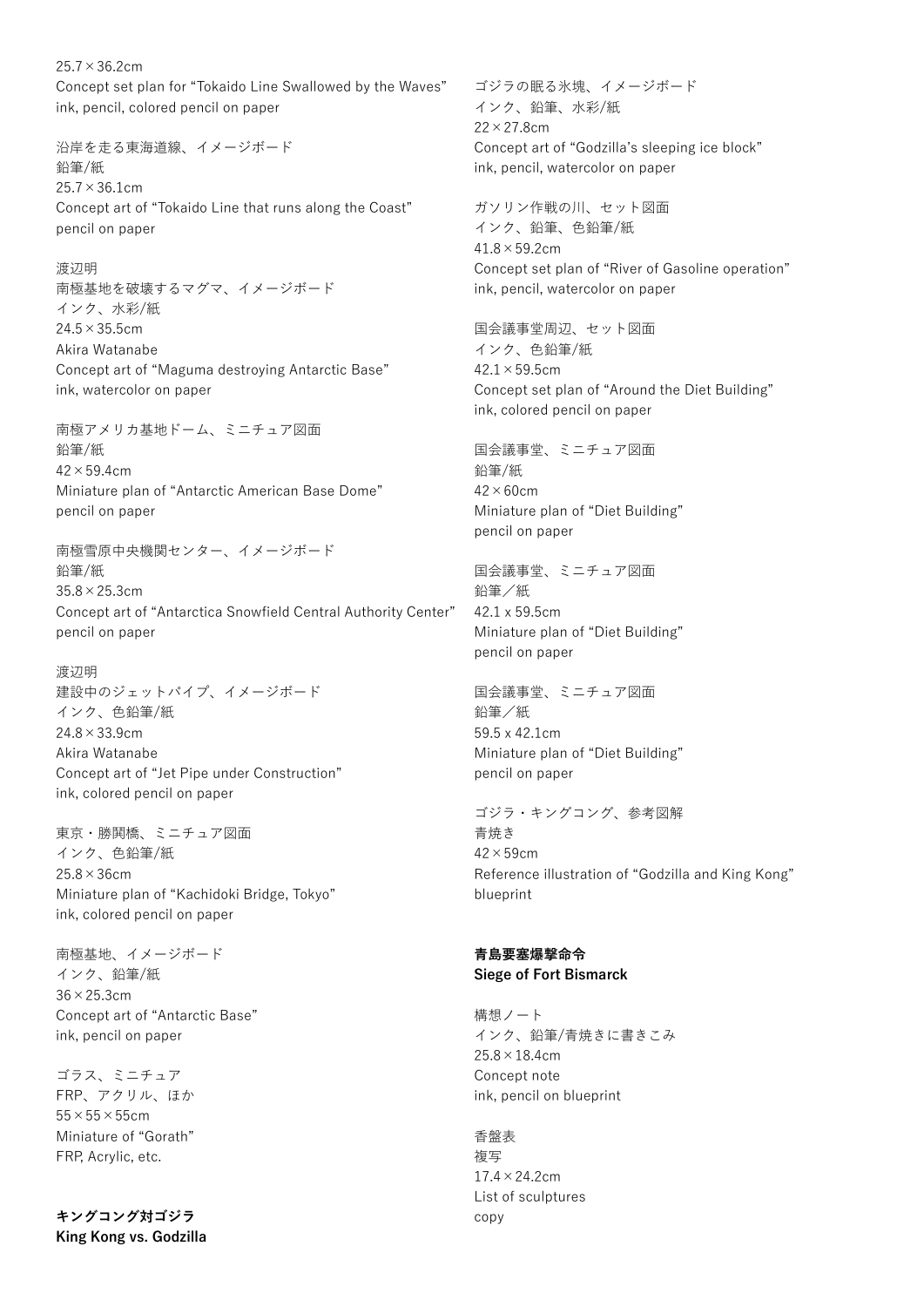青島要塞、イメージボード インク、鉛筆/紙  $22.3 \times 42.6$ cm Map of "Qingdao Fortress Area" ink, pencil on paper

砲台、ミニチュア図面 インク、鉛筆、色鉛筆/紙 58.6×34.7cm Miniature plan of "Battery" ink, pencil, colored pencil on paper

モーリス・ファルマン、ミニチュア図面 インク、鉛筆/紙 33.7×39.6cm Miniature plan of "Maurice Farman Type Seaplane" ink, pencil on paper

モーリス・ファルマン、ミニチュア図面 インク/紙 39.5×36.3cm Miniature plan of "Maurice Farman Type Seaplane" ink on paper

列車砲、ミニチュア図面 インク、鉛筆/紙 53.2×91.5cm Miniature plan of "Train Gun" ink, pencil on paper

列車砲、デザイン画 インク、鉛筆/紙  $23.5 \times 36.7$ cm Concept design of "Train Gun" ink, pencil on paper

線路、セット図面 インク、鉛筆、色鉛筆/紙  $43.7 \times 63$ cm Concept set plan for "Railroad track" ink, pencil, colored pencil on paper

## **マタンゴ Matango**

マタンゴの森、イメージボード インク、鉛筆/紙 25×35.5cm Concept art of "Matango Forest" ink, pencil on paper

座礁したヨット、セット図面 インク、鉛筆、色鉛筆/紙  $48.5 \times 40$ cm Concept set plan of "Yacht stranded" ink, pencil, colored pencil on paper

難破船、セット図面

インク、鉛筆/紙  $40.3 \times 48$ cm Concept set plan of "Shipwreck" ink, pencil on paper

ヨット、セット図面 インク、鉛筆、色鉛筆/紙  $42 \times 59$ cm Concept set plan of "Yacht" ink, pencil, colored pencil on paper

難破船、ミニチュア図面 インクジェット出力 78.3×29.3cm Miniature plan of "Shipwreck" inkjet print

#### **大盗賊 Lost World of Sinbad**

岩の道・裏門、ミニチュア図面 インクジェット出力  $42.2 \times 59.3$ cm Miniature plan of "Rock road and Postern" inkjet print

城、セット図面 インクジェット出力 16.2×24.3cm Concept set plan of "Castle" inkjet print

# **海底軍艦**

**Atragon**

台本 印刷物  $24.5 \times 17.5$ cm Script printed matter

シーン一覧表 インク、鉛筆、色鉛筆/紙 36.2×25.7cm List of scenes ink, pencil, colored pencil on paper

ムウ帝国内部、イメージボード インク、鉛筆、色鉛筆、水彩/紙  $22.5 \times 36.7$ cm Concept art of "Mu Empire Interior" ink, pencil, colored pencil, watercolor on paper

陥没するビル街、セット図面 インク、水彩/紙 59.2×42.2cm Concept set plan for "Building street collapse"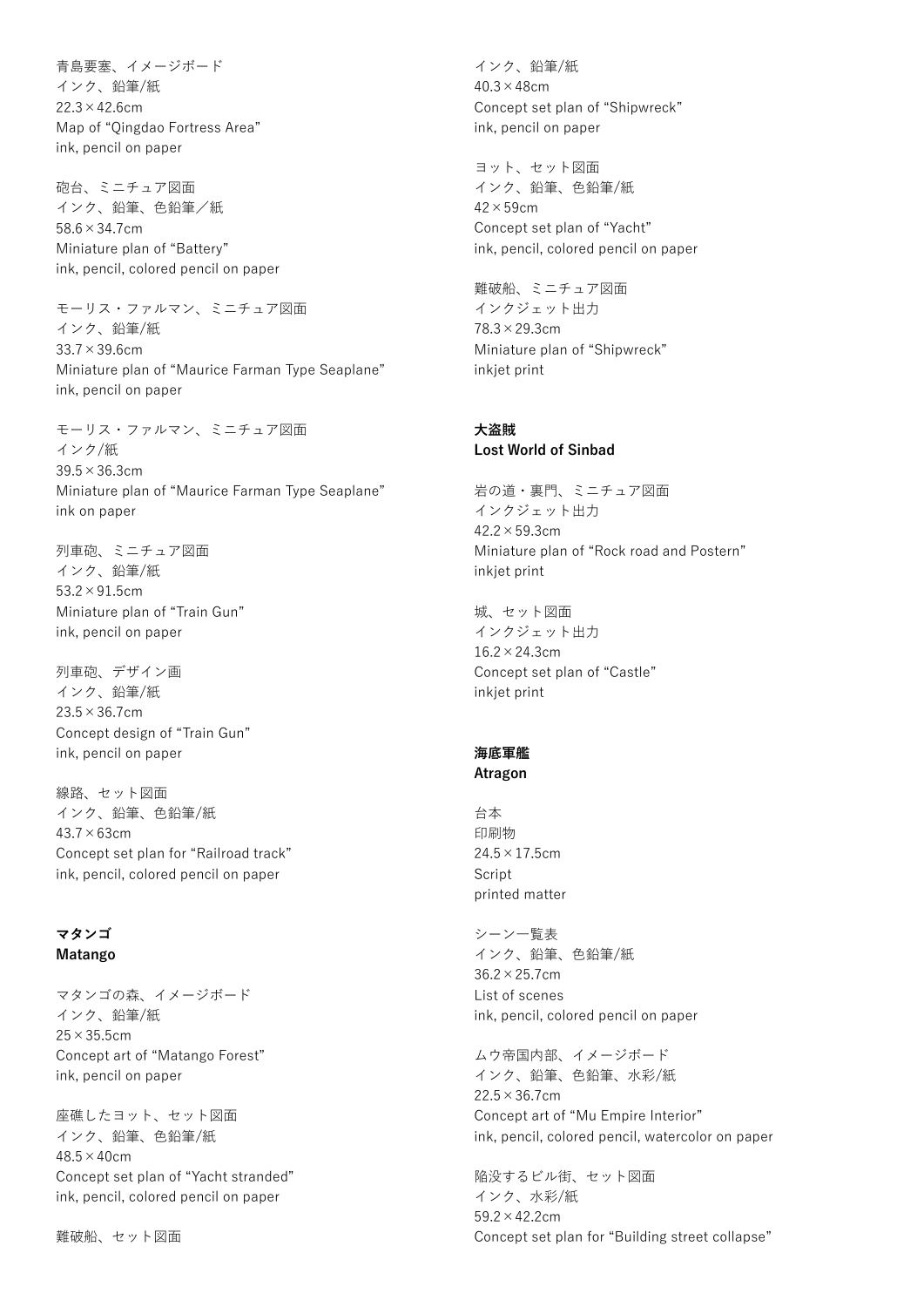小松崎茂 轟天号、デザイン画 青焼き 24.7×34.7cm Shigeru Komatsuzaki Concept design of "Goten-go" blueprint

轟天号出撃、絵コンテ 青焼き 18.2×25.7cm Storyboards of "Goten-go sortie" blueprint

轟天号を襲うマンダ、絵コンテ 青焼き 18.2×25.7cm Storyboards of "Manda attacking Goten-go" blueprint

ビル街陥没、セット図面 鉛筆/紙 42×33cm Concept set plan for "Building street collapse" pencil on paper

## **モスラ対ゴジラ Mothra vs. Godzilla**

シーン一覧表 インク、色鉛筆/紙 36.5×25.8cm List of scenes ink, colored pencil on paper

名古屋城、ミニチュア図面 インク、鉛筆/紙  $25.9 \times 36.5$ cm Miniature plan of "Nagoya Castle" ink, pencil on paper

比較図面 鉛筆/紙 59×38cm Height-comparison sketch pencil on paper

撮影のためのセットプラン インク、鉛筆、色鉛筆/紙  $42 \times 59.4$ cm Concept set plan for shooting ink, pencil, colored pencil on paper

**宇宙大怪獣ドゴラ Dogora**

台本 印刷物  $24.5 \times 17.5$ cm Script printed matter

若戸大橋、セット図面 インク、鉛筆、色鉛筆/紙  $42 \times 59.4$ cm Concept set plan of "Wakato Bridge" ink, pencil, colored pencil on paper

若戸大橋、セット図面 インク、鉛筆、色鉛筆/紙 29.7×42cm Concept set plan of "Wakato Bridge" ink, pencil, colored pencil on paper

## **三大怪獣 地球最大の決戦 Ghidorah, the Three-Headed Monster**

横浜、黒部、井上式セット設計 インク、鉛筆、色鉛筆/紙 36.5×25.7cm Concept design (Inoue-style) for "Yokohama and Kurobe" ink, pencil, colored pencil on paper

横浜、セット図面 インク、鉛筆、色鉛筆/紙 36.7×25.4cm Concept set plan for "Yokohama" ink, pencil, colored pencil on paper

富士山麓、セット図面 インク、鉛筆、色鉛筆/紙 57.6×78.6cm Concept set plan of "Foot of Mt. Fuji" ink, pencil, colored pencil on paper

海へ出る幼虫、イメージボード インク、鉛筆、水彩/紙 18×34cm Concept art of "Mothra (Larva) going out to the sea" ink, pencil, watercolor on paper

海へ出る幼虫、セット図面 インク、鉛筆、色鉛筆/紙 24×33cm Concept set plan for "Mothra (Larva) going out to the sea" ink, pencil, colored pencil on paper Ghidorah, the ree-Headed Monster

街道、イメージボード インク、鉛筆、水彩/紙 22.5×31.3cm Concept art of "Highway" ink, pencil, watercolor on paper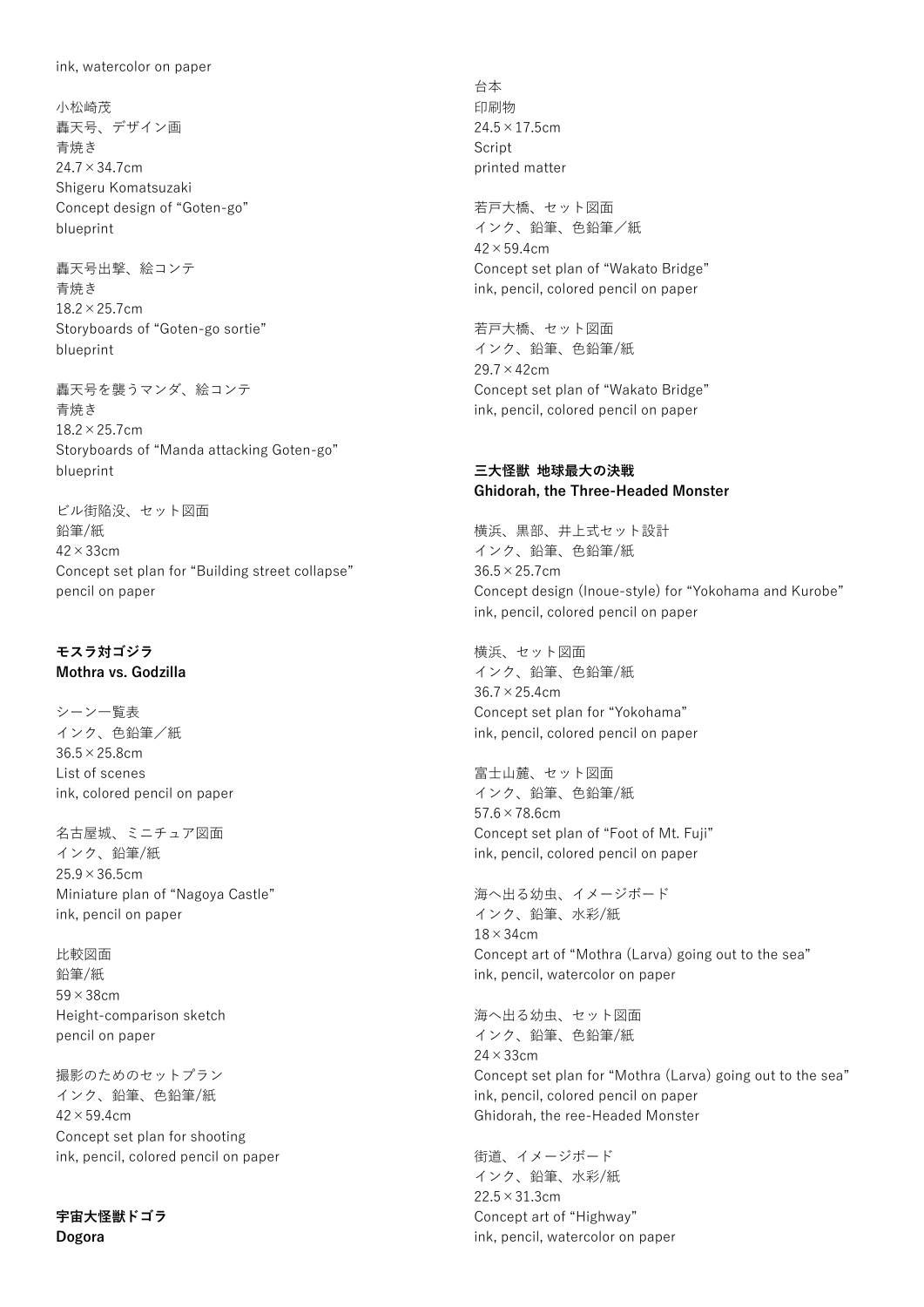キングギドラが入っている隕石、セット図面 インク、鉛筆、色鉛筆/紙 34×39.8cm Concept set plan for "Meteorite with Ghidorah inside" ink, pencil, colored pencil on paper

キングギドラが入っている隕石、セット図面 鉛筆/紙 28.5×37cm Concept set plan for "Meteorite with Ghidorah inside" pencil on paper

キングギドラが入っている隕石、セット図面 鉛筆、マーカー/紙  $25 \times 35.7$ cm Concept set plan for "Meteorite with Ghidorah inside" pencil, marker on paper

松本城、ミニチュア図面 インクジェット出力 58.7×55.3cm Miniature plan of "Matsumoto Castle" inkjet print

## **勇者のみ None But the Brave**

絵コンテ インクジェット出力 26×18.2cm Storyboards inkjet print

空軍機墜落、セット図面 インク、鉛筆、色鉛筆/紙  $42.3 \times 54.5$ cm Concept set plan for "Air Force plane crash" ink, pencil, colored pencil on paper

大プール、セット図面 インク、鉛筆、色鉛筆/紙  $42.3 \times 59.2$ cm Concept set plan for "Large pool" ink, pencil, colored pencil on paper

## **フランケンシュタイン対地底怪獣 Frankenstein vs. Baragon**

台本 印刷物  $24.5 \times 17.5$ cm Script printed matter

縮尺一覧表 インク/複写紙に書きこみ 25.7×36.3cm Height-comparison sketch ink on copy paper

香盤表 複写  $17.5 \times 24.4$ cm List of sculptures copy

地割れ、セット図面 インク、鉛筆、色鉛筆/紙  $44.2 \times 34$ cm Concept set plan for "Ground cracks" ink, pencil, colored pencil on paper

地割れ、セット図面 インク、鉛筆、色鉛筆/紙 39.1×44.3cm Concept set plan for "Ground cracks" ink, pencil, colored pencil on paper

地割れ、セット図面 インク、鉛筆、色鉛筆/紙 38.7×48.3cm Concept set plan for "Ground cracks" ink, pencil, colored pencil on paper

海底油田、イメージボード インク、鉛筆/紙  $38 \times 51$ cm Concept art of "Offshore oil field" ink, pencil on paper

海底油田鉄塔、ミニチュア図面 インク、鉛筆、色鉛筆/紙 36.4×25.8cm Miniature plan of "Offshore oil field tower" ink, pencil, colored pencil on paper

大プール、地割れ、セット図面 インク、鉛筆、色鉛筆/紙  $50.9 \times 59.4$ cm Concept set plan for "Large pool and Ground cracks" ink, pencil, colored pencil on paper

大ダコ、デザイン画 鉛筆、色鉛筆/紙 24.6×33.9cm Concept design of "Giant octopus" pencil, colored pencil on paper

団地、セット図面 インクジェット出力  $34.7 \times 43.1$  cm Concept set plan of "Housing complex" inkjet print

バラゴン、デザイン画(渡辺明)に基づいた模写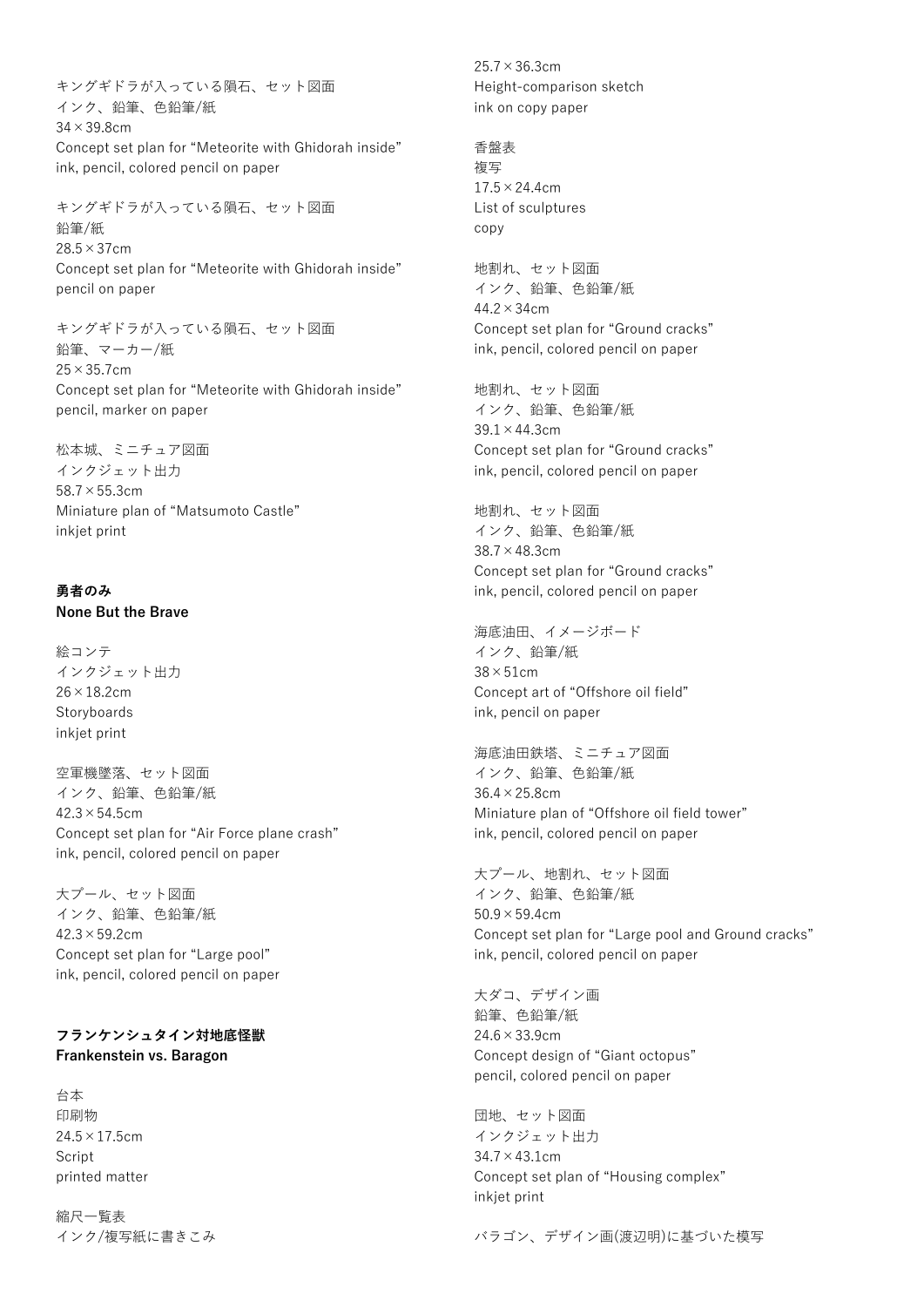インク、鉛筆、色鉛筆/紙 22×32cm Copy of "Baragon" (based on Akira Watanabe's concept design) ink, pencil, colored pencil on paper

山荘・石切場、セット図面 インク、鉛筆、色鉛筆、水彩/紙 59.4×42cm Concept set plan for "Mountain lodge and Quarry" ink, pencil, colored pencil, watercolor on paper

団地、イメージボード 鉛筆/紙 38.8×48cm Concept art of "Housing complex" pencil on paper

## **大冒険**

**The Crazy Adventure**

島、セット図面 インク、鉛筆、色鉛筆、水彩/紙 19.4×38.7cm Concept set plan for "Island" ink, pencil, colored pencil, watercolor on paper

島の陥没、セット図面 インク、鉛筆、色鉛筆/紙  $47.9 \times 39$ cm Concept set plan for "Island depression" ink, pencil, colored pencil, watercolor on paper

## **怪獣大戦争 Invasion of Astro-Monster**

X 星地下格納庫、セットデザイン検討案 鉛筆/紙  $26 \times 36$ cm Concept design (proposal under consideration) of "Underground hangar on Planet X" pencil on paper

X 星地下格納庫、セット図面検討案 鉛筆、色鉛筆/紙  $26 \times 36$ cm Concept set plan (proposal under consideration) for Underground hangar on Planet X"

X 星地下格納庫、セットデザイン検討案 インク、鉛筆/紙 36×26cm Concept design (proposal under consideration) of "Underground hangar on Planet X" ink, pencil on paper

鉛筆、色鉛筆、水彩/紙  $34 \times 24$ cm Miniature plan of "Planet X" pencil, colored pencil, watercolor on paper

木星、デザイン画 鉛筆、色鉛筆、水彩/紙  $34 \times 24$ cm Concept design of "Jupiter" pencil, colored pencil, watercolor on paper

## **空飛ぶ戦艦(未製作) Flying Battleship (unproduced)**

小松崎茂 空飛ぶ戦艦、デザイン画 インク、鉛筆、水彩/紙 26.8×38cm Shigeru Komatsuzaki Concept design of "Flying battleship" ink, pencil, watercolor on paper

小松崎茂 空飛ぶ戦艦、デザイン画 インク、鉛筆、水彩/紙 27.3×38.7cm Shigeru Komatsuzaki Concept design of "Flying battleship" ink, pencil, watercolor on paper

井上泰幸が 1950 年代 80 年代にかけて使用した台本 印刷物 Scenarios used by Yasuyuki Inoue from the 1950s to the 80s printed matter

井上泰幸日記帳 インク、鉛筆/ノートブック  $21.3 \times 15.2$ cm ink, pencil on notebook Diary of Yasuyuki Inoue

#### **第 3 章**

**特撮美術監督・井上泰幸 ―ミニチュアではなく、本物を作る 1966-1971 Production Designer, Yasuyuki Inoue ― His Mission to Recreate the Real World**

**ウルトラ Q ULTRA Q**

台本 印刷物  $24.5 \times 17.5$ cm Script printed matter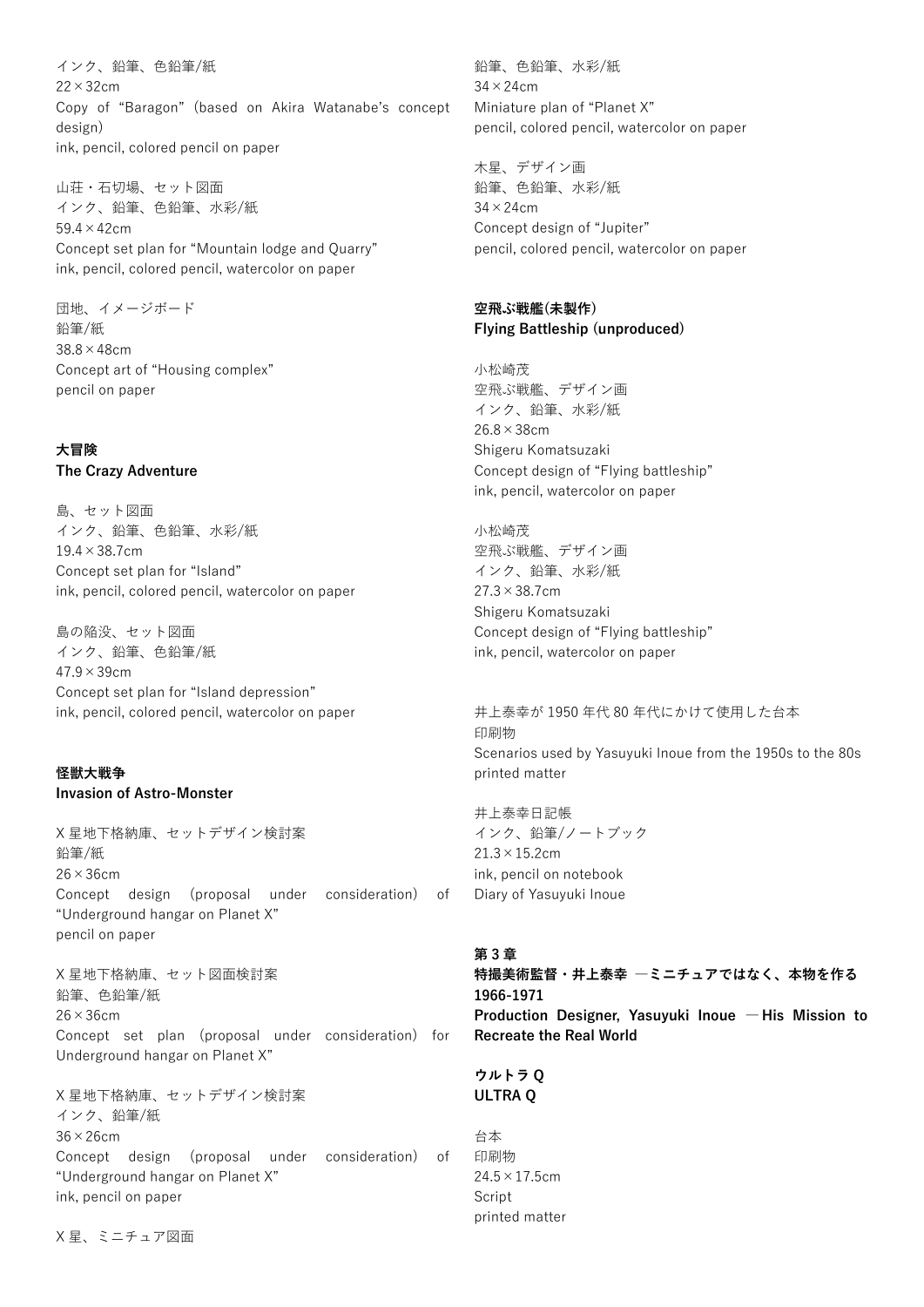ゴメス「ゴメスを倒せ!」、デザイン画 鉛筆/紙 27×38cm Concept design of "Gomess" in "Episode 1: Defeat Gomess!" pencil on paper

リトラ「ゴメスを倒せ!」、デザイン画 インク、鉛筆、水彩/紙 27×38cm Concept design of "Litra" in "Episode 1: Defeat Gomess!" ink, pencil, watercolor on paper

「ゴメスを倒せ!」、セット図面 インク、鉛筆/紙 36.5×25.8cm Concept set plan for "Episode 1: Defeat Gomess!" ink, pencil on paper

「ゴメスを倒せ!」、セット図面 インク、鉛筆、色鉛筆/紙  $25 \times 43.5$ cm Concept set plan for "Episode 1: Defeat Gomess!" ink, pencil, colored pencil on paper

洞窟のゴメス「ゴメスを倒せ!」、イメージボード 鉛筆/紙  $19.9 \times 32.7$ cm Concept art of "Gomess in the cave" in "Episode 1: Defeat Gomess!" pencil on paper

洞窟のゴメス「ゴメスを倒せ!」、イメージボード 鉛筆、色鉛筆/紙  $19.9 \times 32.7$ cm Concept art of "Gomess in the cave" in "Episode 1: Defeat Gomess!" pencil, colored pencil on paper

洞窟のゴメス「ゴメスを倒せ!」、イメージボード インク、鉛筆/紙  $19.8 \times 28.4$ cm Concept art of "Gomess in the cave" in "Episode 1: Defeat Gomess!" ink, pencil on paper

「ゴメスを倒せ!」、セット図面 インク、色鉛筆/紙  $42.3 \times 59.2$ cm Concept set plan for "Episode 1: Defeat Gomess!" ink, colored pencil on paper

「ゴメスを倒せ!」、シーン一覧表 インク、マーカー/紙  $26.1 \times 13.8$ cm List of scenes for "Episode 1: Defeat Gomess!" ink, marker on paper

「五郎とゴロー」、イメージボード インク、鉛筆、水彩/紙

25×35.5cm Concept art of "Episode 2: Goro and Goro" ink, pencil, watercolor on paper

「五郎とゴロー」、イメージボード インク、鉛筆、水彩/紙  $25.4 \times 35.7$ cm Concept art of "Episode 2: Goro and Goro" ink, pencil, watercolor on paper

ロープウェイ「五郎とゴロー」、イメージボード インク、鉛筆、水彩/紙  $25.2 \times 35.7$ cm Concept art of "Ropeway" in "Episode 2: Goro and Goro" ink, pencil, watercolor on paper

ロープウェイ「五郎とゴロー」、セット図面 インク、鉛筆、色鉛筆/紙 36.5×25.2cm Concept set plan for "Ropeway" in "Episode 2: Goro and Goro" ink, pencil, colored pencil on paper

タランチュラ「クモ男爵」、造形用図面 鉛筆、色鉛筆/紙 65.2×48.8cm Plan of "Tarantula" in "Episode 9: Baron Spider" pencil, colored pencil on paper

洋館「クモ男爵」、イメージボード 鉛筆、水彩/紙 22.2×26.9cm Concept art of "Western-style building" in "Episode 9: Baron Spider" pencil, watercolor on paper

洋館「クモ男爵」、ミニチュア図面 インク、鉛筆/紙 38.9×48cm Miniature plan of "Western-style building" in "Episode 9: Baron Spider" ink, pencil on paper

洋館「クモ男爵」、デザイン画 インク、鉛筆、マーカー/複写紙に書きこみ  $26.9 \times 37.9$ cm Concept design of "Western-style building" in "Episode 9: Baron Spider" ink, pencil, marker on copy paper

洋館「クモ男爵」、セット図面 インク、鉛筆、色鉛筆/紙 25.8×36.4cm Concept set plan for "Western-style building" in "Episode 9: Baron Spider" ink, pencil, colored pencil on paper

洋館「クモ男爵」、セット図面 インク、鉛筆/紙 59.4×37.6cm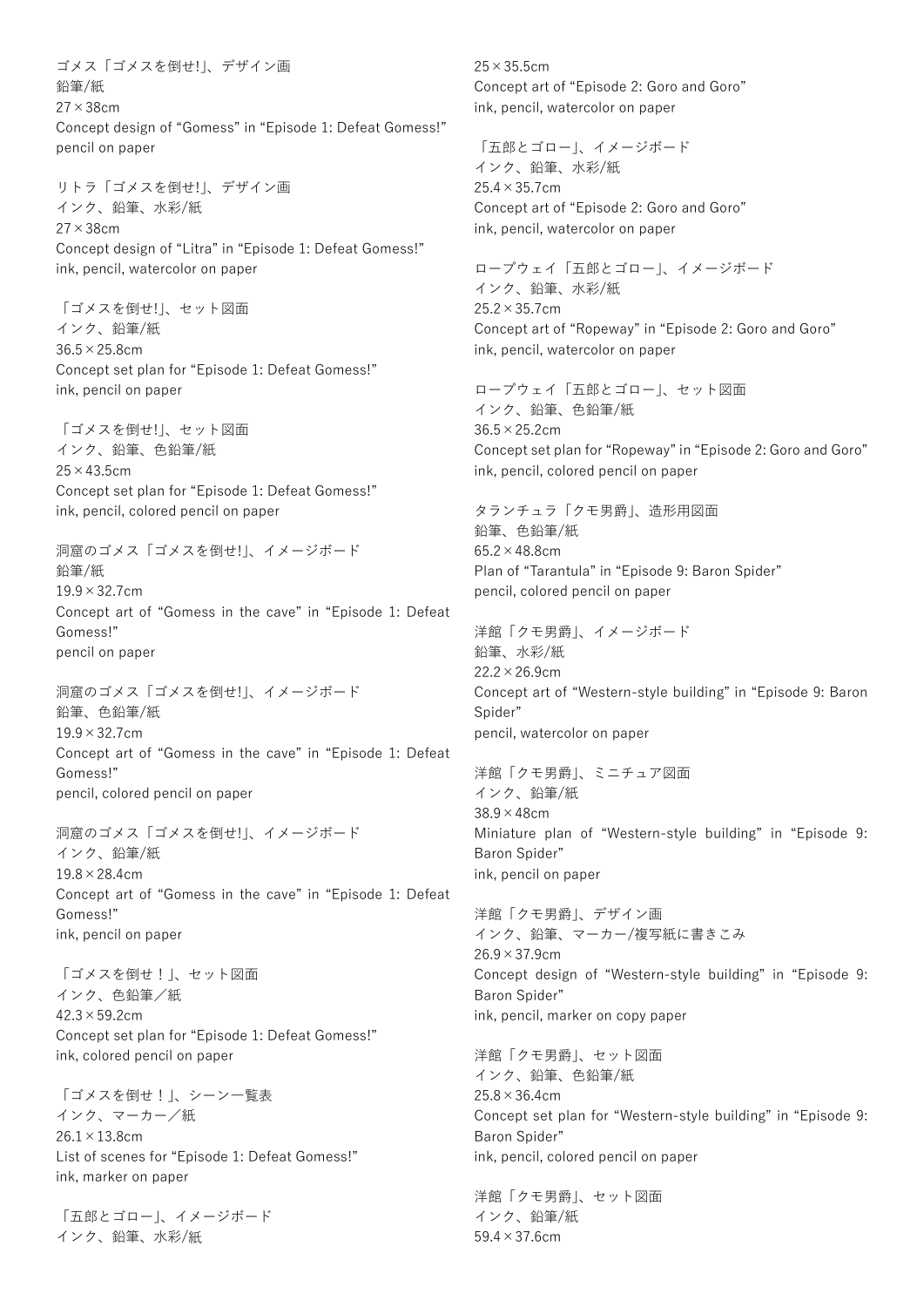Concept set plan for "Western-style building" in "Episode 9: Baron Spider" ink, pencil on paper

街セット建てこみ「1/8 計画」、セット図面 鉛筆/紙  $59 \times 42.5$ cm Concept set plan for "Building miniatures of the town" in "Episode 17: e 1/8 Project" pencil on paper

円谷英二 縮小シーン「1/8 計画」、指示書 鉛筆/紙 25.6×19cm Eiji Tsuburaya Instructions for "Reduction scene" in "Episode 17: e 1/8 Project" pencil on paper

縮小機「1/8 計画」、図面 インクジェット出力  $42.1 \times 60$ cm Plan of "Reduction machine" in "Episode 17: e 1/8 Project" inkjet print

## **ゼロ・ファイター大空戦 Zero Fighter**

造形物一覧表 インクジェット出力 36.5×25.8cm List of sculptures inkjet print

井上式セット設計 インク、鉛筆、色鉛筆、水彩/紙 41.8×57.8cm Concept design (Inoue-style) ink, pencil, colored pencil, watercolor on paper

指揮所、井上式セット設計 インク、鉛筆/紙、青焼きに書きこみ 37.5×26.8cm Concept design (Inoue-style) of "Command post" ink, pencil on paper, blueprint

レーダー、井上式セット設計 インク、鉛筆/紙、青焼き 38×26.9cm Concept design (Inoue-style) of "Radar" ink, pencil on paper, blueprint

米軍基地、セット図面 インク、色鉛筆/紙 42×52.2cm Concept set plan for "U.S. military base" ink, colored pencil on paper

レーダー基地、イメージボード インク、水彩/紙  $23.5 \times 36.5$ cm Concept art of "Radar base" ink, watercolor on paper

零戦、デザイン画 インク、水彩/紙 25×37cm Concept design of "Zero Fighter" ink, watercolor on paper

転針する零戦、井上式セット設計 インク/青焼きに書きこみ  $37.5 \times 26.1$ cm Concept design (Inoue-style) for "Zero Fighter changing course" ink on blueprint

飛行中の日本軍機、井上式セット設計 インク/青焼きに書きこみ 37.5×26.7cm Concept design (Inoue-style) for "Japanese military aircraft in flight" ink on blueprint

米軍基地に突入するゼロ戦、井上式セット設計 インク/青焼きに書きこみ 37.5×26.9cm Concept design (Inoue-style) for "Zero Fighter to enter the U.S. military base" ink on blueprint

浮上する潜水艦、井上式絵コンテ インク/青焼きに書きこみ 37.5×26.8cm Concept design (Inoue-style) for "Floating submarine" ink on blueprint

## **フランケンシュタインの怪獣 サンダ対ガイラ The War of the Gargantuas**

台本 印刷物  $24.5 \times 17.5$ cm **Script** printed matter

台本 印刷物  $24.5 \times 17.5$ cm **Script** printed matter

台本 印刷物  $24.5 \times 17.5$ cm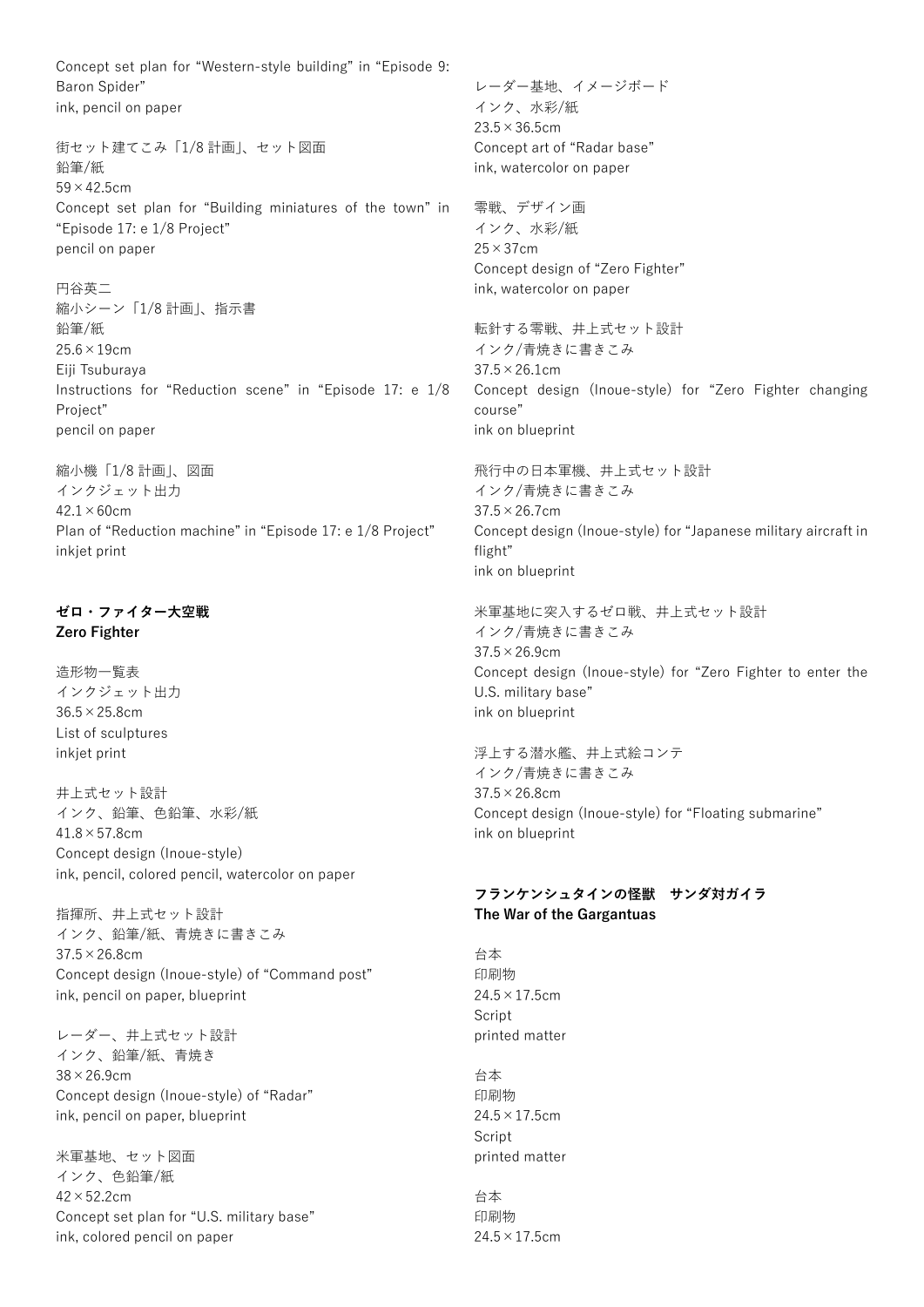**Script** printed matter

井上式絵コンテ インク、鉛筆、色鉛筆/紙 25.8×18.2cm Storyboards (Inoue-style) ink, pencil, colored pencil on paper

井上式絵コンテ インクジェット出力  $25.8 \times 18.2$ cm Storyboards (Inoue-style) inkjet print

香盤表 複写  $17.4 \times 24.2$ cm List of sculptures copy

スケジュール表 インク、鉛筆、色鉛筆/紙  $62.5 \times 25.1$ cm Schedule table ink, pencil, colored pencil on paper

サンダとガイラ、比較図面 インクジェット出力 42.2×59.5cm Height-comparison sketch of "Sanda and Gaira" inkiet print

高圧鉄塔の建っている農村、セット図面 インク、鉛筆、色鉛筆/紙  $23 \times 33.1$ cm Concept set plan of "Rural area where high-voltage towers are built" ink, pencil, colored pencil on paper

室内プール、井上式セット設計 インク、鉛筆/青焼きに書きこみ 30.5×26.8cm Concept design (Inoue-style) for "Indoor pool" ink, pencil on blueprint

農村、井上式セット設計 インク、鉛筆/青焼きに書きこみ 38×26.7cm Concept design (Inoue-style) for "Rural area" ink, pencil on blueprint

砂浜、井上式セット設計 インク、鉛筆/紙 38×26.9cm Concept design (Inoue-style) for "Sandy beach" ink, pencil on paper

大プール・島、セット図面

インク、鉛筆、色鉛筆、水彩/紙 36.4×25.8cm Concept set plan for "Large pool and Island" ink, pencil, colored pencil, watercolor on paper

メーサー殺獣光線車、ミニチュア図面 インク、鉛筆/紙  $16 \times 20.1$ cm Miniature plan of "Maser Cannon" ink, pencil on paper

メーサー殺獣光線車、ミニチュア図面 インク、鉛筆/紙  $16 \times 20$ cm Miniature plan of "Maser Cannon" ink, pencil on paper

断崖に立つサンダ、井上式セット設計 インク、鉛筆、色鉛筆/紙 29.7×42cm Concept design (Inoue-style) for "Sanda standing on a cliff" ink, pencil, colored pencil on paper

羽田空港、井上式セット設計 インク、鉛筆、色鉛筆/紙 29.7×42cm Concept design (Inoue-style) for "Haneda Airport" ink, pencil, colored pencil on paper

岩礁、イメージボード 鉛筆、水彩/紙 29.7×42cm Concept art of "Reef" pencil, watercolor on paper

湖畔、井上式セット設計 インク、鉛筆、水彩/紙 29.7×42cm Concept design (Inoue-style) for "Lakeside" ink, pencil, watercolor on paper

漁船、イメージボード インク、鉛筆、水彩/紙 29.7×42cm Concept art of "Fishing boat" ink, pencil, watercolor on paper

井上式絵コンテ インク、鉛筆、色鉛筆/紙  $62\times60$ cm Storyboards (Inoue-style) ink, pencil, colored pencil on paper

成田亨 サンダ、デザイン画 インク、水彩/紙 36.2×26.4cm Tohl Narita Concept design of "Sanda"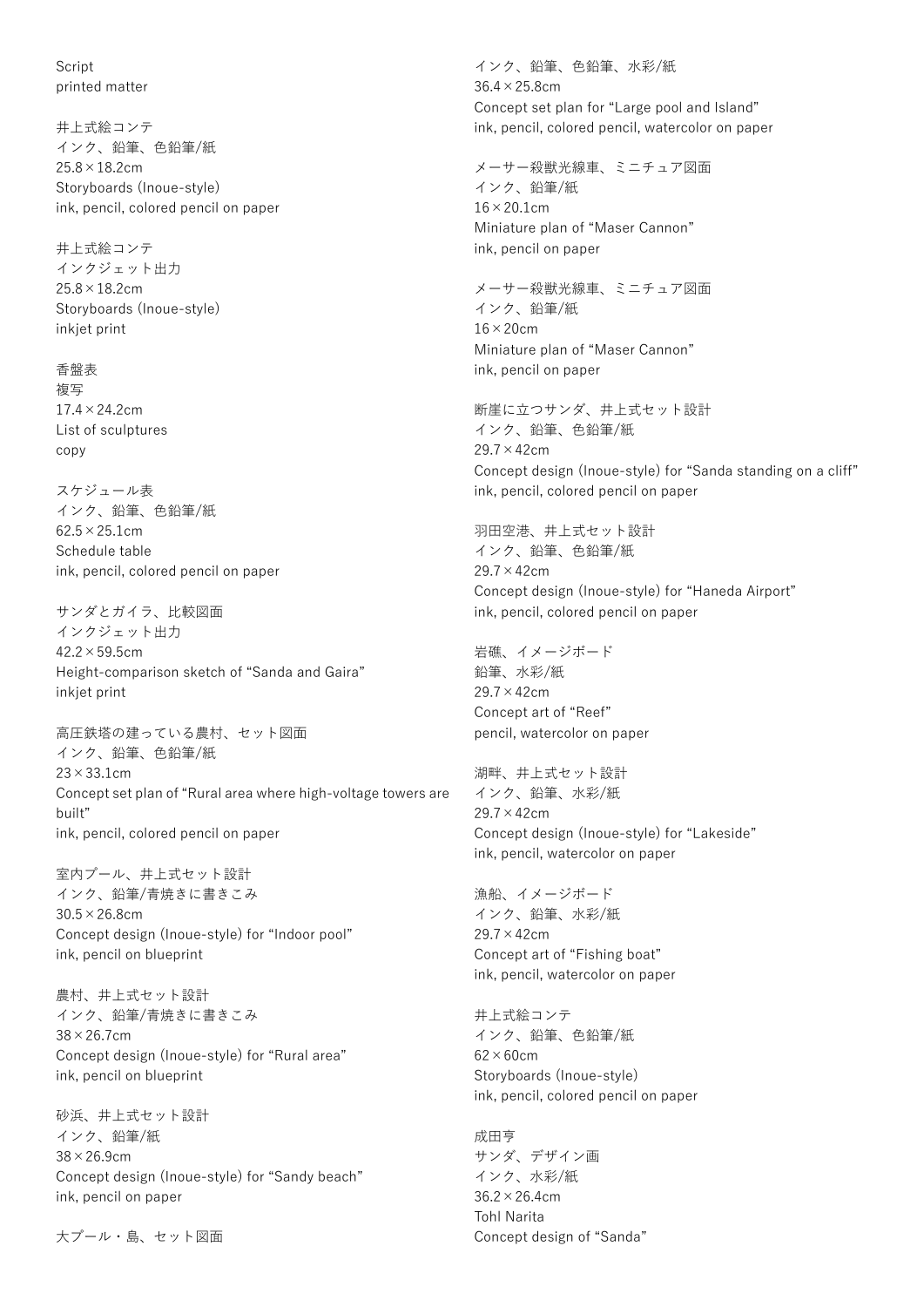ink, watercolor on paper

成田亨 ガイラ、デザイン画 インク、水彩/紙 36×26.2cm Tohl Narita Concept design of "Gaira" ink, watercolor on paper

# **ゴジラ・エビラ・モスラ 南海の大決闘 Ebirah, Horror of the Deep**

台本 印刷物  $24.5 \times 17.5$ cm Script printed matter

シーン一覧表 インク、鉛筆、色鉛筆/紙  $24.3 \times 18$ cm List of scenes ink, pencil, colored pencil on paper

井上式絵コンテ インク、鉛筆、色鉛筆、水彩/紙 59.3×42.2cm Storyboards (Inoue-style) ink, pencil, colored pencil, watercolor on paper

井上式絵コンテ インク、鉛筆、色鉛筆、水彩/紙 59.4×42.2cm Storyboards (Inoue-style) ink, pencil, colored pencil, watercolor on paper

レッチ島、セット図面 インク/トレーシングペーパー 23.5×34.4cm Concept set plan for "Letchi Island" ink on tracing paper

レッチ島・赤イ竹地下大工場、セット図面 鉛筆、色鉛筆/青焼きに書きこみ 26.8×38.2cm Concept set plan for "Akaitake Underground Factory on Letchi Island" pencil, colored pencil on blueprint

レッチ島海岸周辺、セット図面 インク、鉛筆、水彩/紙 26.8×37.8cm Concept set plan for "Around the coast of Letchi Island" ink, pencil, watercolor on paper

レッチ島海岸周辺、イメージボード インク、鉛筆、水彩/紙 26.4×53.1cm

Concept art of "Around the coast of Letchi Island" ink, pencil, watercolor on paper

レッチ島海岸・赤イ竹基地周辺、井上式セット設計 インク、鉛筆、水彩/紙 36.5×25.7cm Concept design (Inoue-style) for "Around the Akaitake Base / Around the coast of Letchi Island" ink, pencil, watercolor on paper

レッチ島・赤イ竹基地、ミニチュア図面 インク、マーカー/紙 36.3×31.2cmMiniature plan of "Akaitake Base of Letchi Island" ink, marker on paper

エビラの造形プラン インク、鉛筆/紙 29.7×42cm Plan of "Ebirah's suit" ink, pencil on paper

エビラ、デザイン画 インク、鉛筆/紙 29.7×42cm Concept design of "Ebirah" ink, pencil on paper

比較図面 インク、鉛筆/紙  $34 \times 44$ cm Height-comparison sketch ink, pencil on paper

草原に飛来したモスラ、イメージボード インク、鉛筆、色鉛筆、水彩/紙 37×27cm Concept art of "Mothra flying to the grasslands" Ink, pencil, colored pencil, watercolor on paper

洞窟の中のゴジラ、イメージボード インク、鉛筆、色鉛筆、水彩/紙 37×27cm Concept art of "Godzilla in the cave" ink, pencil, colored pencil, watercolor on paper

エビラ登場、井上式絵コンテ インク、鉛筆、水彩/紙 36×25cm Storyboards (Inoue-style) for "Ebirah appears" ink, pencil, watercolor on paper

エビラ登場、井上式セット設計 インク、鉛筆、色鉛筆、水彩/紙  $37 \times 27$ cm Concept design (Inoue-style) for "Ebirah appears" ink, pencil, colored pencil, watercolor on paper

井上式絵コンテ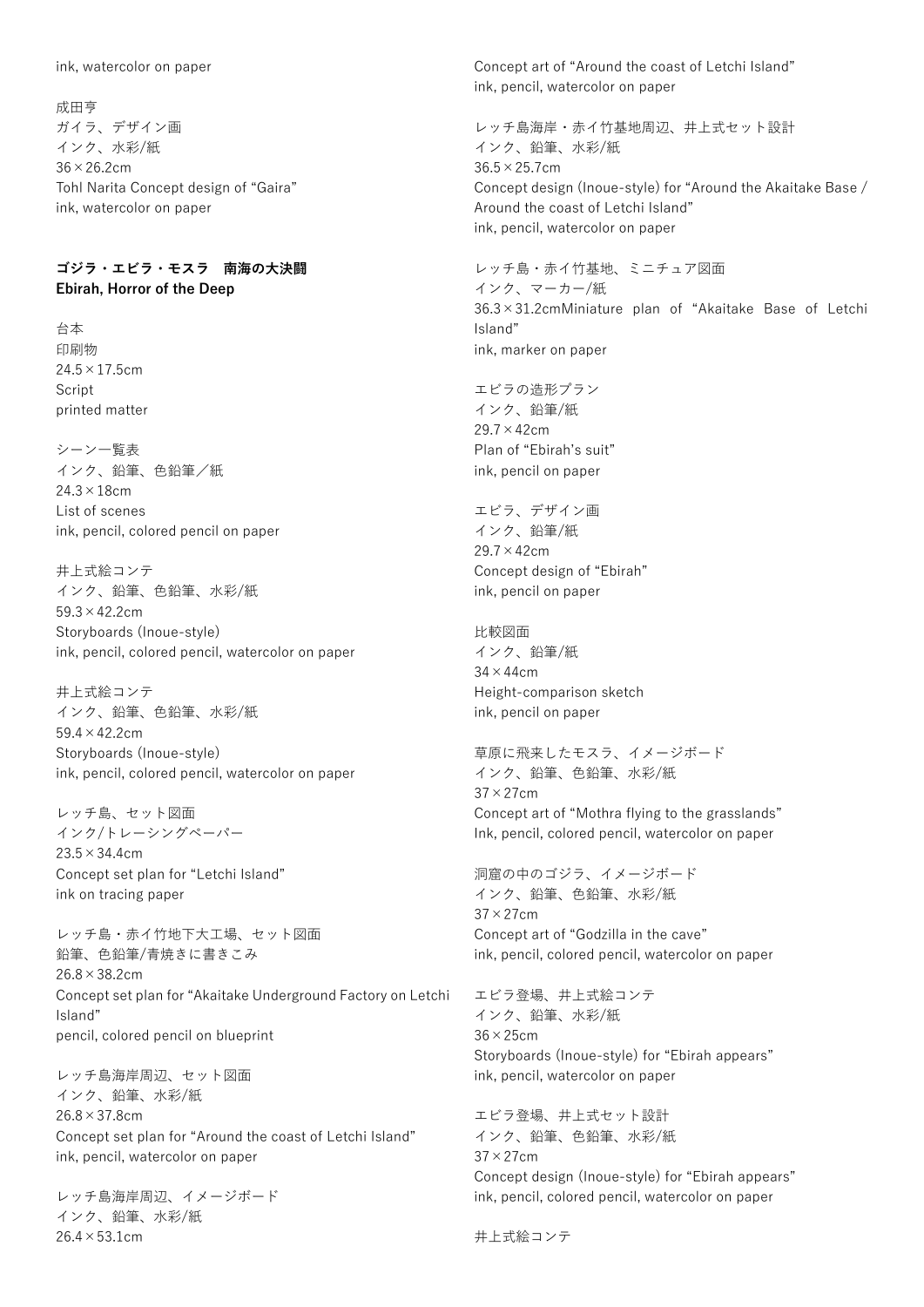インク、鉛筆、水彩/紙  $42 \times 59$ cm Storyboards (Inoue-style) pencil, colored pencil, watercolor on paper

#### **キングコングの逆襲 King Kong Escapes**

香盤表 複写  $17.6 \times 24.5$ cm List of sculptures copy

火口を見下ろすメカニコング、井上式セット設計 鉛筆、色鉛筆、水彩/紙 38×26.9cm Concept design (Inoue-style) for "Mechani-Kong overlooking the crater" pencil, colored pencil, watercolor on paper

北極基地、井上式セット設計 インク、鉛筆、色鉛筆、水彩/青焼きに書きこみ、着彩 37.8×27cm Concept design (Inoue-style) for "Arctic base" ink, pencil, colored pencil, watercolor on blueprint

モンド島の入り江、井上式セット設計 インク、鉛筆、水彩/青焼きに書きこみ、着彩 38×26.9cm Concept design (Inoue-style) for "Cove on Mondo Island" ink, pencil, watercolor on blueprint

海底のエクスプロアー号、井上式セット設計 インク、鉛筆、水彩/青焼きに書きこみ、着彩 38×26.9cm Concept design (Inoue-style) for "Explorer (submarine) on the seabed" ink, pencil, watercolor on blueprint

エレメント X 採掘の洞穴、イメージボード インク、鉛筆、色鉛筆/紙  $22.2 \times 36.6$ cm Concept art of "Element X mining cave" ink, pencil, colored pencil on paper

東京ビル街、セット図面 インク、鉛筆、色鉛筆/紙  $42 \times 59.3$ cm Concept set plan for "Tokyo building street" ink, pencil, colored pencil on paper

モンド島、セット図面 インク、鉛筆/紙  $42.2 \times 59.5$ cm Concept set plan for "Mondo Island" ink, pencil on paper

ドクター・フーのヘリコプター、ミニチュア図面 インクジェット出力  $41.9 \times 59.6$ cm Mechanic plan of "Doctor Who's helicopter" inkjet print

比較図面 インク/紙 37.8×27cm Height-comparison sketch ink on paper

北極基地、イメージボード インク、水彩/紙  $18.8 \times 45.2$ cm Concept art of "Arctic base" ink, watercolor on paper

モンド島、イメージボード インク、水彩/紙  $26 \times 36.5$ cm Concept art of "Mondo Island" ink, watercolor on paper

メカニコング格納庫、セットデザイン 鉛筆/紙 36×27.9cm Concept design of "Mechani-Kong hangar" pencil on paper

北極の海岸に立つキングコング、井上式セット設計 インク、鉛筆、水彩/紙 29.7×42cm Concept design (Inoue-style) for "King Kong standing on the Arctic coast" ink, pencil, watercolor on paper

モンド島上空を飛ぶヘリコプター、井上式セット設計 インク、鉛筆、水彩/紙 29.7×42cm Concept design (Inoue-style) for "Helicopter flying over Mondo Island" ink, pencil, watercolor on paper

モンド島の入り江から見たヘリコプターで輸送されるキングコ ング、井上式セット設計 インク、鉛筆、水彩/紙 29.7×42cm Concept design (Inoue-style) for "King Kong transported by the helicopter seen from the cove of Mondo Island" ink, pencil, watercolor on paper

参考資料 インク、鉛筆、色鉛筆、水彩/紙 37×51.7cm Reference ink, pencil, colored pencil, watercolor on paper

参考資料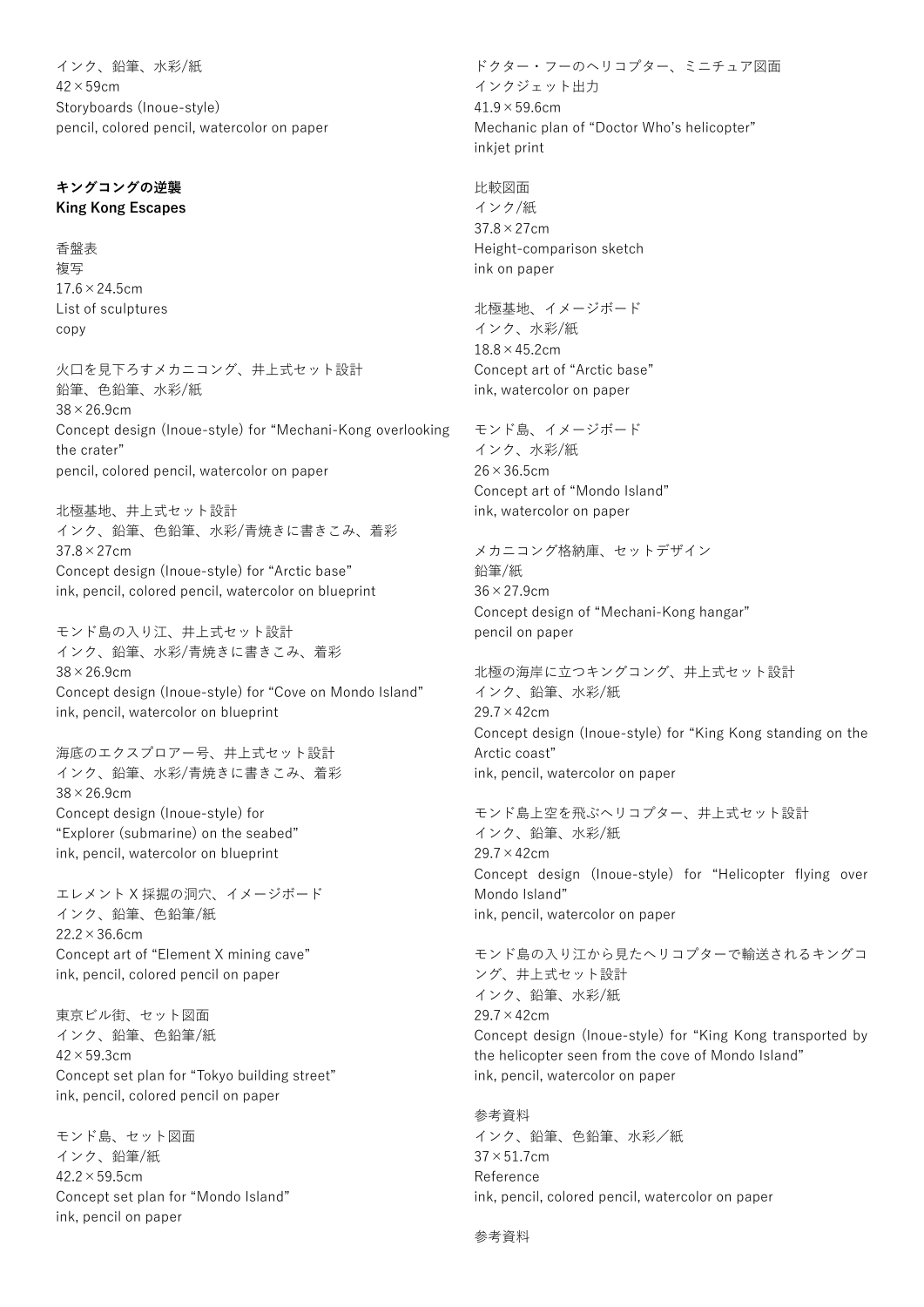インク、鉛筆、水彩/紙 37.8×26.9cm Reference ink, pencil, watercolor on paper

参考資料 インク、鉛筆、水彩/紙 38×26.9cm Reference ink, pencil, watercolor on paper

参考資料 インク、鉛筆、水彩/紙 27.6×39.5cm Reference ink, pencil, watercolor on paper

参考資料 インク、鉛筆、色鉛筆/紙  $57 \times 42.3$ cm Reference ink, pencil, colored pencil on paper

#### **怪獣島の決戦 ゴジラの息子 Son of Godzilla**

冒頭のゴジラ登場、井上式セット設計 インク、鉛筆、水彩/青焼きに書きこみ、着彩 36.5×28cm Concept design (Inoue-style) for "Appearance of Godzilla (beginning of the movie)" ink, pencil, watercolor on blueprint

ゾルゲル島の赤い沼、井上式セット設計 インク、鉛筆、水彩/青焼きに書きこみ、着彩 36.5×28cm Concept design (Inoue-style) for "Red swamp on Sollgel Island" ink, pencil, watercolor on blueprint

ゾルゲル島で投下されるパラシュート、セット設計 インク、鉛筆、色鉛筆、水彩/青焼きに書きこみ、着彩 36.5×28cm Concept design (Inoue-style) for "Parachute dropped on Sollgel Island" ink, pencil, colored pencil, watercolor on blueprint

放射能ゾンデ関連シーン、井上式セット設計 インク、鉛筆、色鉛筆、水彩/青焼きに書きこみ、着彩 36.5×28cm Concept design (Inoue-style) for "Scenes related to Radioactivity sonde" ink, pencil, colored pencil, watercolor on blueprint

異常高温化したゾルゲル島、井上式セット設計 インク、鉛筆、色鉛筆、水彩/青焼きに書きこみ、着彩 36.5×28cm Concept design (Inoue-style) for

"Abnormally high temperatures on Sollgel Island" ink, pencil, colored pencil, watercolor on blueprint

クモンガの谷、井上式セット設計 インク、鉛筆、色鉛筆、水彩/青焼きに書きこみ、着彩 36.5×28cm Concept design (Inoue-style) for "Kumonga Valley" ink, pencil, colored pencil, watercolor on blueprint

洞穴に迫るクモンガ、井上式セット設計 インク、鉛筆、水彩/青焼きに書きこみ、着彩 36.5×28cm Concept design (Inoue-style) for "Kumonga approaching the cave" ink, pencil, watercolor on blueprint

ミニラを襲うクモンガ・洞窟に迫るクモンガ、井上式セット設 計 インク、鉛筆、色鉛筆、水彩/青焼きに書きこみ、着彩 36.5×28cm Concept design (Inoue-style) for "Kumonga attacking Minilla" ink, pencil, colored pencil, watercolor on blueprint

ゴジラ対クモンガ、雪中シーン、井上式セット設計 インク、鉛筆、色鉛筆、水彩/青焼きに書きこみ、着彩 36.5×28cm Concept design (Inoue-style) for "Godzilla vs. Kumonga, Snow scene" ink, pencil, colored pencil, watercolor on blueprint

降雪中のゾルゲル島、井上式セット設計 インク、鉛筆、色鉛筆、水彩/青焼きに書きこみ、着彩 36.5×28cm Concept design (Inoue-style) for "Sollgel Island during snowfall" ink, pencil, colored pencil, watercolor on blueprint

カプセルタワー、デザイン画 インクジェット出力 36.5×25.9cm Concept design of "Capsule tower" inkjet print

カプセルタワー、ミニチュア図面 インクジェット出力 88.8×78.5cm Miniature plan of "Capsule tower" inkjet print

ゴジラとクモンガ、イメージボード インク、水彩/紙  $19.1 \times 44.5$ cm Concept art of "Godzilla and Kumonga" ink, watercolor on paper

ゾルゲル島の赤い沼、イメージボード インク、水彩/紙 33.6×51cm Concept art of "Red swamp on Sollgel Island"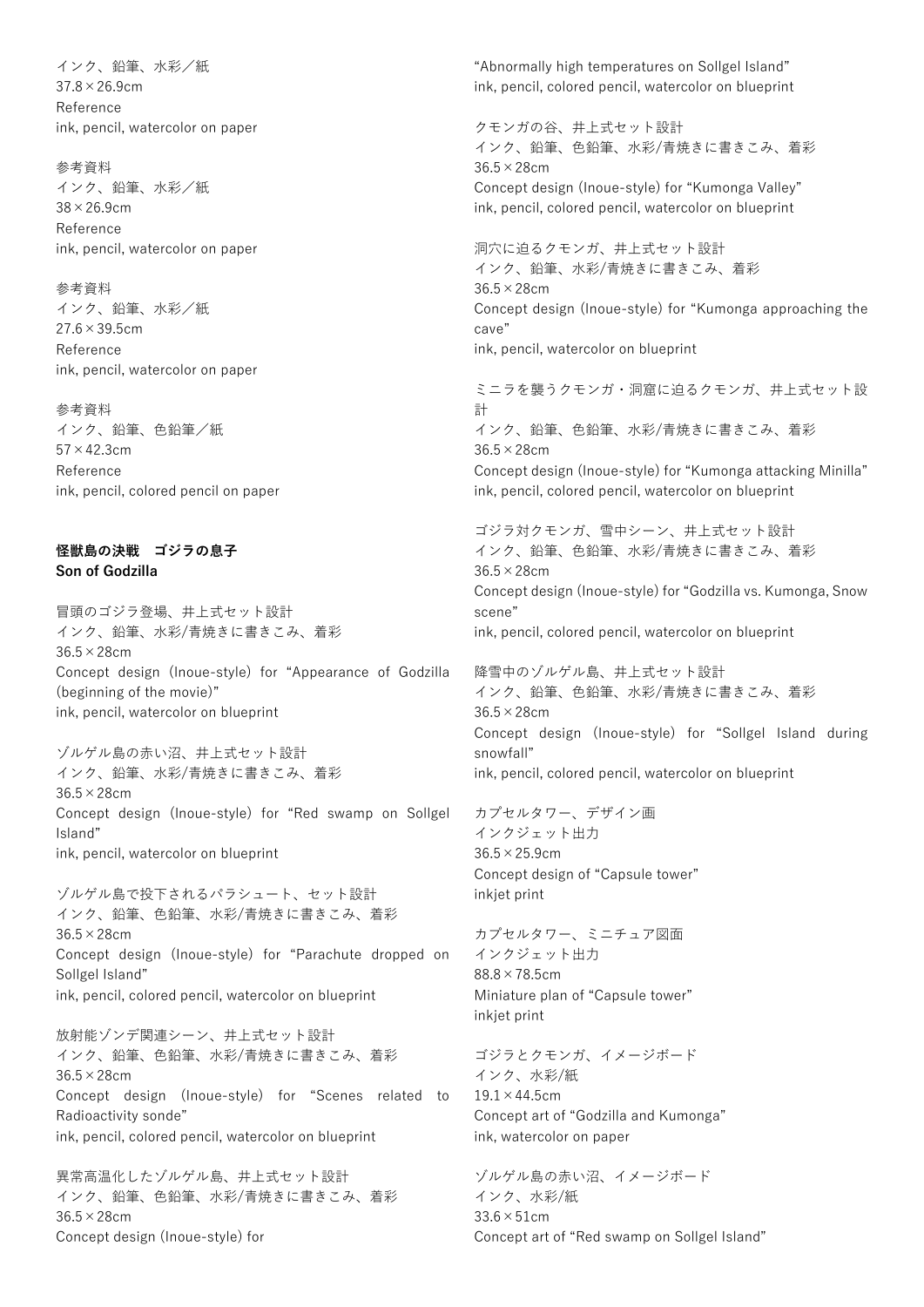海岸のゴジラ、イメージボード インク、水彩/紙 23×42cm Concept art of "Godzilla on the coast" ink, watercolor on paper

カマキリのスケッチ インク、鉛筆、水彩/紙 29.7×42cm Sketch of "Mantis" ink, pencil, watercolor on paper

カマキリのスケッチ インク、鉛筆、水彩/紙 29.8×42cm Sketch of "Mantis" ink, pencil, watercolor on paper

カマキラス、デザイン画 インク、鉛筆、色鉛筆、水彩/紙 36×44.5cm Concept design of "Kamakiras" ink, pencil, colored pencil, watercolor on paper

カマキラス、デザイン画 鉛筆、色鉛筆、水彩/紙  $35.2 \times 44.5$ cm Concept design of "Kamakiras" pencil, colored pencil, watercolor on paper

ミニラの卵を掘り返すカマキラス、井上式セット設計 インク、鉛筆、色鉛筆/紙 36×28cm Concept design (Inoue-style) for "Kamakiras digging up Minilla's egg" ink, pencil, colored pencil on paper

カプセルタワー関連シーン、井上式セット設計 インク、鉛筆、色鉛筆/紙 36×28cm Concept design (Inoue-style) for "Scenes related to Capsule tower" ink, pencil, colored pencil on paper

ゾルゲル島周辺の海関連シーン、井上式セット設計 インク、鉛筆、色鉛筆/紙 36×28cm Concept design (Inoue-style) for "Scenes related to the sea around Sollgel Island" ink, pencil, colored pencil on paper

密林で暴れる怪獣関連シーン、井上式セット設計 インク、鉛筆、色鉛筆/紙 36×28cm Concept design (Inoue-style) for "Scenes related to monsters rampage in the jungle" ink, pencil, colored pencil on paper

ミニラ関連シーン、井上式セット設計 インク、鉛筆、色鉛筆/紙 36×28cm Concept design (Inoue-style) for "Scenes related to Minilla" ink, pencil, colored pencil on paper

実験隊本部関連シーン、井上式セット設計 インク、鉛筆、色鉛筆/紙 36×28cm Concept design (Inoue-style) for "Scenes related to Experimental corps headquarters" ink, pencil, colored pencil on paper

# **怪獣総進撃**

**Destroy All Monsters**

造形物一覧表 インクジェット出力  $26 \times 36.4$ cm List of sculptures inkjet print

東京ビル街、井上式セット設計 インク、鉛筆/青焼きに書きこみ  $27.9 \times 36.6$ cm Concept design (Inoue-style) for "Tokyo Building Street" ink, pencil on blueprint

キラアク星人関連シーン、井上式セット設計 インク、鉛筆、水彩/青焼きに書きこみ、着彩 27.9×36.8cm Concept design (Inoue-style) for "Scenes related to Kilaak Aliens" ink, pencil, watercolor on blueprint

キラアク星人基地、井上式セット設計 インク、鉛筆、水彩/青焼きに書きこみ、着彩 27.8×36.8cm Concept design (Inoue-style) for "Kilaak Aliens' base" ink, pencil, watercolor on blueprint

パリ凱旋門、井上式セット設計 鉛筆、水彩/紙  $27.9 \times 36.7$ cm Concept design (Inoue-style) for "Arc de Triomphe in Paris" pencil, watercolor on paper

ニューヨーク、井上式セット設計 鉛筆、水彩/紙 28×36.8cm Concept design (Inoue-style) for "New York" pencil, watercolor on paper

海上シーン、井上式セット設計 インク、鉛筆、水彩/紙 27.9×36.7cm Concept design (Inoue-style) for "Scenes related to marine"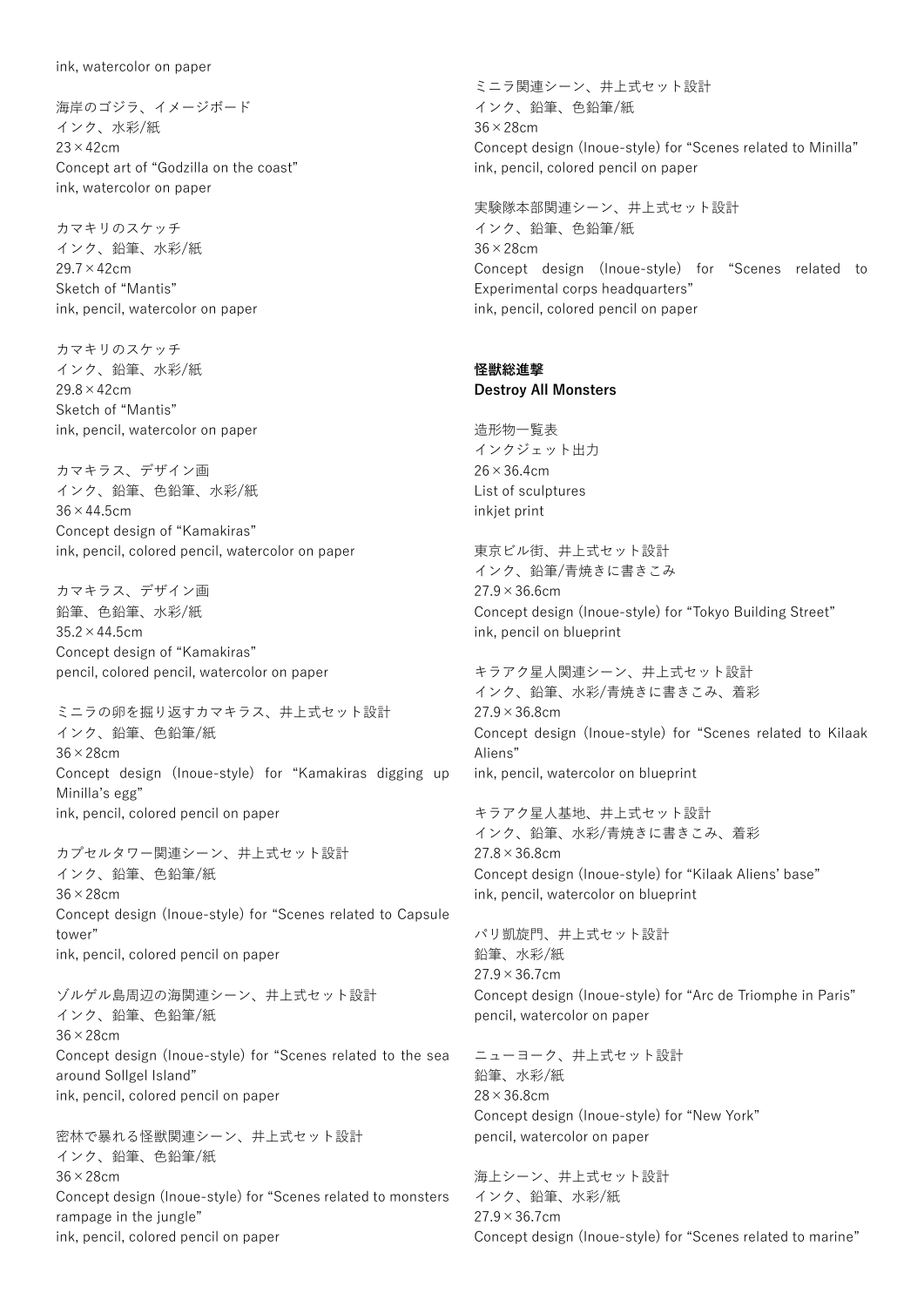ink, pencil, watercolor on paper

怪獣ランドのラドン関連シーン、井上式セット設計 インク、鉛筆、水彩/紙 26.4×33.1cm Concept design (Inoue-style) for "Scenes related to Radon of Monster Land" ink, pencil, watercolor on paper

怪獣ランド全景関連シーン、井上式セット設計 インク、鉛筆、水彩/紙  $25.9 \times 36.8$ cm Concept design (Inoue-style) for "Scenes related to panoramic view of Monster Land" ink, pencil, watercolor on paper

湖関連シーン、井上式セット設計 インク、鉛筆、水彩/青焼きに書きこみ、着彩 27.7×36.5cm Concept design (Inoue-style) for "Scenes related to Lake" ink, pencil, watercolor on blueprint

怪獣ランド地底、井上式セット設計 鉛筆、水彩/紙 27.1×34.7cm Concept design (Inoue-style) for "Underground of Monster Land" pencil, watercolor on paper

ムーンライト SY-3 発進、井上式セット設計 鉛筆、水彩/紙  $27.9 \times 36.5$ cm Concept design (Inoue-style) for "Launch of Moonlight SY-3" pencil, watercolor on paper

ラドン・ゴジラほか、井上式セット設計 インク、鉛筆/紙  $27.9 \times 36.4$ cm Concept design (Inoue-style) for "Rodan, Godzilla, etc." ink, pencil on paper

小笠原諸島、井上式セット設計 インク、鉛筆、水彩/紙  $27.9 \times 36.6$ cm Concept design (Inoue-style) for "Ogasawara Islands" ink, pencil, watercolor on paper

モスクワ・北京、井上式セット設計 インク、鉛筆、水彩/紙 28.1×36.9cm Concept design (Inoue-style) for "Moscow, Beijing" ink, pencil, watercolor on paper

怪獣ランド、井上式セット設計 インク、鉛筆、水彩/青焼きに書きこみ、着彩 27.8×36.9cm Concept design (Inoue-style) for "Monster Land" ink, pencil, watercolor on blueprint

海岸を歩くゴジラ、井上式セット設計 鉛筆、水彩/紙 28.2×36.4cm Concept design (Inoue-style) for "Godzilla walking along the coast" pencil, watercolor on paper

東京ビル街、井上式セット設計 インク、鉛筆、水彩/青焼きに書きこみ、着彩 38×27cm Concept design (Inoue-style) for "Tokyo Building Street" ink, pencil, watercolor on blueprint

モノレール、井上式セット設計 インク、鉛筆、水彩/青焼きに書きこみ、着彩  $27.7 \times 36.9$ cm Concept design (Inoue-style) for "Monorail" ink, pencil, watercolor on blueprint

宇宙基地、井上式セット設計 インク、鉛筆、水彩/青焼きに書きこみ、着彩 36.2×27.7cm Concept design (Inoue-style) for "Space station" ink, pencil, watercolor on blueprint

ミサイル基地、井上式セット設計 鉛筆、水彩/青焼きに書きこみ、着彩 28.3×36.5cm Concept design (Inoue-style) for "Missile base" pencil, watercolor on blueprint

海岸のゴジラ・ミニラなど、井上式セット設計 鉛筆、水彩/紙  $28.2 \times 36.5$ cm Concept design (Inoue-style) for "Godzilla and Minilla on the coast, etc." pencil, watercolor on paper

キラアク星人と岩場関連シーン、井上式セット設計 鉛筆、水彩/青焼きに書きこみ、着彩 28.2×36.3cm Concept design (Inoue-style) for "Scenes related to Kilaak Aliens and Rocky place" pencil, watercolor on blueprint

東京ビル街のゴジラ・マンダ、井上式セット設計 インク、鉛筆、水彩/紙  $27.9 \times 36.8$ cm Concept design (Inoue-style) for "Godzilla and Manda in Tokyo Building Street" ink, pencil, watercolor on paper

月面のムーンライト SY-3 関連シーン、井上式セット設計 インク、鉛筆、水彩/紙  $26.1 \times 36.7$ cm Concept design (Inoue-style) for "Scenes related to Moonlight SY-3 on the moon" ink, pencil, watercolor on paper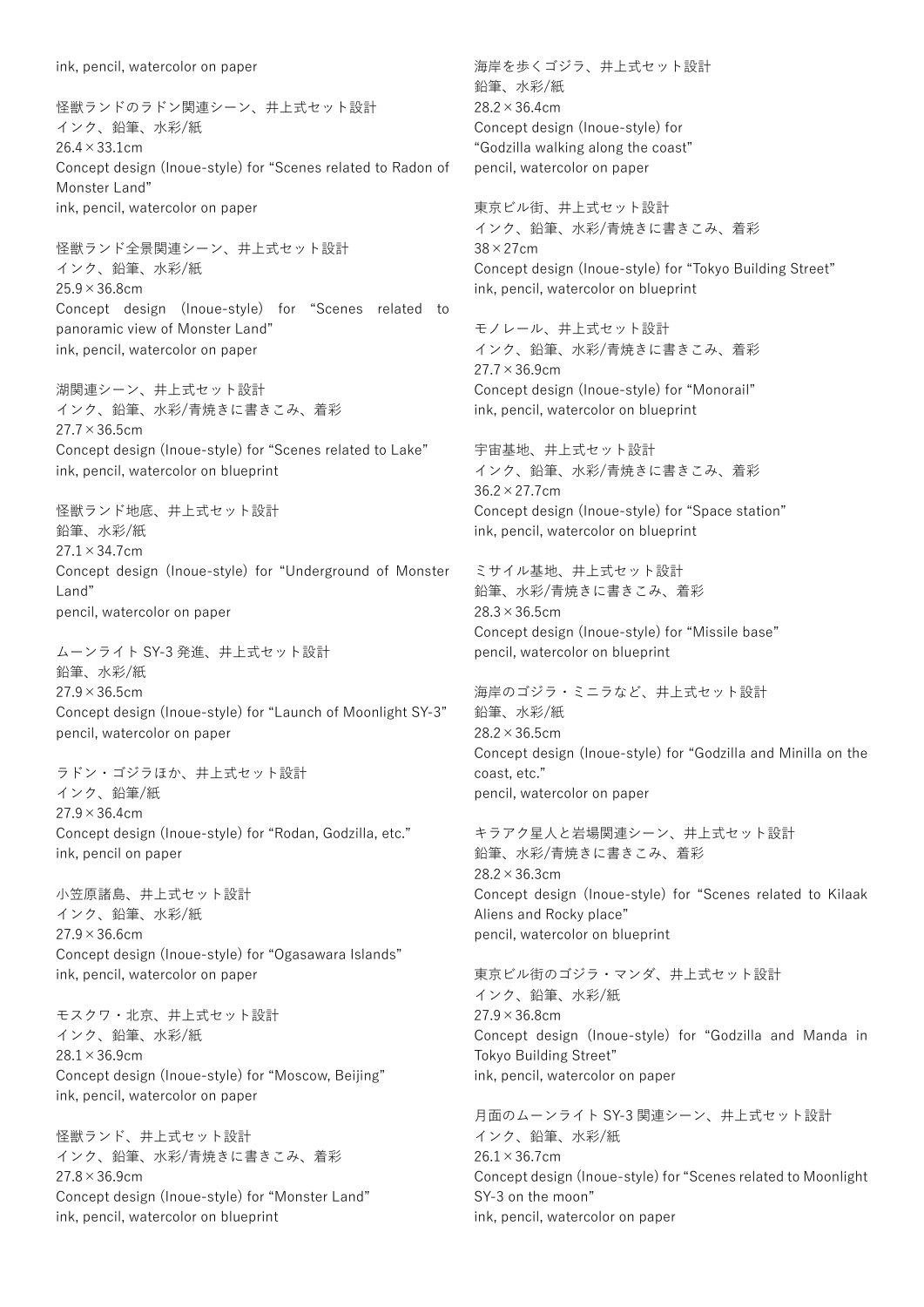月面基地、井上式セット設計 インク、鉛筆、水彩/紙 30.7×27.9cm Concept design (Inoue-style) for "Moon base" ink, pencil, watercolor on paper

宇宙・地球、井上式セット設計 インク、鉛筆、水彩/紙 35.4×27.9cm Concept design (Inoue-style) for "Space, Earth" ink, pencil, watercolor on paper

月面のムーンライト SY-3、井上式セット設計 インク、鉛筆、水彩/紙 25×34.8cm Concept design (Inoue-style) for "Moonlight SY-3 on the moon" ink, pencil, watercolor on paper

怪獣が集合するシーン、井上式絵コンテ インク、鉛筆、マーカー/紙 36.5×25.7cm Storyboards (Inoue-style) for "Scene where monsters gather" ink, pencil, marker on paper

ゴジラ対戦車部隊、井上式絵コンテ インク、鉛筆/紙  $36.9 \times 26.4$ cm Storyboards (Inoue-style) for "Godzilla vs. tanks unit" ink, pencil on paper

ゴジラ・アンギラス・ラドン対戦車部隊、井上式絵コンテ インク、鉛筆/紙 36.8×26.5cm Storyboards (Inoue-style) for "Godzilla, Rodan and Anguirus vs. tanks unit" ink, pencil on paper

月面から発進するムーンライト SY-3、イメージボード インク、水彩/紙  $19 \times 48.2$ cm Concept art of "Launch of Moonlight SY-3 from the moon" ink, watercolor on paper

月面から発進するムーンライト SY-3、イメージボード インク、水彩/紙  $19.1 \times 46.5$ cm Concept art of "Launch of Moonlight SY-3 from the moon" ink, watercolor on paper

山の中腹、イメージボード インク、鉛筆、水彩/紙 11.4×33.1cm Concept art of "Mountainside" ink, pencil, watercolor on paper

海岸付近絶壁、イメージボード インク、鉛筆、水彩/紙 24.8×56cm Concept art of "Precipice near the coast" ink, pencil, watercolor on paper

モスラの幼虫と海岸線、イメージボード インク、鉛筆、水彩/紙  $33.1 \times 40$ cm Concept art of "Mothra (larva) and coastline" ink, pencil, watercolor on paper

ムーンライト SY-3、ミニチュア図面 インクジェット出力 84.5×59.4cm Miniature plan of "Moonlight SY-3" inkjet print

ムーンライト SY-3 発射台、ミニチュア図面 インクジェット出力  $102.5 \times 72.3$ cm Miniature plan of "Launch pad of Moonlight SY-3" inkjet print

ヘリコプター発着場、セット図面 インク、鉛筆、水彩、マーカー/紙 51.4×42.3cm Concept set plan for "Heliport" ink, pencil, watercolor, marker on paper

パリ凱旋門、ミニチュア図面 インクジェット出力 29.8×42.3cm インクジェット出力 29.8×42.3cm Miniature plan of "Arc de Triomphe in Paris" inkjet print

怪獣ランドと周辺海域、セット図面 インク、鉛筆、色鉛筆/紙 42.2×59.4cm Concept set plan for "Monster land and surrounding sea area" ink, pencil, colored pencil on paper

モノレールとゴジラ、イメージボード インク、鉛筆/紙  $18 \times 44$ cm Concept art of "Monorail and Godzilla" ink, pencil on paper

怪獣ランドヘリポート、イメージボード インク、鉛筆、色鉛筆/紙  $17 \times 38$ cm Concept art of "Heliport of Monster land" ink, pencil, colored pencil on paper

怪獣ランドヘリポート、セットデザイン インク、水彩/紙  $24 \times 35.5$ cm Concept design of "Heliport of Monster land" ink, watercolor on paper

月面基地、イメージボード インク、鉛筆、色鉛筆、水彩/紙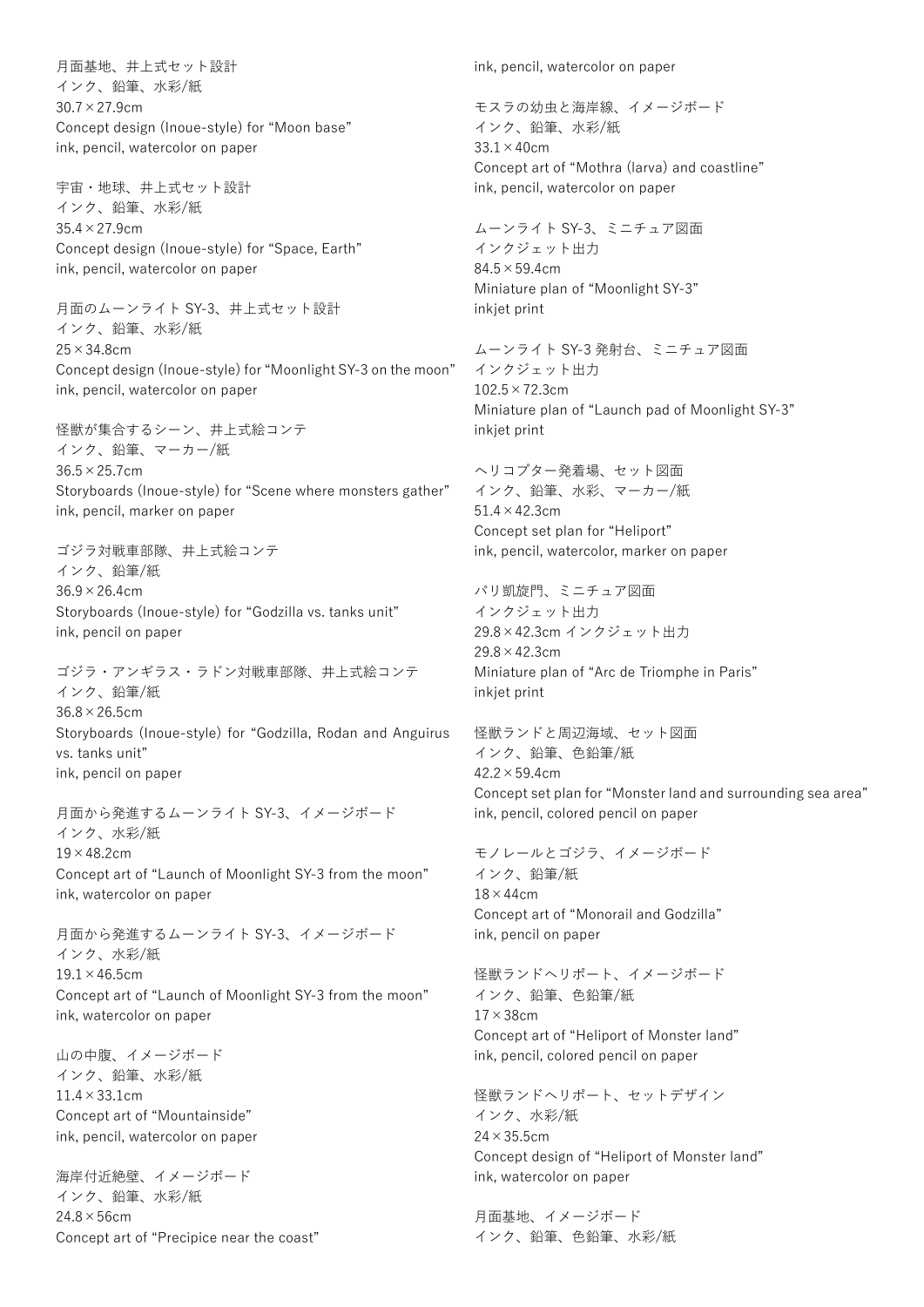$17\times52$ cm Concept art of "Moon base" ink, pencil, colored pencil, watercolor on paper

怪獣ランドのモスラ幼虫とゴロザウルス、イメージボード インク、鉛筆、色鉛筆、水彩/紙  $15.8 \times 50.4$ cm Concept art of "Mothra (larva) and Gorosaurus" ink, pencil, colored pencil, watercolor on paper

怪獣ランドのモスラ幼虫、井上式セット設計 インク、鉛筆、色鉛筆/紙 36×28cm Concept design (Inoue-style) of "Mothra (larva) on Monster land" ink, pencil, colored pencil on paper

キラアク星人円盤、デザイン画 インク、水彩/紙 25.4×36.2cm Concept design of "Kilaak Aliens Flying saucer" ink, watercolor on paper

キラアク星人円盤、デザイン画 インク、水彩/紙  $30.7 \times 45$ cm Concept design of "Kilaak Aliens Flying saucer" ink, watercolor on paper

キラアク星円盤、ミニチュア図面 鉛筆/紙  $31 \times 37$ cm Miniature plan of "Kilaak Aliens Flying Saucer" pencil on paper

キラアク星人宇宙基地、セットデザイン 鉛筆/紙 25.3×36.2cm Concept design of "Kilaak Aliens Space Station" pencil on paper

防衛軍の進行、井上式セット設計 鉛筆、水彩/紙  $19.7 \times 36.5$ cm Concept design (Inoue-style) for "Progress of Defense forces" pencil, watercolor on paper

ムーンライト SY-3、デザイン画

青焼き 24.5×34.5cm Concept design of "Moonlight SY-3" blueprint

造形物一覧表 青焼き 21×29.7cm List of sculptures blueprint

ゴジラとキングギドラ、怪獣集結シーン、イメージボード集 インク、鉛筆、水彩/紙 25×34.8cm Concept arts of "Godzilla and Ghidorah, monster gathering scene" ink, pencil, watercolor on paper

怪獣ランド、セットデザイン 水彩、マーカー/紙  $19.1 \times 27.2$ cm Concept design of "Monster land" watercolor, marker on paper

月面地底のキラアク星人本拠地、セットデザイン インク、水彩/紙 34×22cm Concept design of "Kiraaku Aliens Underground Home of the moon" ink, watercolor on paper

市街地を進撃するゴジラ関連シーン、井上式絵コンテ インク、鉛筆、色鉛筆/紙 21×29.7cm Storyboards (Inoue-style) for "Scenes related to Godzilla advancing in the city" ink, pencil, colored pencil on paper

市街地を進撃するゴジラ関連シーン、井上式絵コンテ インク、鉛筆、色鉛筆/紙 21×29.7cm Storyboards (Inoue-style) for "Scenes related to Godzilla advancing in the city" ink, pencil, colored pencil on paper

モノレールに巻きつくマンダ、井上式セット設計 インク、鉛筆、色鉛筆/紙 36×28cm Concept design (Inoue-style) for "Manda wrapped around the monorail" ink, pencil, colored pencil on paper

怪獣集結関連シーン、井上式セット設計 インク、鉛筆、色鉛筆/紙 36×28cm Concept design (Inoue-style) for "Scenes related to monsters gathering" ink, pencil, colored pencil on paper

月面地底のキラアク星人本拠地、井上式セット設計 インク、鉛筆、色鉛筆/紙 36×28cm Concept design (Inoue-style) for "Kiraaku Aliens Underground Home of the moon" ink, pencil, colored pencil on paper

ムーンライト SY-3、ミニチュア複製 FRP、金属、ほか  $125.9 \times 35 \times 35$ cm Miniature reproduction of "Moonlight SY-3"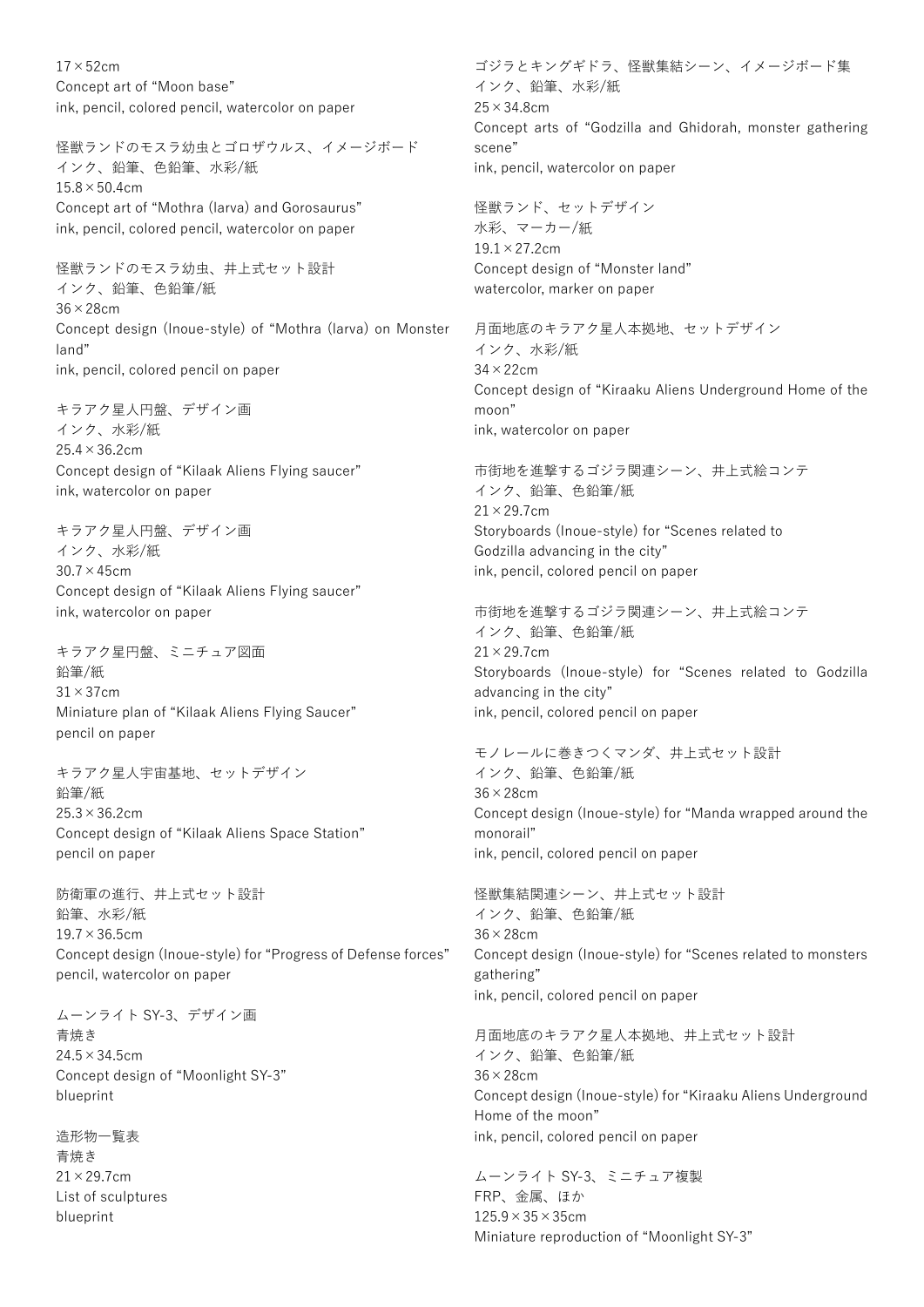FRP, metal, etc.

「怪獣総進撃」 メイキング映像 髙木明法撮影による 8 ミリフィルムより 東宝 約 1 分 Making video from 8mm film shot by Akinori Takagi Toho about 1 minute

#### **連合艦隊司令長官 山本五十六 Admiral Yamamoto**

大プール、鹿児島湾、井上式セット設計 インク、鉛筆、水彩/青焼きに書きこみ、着彩 36.8×28.2cm Concept design (Inoue-style) for "Large pool, Kagoshima Bay" ink, pencil, watercolor on blueprint

大プール、トラック停泊地、井上式セット設計 インク、鉛筆、水彩/青焼きに書きこみ、着彩 36.8×28.2cm Concept design (Inoue-style) for "Large pool, Anchorage of Truk Islands" ink, pencil, watercolor on blueprint

大プール、広島湾、井上式セット設計 インク、水彩/青焼きに書きこみ、着彩 36.8×28.1cm Concept design (Inoue-style) for "Large pool, Hiroshima Bay" ink, watercolor on blueprint

ヘンダーソン基地、イメージボード インク、鉛筆/紙 38.1×26.9cm Concept art of "Henderson base" ink, pencil on paper

長官機撃墜シーン、井上式セット設計 インク、色鉛筆/青焼きに書きこみ 38.1×26.9cm Concept design (Inoue-style) for "Scene of shooting down the secretary's plane" ink, colored pencil on blueprint

長官機が撃墜されるブーゲンビル島ジャングル、井上式セット 設計 インク、鉛筆、水彩/紙 36.5×28.1cm Concept design (Inoue-style) for "Bougainville Island Jungle where the Secretary's plane is shot down" ink, pencil, watercolor on paper

海岸線、イメージボード インク、水彩/紙 26.8×38cm Concept art of "Coastline" ink, pencil on paper

ミッドウェー海域を進む艦隊、井上式セット設計 インク、鉛筆、水彩/青焼きに書きこみ、着彩 36.3×28cm Concept design (Inoue-style) for "Fleet moving through Midway waters" ink, pencil, watercolor on blueprint

米軍基地、井上式セット設計 インク、鉛筆、色鉛筆/青焼きに書きこみ 37.6×26.8cm Concept design (Inoue-style) for "U.S. military base" ink, pencil, colored pencil on blueprint

停泊中の艦隊、イメージボード インク、鉛筆、水彩/紙  $19.8 \times 57.8$ cm Concept art of "Fleet at anchor" ink, pencil, watercolor on paper

寒天の海用の下駄 木材、ほか 連合艦隊司令長官 山本五十六 "Wooden clogs for sea (miniature) made of agar" wood, etc.

戦艦、ミニチュア(寒天の海用)  $6 \times 34 \times 13.5$ cm 木材、金属、ほか Miniature, " Battle ship"(for agar ocean) wood, metal, etc.

空母、ミニチュア(寒天の海用)  $4.4 \times 30 \times 5.5$ cm 木材、金属、ほか Miniature, " Battle ship"(for agar ocean) wood, metal, etc.

空母、ミニチュア(寒天の海用)  $2.2 \times 29.9 \times 4.9$ cm 木材、金属、ほか Miniature, " Battle ship"(for agar ocean) wood, metal, etc.

艦船、ミニチュア(寒天の海用)  $3.4 \times 25.8 \times 4.5$ cm 木材、金属、ほか Miniature, " Battle ship"(for agar ocean) wood, metal, etc.

「連合艦隊司令長官 山本五十六」 メイキング映像 髙木明法撮影による 8 ミリフィルムより 東宝 約 5 分 Making video from 8mm film shot by Akinori Takagi TOHO about 5 minutes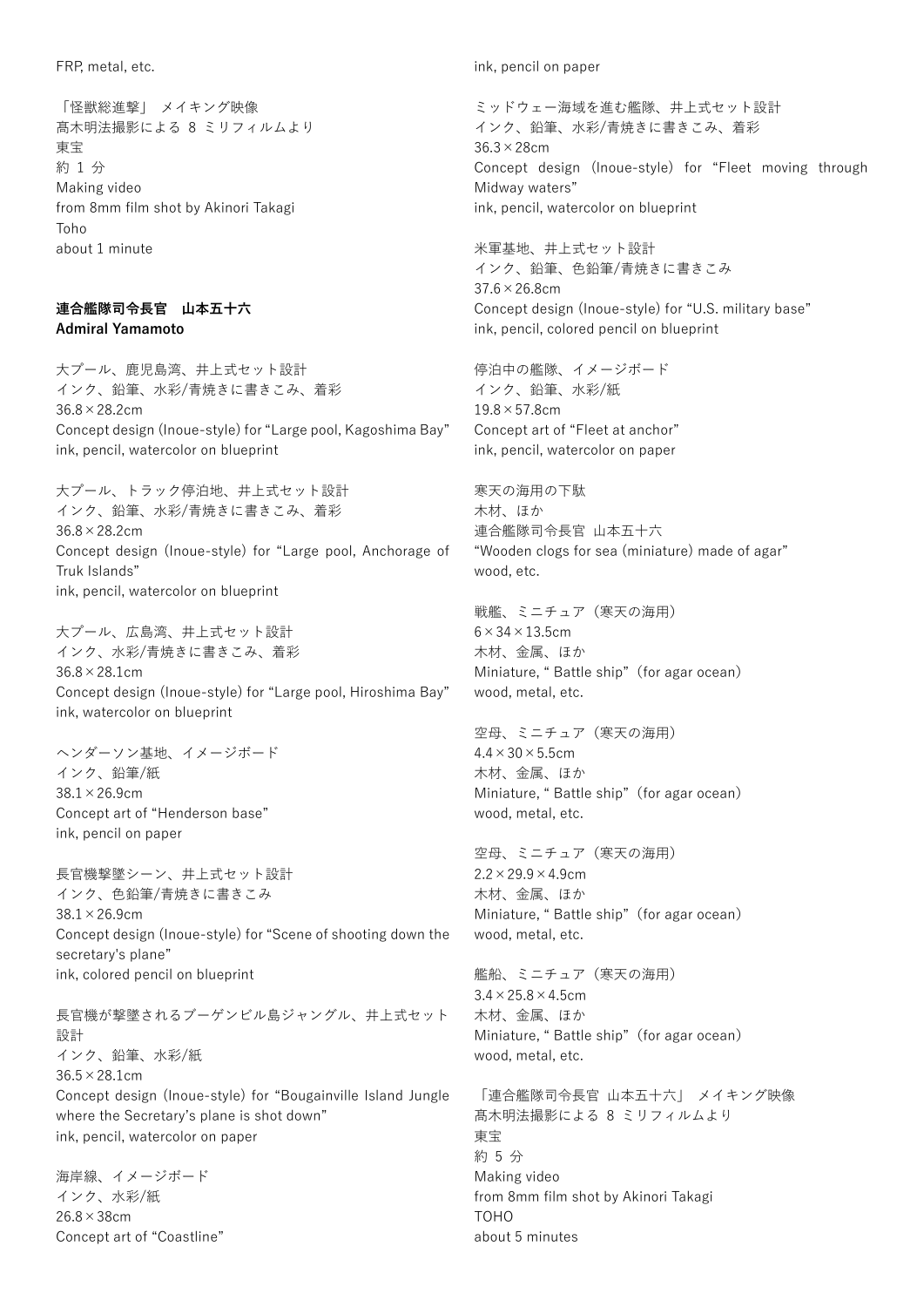## **クレージーメキシコ大作戦 Crazy Mexican Great Operation \*Not the official title**

山間の建物、イメージボード インク、鉛筆、水彩/紙  $28.2 \times 60.3$ cm Concept art of "Building in the mountains" ink, pencil, watercolor on paper

#### **緯度 0 大作戦 Latitude Zero**

アルファ号水中格納庫、井上式セット設計 インク、鉛筆/青焼きに書きこみ  $37 \times 25.9$ cm Concept design (Inoue-style) for "Underwater hangar of Alpha" ink, pencil on blueprint

海底、井上式セット設計 インク、鉛筆、水彩/青焼きに書きこみ、着彩 36.8×26.3cm Concept design (Inoue-style) for "Seabed" ink, pencil, watercolor on blueprint

魚が遊泳する水中シーン、井上式セット設計 インク、鉛筆、色鉛筆、水彩/青焼きに書きこみ、着彩 36.4×26.2cm Concept design (Inoue-style) for "Scene of Underwater where fish swim" ink, pencil, colored pencil, watercolor on blueprint

ドームに覆われた緯度 0 基地、井上式セット設計 インク、鉛筆/青焼きに書きこみ 36.4×26.2cm Concept design (Inoue-style) for "Latitude Zero base covered by dome" ink, pencil on blueprint

断崖近くの海上、井上式セット設計 鉛筆/青焼きに書きこみ 36.4×26.2cm Concept design (Inoue-style) for "Sea near the cliff" pencil on blueprint

断崖の人物合成シーン、井上式セット設計 インク、鉛筆、水彩/青焼きに書きこみ、着彩 36.9×26cm Concept design (Inoue-style) for "Scene of people on the cliff for composition" ink, pencil, watercolor on blueprint

観測船、井上式セット設計 インク、鉛筆/青焼きに書きこみ 36.9×26.2cm Concept design (Inoue-style) for "Observation ship" ink, pencil on blueprint

水中の潜水球関連シーン、井上式セット設計 インク、鉛筆、色鉛筆、水彩/青焼きに書きこみ、着彩  $36.4 \times 26.2$ cm Concept design (Inoue-style) for "Scenes related to Bathysphere in the sea" ink, pencil, colored pencil, watercolor on blueprint

海底の岸壁関連シーン、井上式セット設計 鉛筆/紙、青焼きに書きこみ 36.9×25.8cm Concept design (Inoue-style) for "Scenes related to Quay on the seabed" pencil on paper, blueprint

緯度 0 基地のミニチュア、井上式セット設計 インク、鉛筆、水彩/青焼きに書きこみ、着彩 36.4×26.3cm Concept design (Inoue-style) for "Miniature of Latitude Zero base" ink, pencil, watercolor on blueprint

ブラッドロック島の峡谷、井上式セット設計 インク、鉛筆、水彩/青焼きに書きこみ、着彩 36.4×25.7cm Concept design (Inoue-style) for "Canyon of Blood Rock Island" ink, pencil, watercolor on blueprint

ブラッドロック島の沼周辺、井上式セット設計 インク、鉛筆、色鉛筆、水彩/青焼きに書きこみ、着彩 36.4×26.3cm Concept design (Inoue-style) for "Around the swamp of Blood Rock Island" ink, pencil, colored pencil, watercolor on blueprint

緯度 0 基地ドック周辺、井上式セット設計 インク、鉛筆/青焼きに書きこみ 36.4×26.4cm Concept design (Inoue-style) for "Around the dock of Latitude Zero base" ink, pencil on blueprint

緯度 0 基地ドック付近、井上式セット設計 インク、鉛筆/青焼きに書きこみ 36.4×26.2cm Concept design (Inoue-style) for "Around the dock of Latitude Zero base" ink, pencil on blueprint

ブラッドロック島の平原、井上式セット設計 インク、鉛筆/青焼きに書きこみ 36.4×26.2cm Concept design (Inoue-style) for "Plains of Blood Rock Island" ink, pencil on blueprint

ブラッドロック島全景、井上式セット設計 インク、鉛筆/青焼きに書きこみ 36.4×26.2cm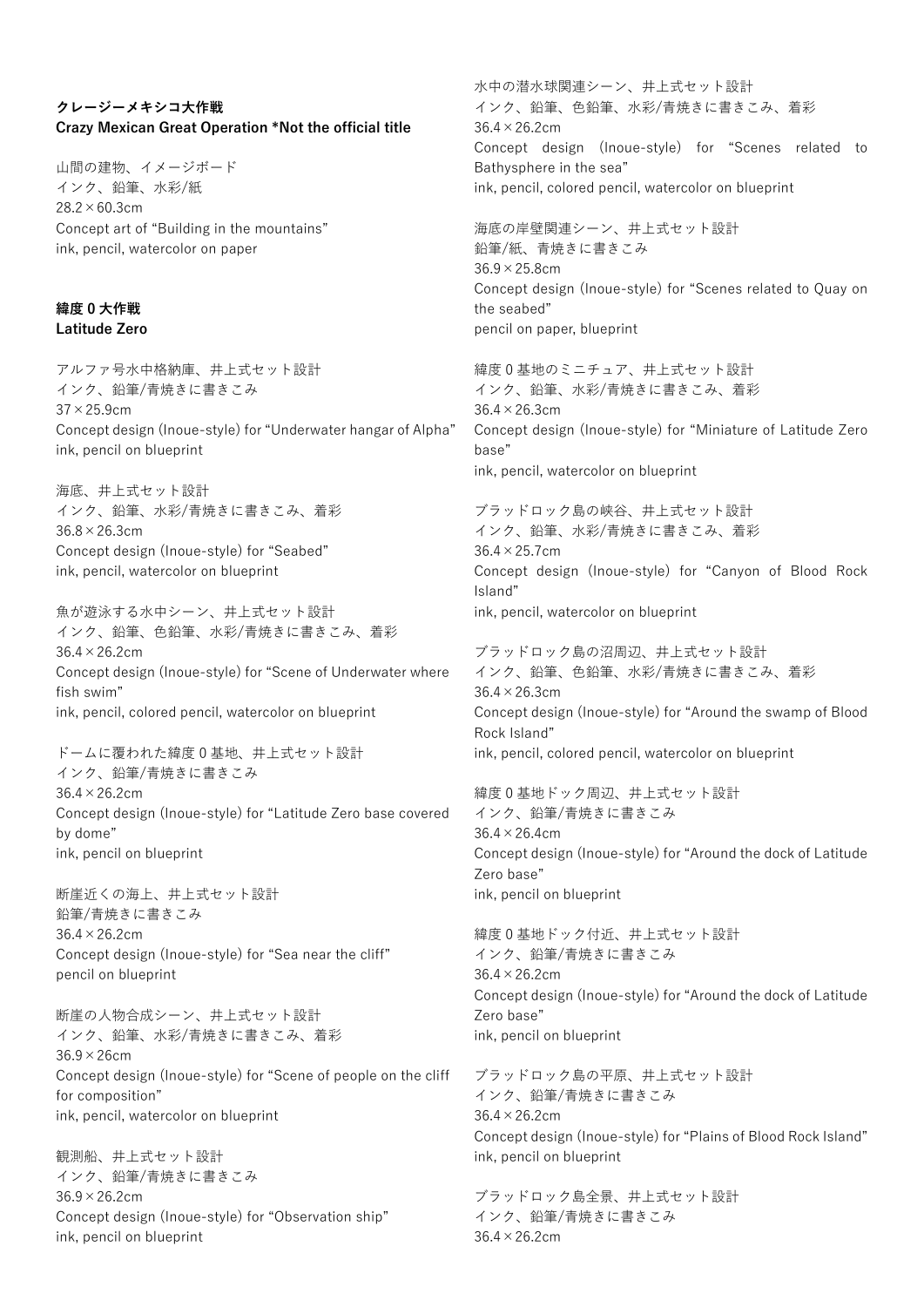Concept design (Inoue-style) for "Panoramic view of Blood Rock Island" ink, pencil on blueprint

海底火山、井上式セット設計 インク、鉛筆/青焼きに書きこみ  $38.1 \times 26.7$ cm Concept design (Inoue-style) for "Submarine volcano" ink, pencil on blueprint

ブラッドロック島、塔の爆発、井上式セット設計 インク、鉛筆/青焼きに書きこみ 36.9×26.2cm Concept design (Inoue-style) for "Tower Explosion of Blood Rock Island" ink, pencil on blueprint

ドームに覆われた緯度 0 基地、イメージボード 鉛筆、水彩/紙 14.6×33.1cm Concept art of "Latitude Zero base covered by dome" pencil, watercolor on paper

海底、イメージボード インク、水彩/紙 26.4×38cm Concept art of "Seabed" pencil, watercolor on paper

ブラッドロック島、イメージボード インク、水彩/紙  $25.5 \times 37.6$ cm Concept art of "Blood Rock Island" pencil, watercolor on paper

ブラッドロック島、イメージボード インク、水彩/紙 28.5×47cm Concept art of "Blood Rock Island" pencil, watercolor on paper

アルファ号ドック、セット図面 インク、鉛筆/紙 24.7×28.3cm Concept art of "Dock of Alpha" ink, pencil on paper

アルファ号、ミニチュア図面 インクジェット出力 64.2×101.4cm Miniature plan of "Alpha" inkjet print

黒鮫号、ミニチュア図面 インクジェット出力 84.6×110cm Miniature plan of "Black Shark" inkjet print

緯度 0 基地、ミニチュア図面 インク、鉛筆、水彩/紙  $47 \times 46.6$ cm Miniature plan of "Latitude Zero base" ink, pencil, watercolor on paper

海中シーン、イメージボード インク、色鉛筆、水彩/紙 18.9×36.5cm Concept art of "Underwater scene" ink, colored pencil, watercolor on paper

アルファ号、デザイン画 インク、水彩/紙 31×53.3cm Concept design of "Alpha" ink, watercolor on paper

海底、井上式セット設計 インク、鉛筆、色鉛筆/紙 29.7×42cm Concept design (Inoue-style) for "Seabed" ink, pencil, colored pencil on paper

海底火山の噴火、井上式セット設計 インク、鉛筆、色鉛筆/紙 29.7×42cm Concept design (Inoue-style) for "Eruption of submarine volcano" ink, pencil, colored pencil on paper

海上の黒鮫号、井上式セット設計 インク、鉛筆、色鉛筆/紙 29.7×42cm Concept design (Inoue-style) for "Black Shark on the sea" ink, pencil, colored pencil on paper

海底のアルファ号関連シーン、井上式セット設計 インク、鉛筆、色鉛筆/紙 29.7×42cm Concept design (Inoue-style) for "Scenes related to Alpha on the seabed" ink, pencil, colored pencil on paper

豊島睦 黒鮫号、デザイン画 インク、水彩/紙 20.5×36cm Mutsumi Toyoshima Concept design of "Black Shark" ink, watercolor on paper

#### **日本海大海戦 Battle of the Japan Sea**

台本 印刷物  $24.5 \times 17.5$ cm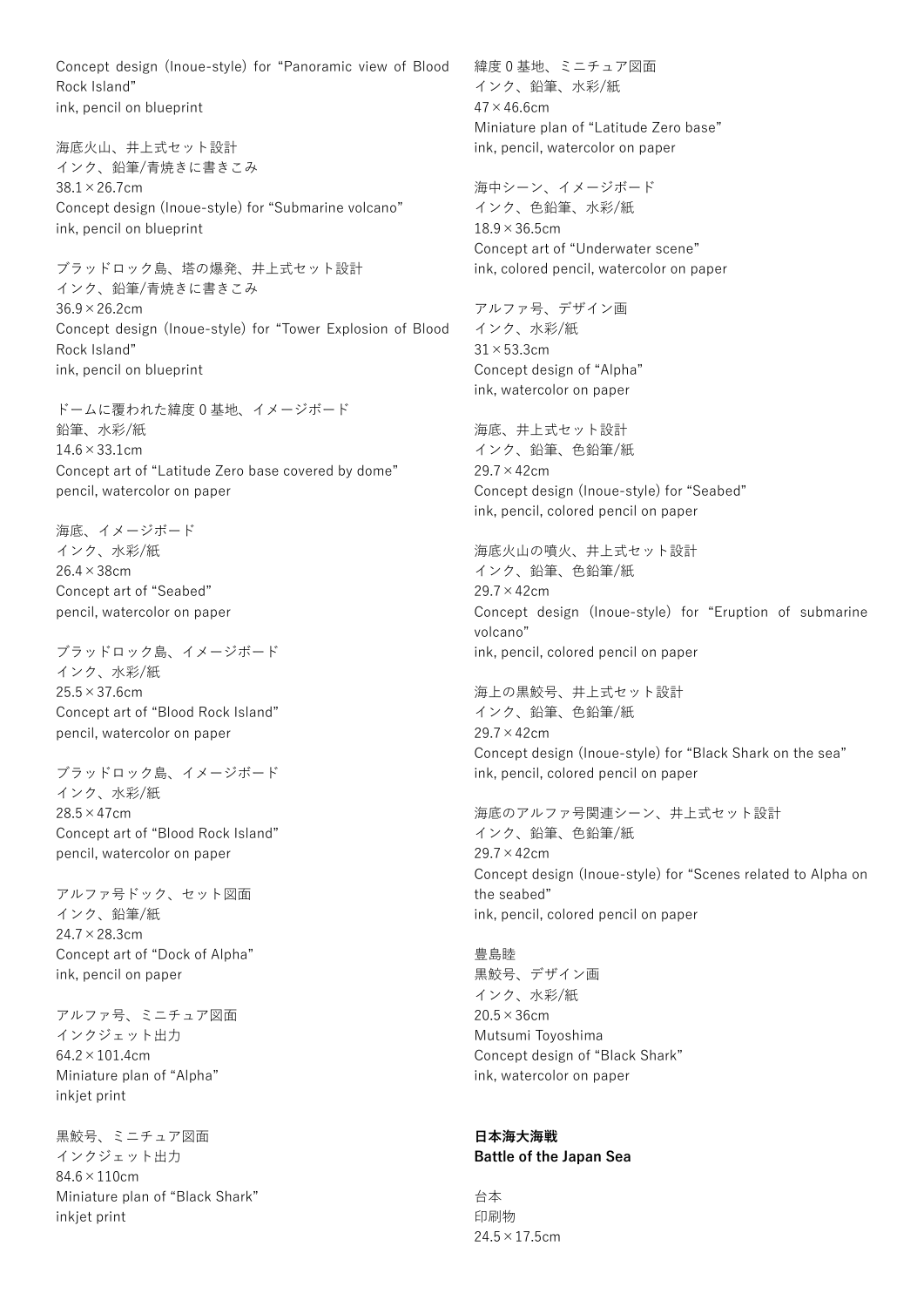**Script** printed matter

造形物一覧表 インクジェット出力  $29.7 \times 42.4$ cm List of sculptures inkjet print

スケジュール表 インク、鉛筆、色鉛筆/紙、青焼きに書きこみ  $42.5 \times 109.6$ cm Schedule table ink, pencil, colored pencil on paper, blueprint

スケジュール表 インクジェット出力  $42.5 \times 109.6$ cm Schedule table inkjet print

航跡を決定するための制作資料 複写  $16.9 \times 22.6$ cm Production materials for determining the wake copy

航跡を決定するための制作資料 インク、鉛筆/紙、トレーシングペーパー 25.8×31.8cm Production materials for determining the wake ink, pencil on paper, tracing paper

日本海海戦・戦場略図 インク、色鉛筆/紙、トレーシングペーパー  $35.1 \times 25.8$ cm Diagram of Battlefield for Battle of the Japan Sea ink, pencil on paper, tracing paper

韓国西海岸、イメージボード 鉛筆、水彩/紙  $22.2 \times 43.4$ cm Concept art of "Korea West Coast" pencil, watercolor on paper

井上式絵コンテ一式 インク、鉛筆、水彩/紙、トレーシングペーパー  $25.9 \times 36.8$ cm A set of storyboards (Inoue-style) ink, pencil, watercolor on paper, tracing paper

雑誌切り抜き(掲載誌不明) 印刷物  $25.9 \times 18.8$ cm Magazine clipping (Magazine Title unknown) printed matter

制作資料 青焼きに写真貼りつけ 59.2×42.3cm Production materials photo on blueprint

戦艦三笠、ミニチュア図面 青焼き 77×105cm Miniature plan of "Battleship Mikasa" blueprint

豊島睦 ロシア駆逐艦、ミニチュア線図 インク/紙 26×85cm Mutsumi Toyoshima Miniature plan of "Russian destroyer" ink on paper

豊島睦 戦艦三笠、ミニチュア図面 インクジェット出力 75.3×107.2cm Mutsumi Toyoshima Miniature drawing of "Battleship Mikasa" inkjet print

「日本海大海戦」 メイキング映像 桜井景一撮影による 8 ミリフィルムより 東宝 約 2 分 Making video from 8mm film shot by Keiichi Sakurai TOHO about 2 minutes

#### **「日本の自然と日本人の夢」日本万国博覧会 三菱未来館 EXPO70 MITSUBISHI PAVILION**

台本 印刷物  $24.5 \times 17.6$ cm Script printed matter

台本 インク/印刷物に書きこみ  $24.8 \times 17.5$ cm **Script** ink on printed matter

絵コンテ 鉛筆、インク/紙、青焼きに書きこみ  $18.3 \times 25.9$ cm **Storyboards** pencil, ink on paper, blueprint

潜水輸送船、井上式絵コンテ インク、鉛筆/紙、青焼き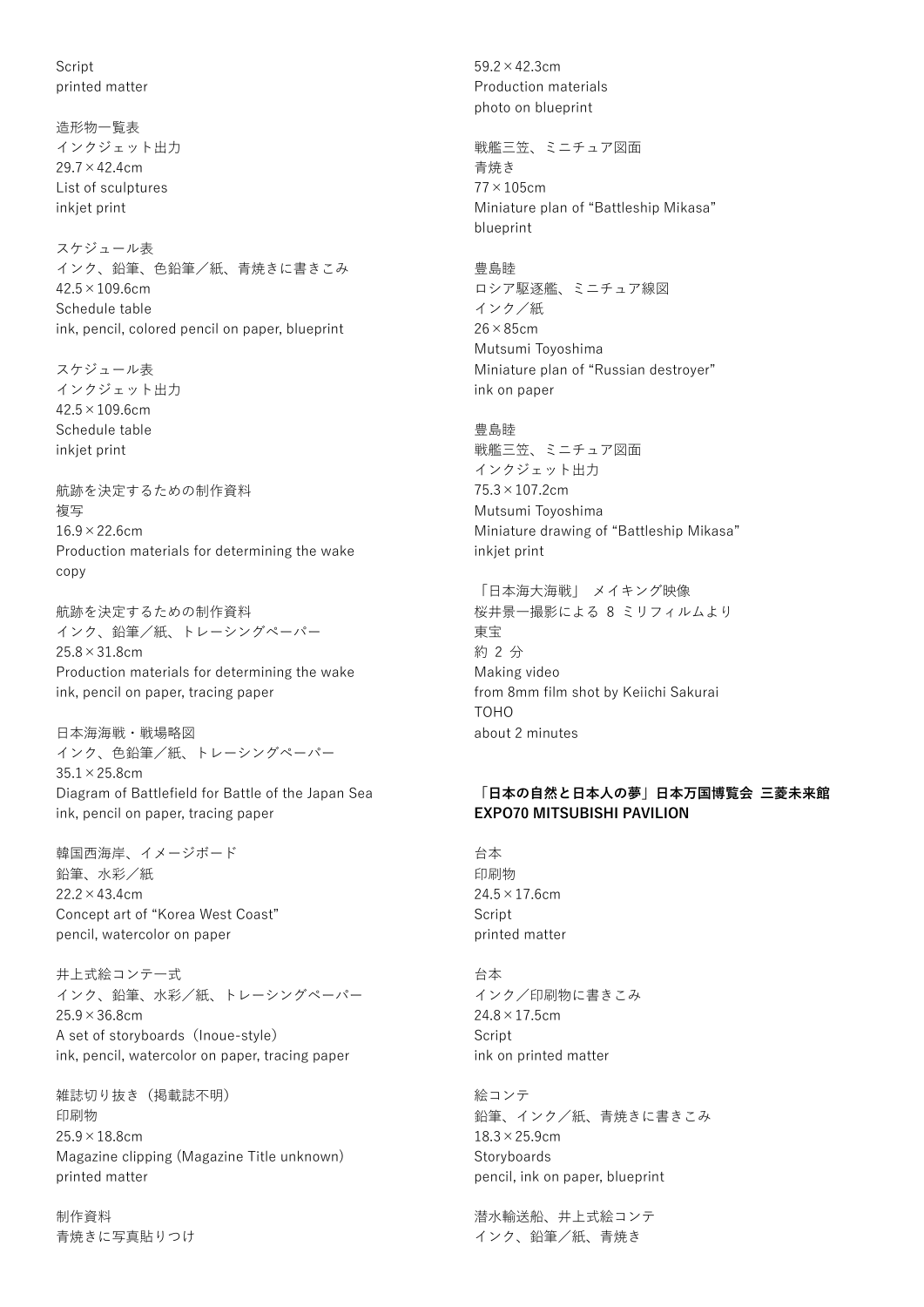$40.4 \times 59.4$ cm Storyboards (Inoue-style) of "Submarine Cargo Vessel" ink, pencil on paper, blueprint

火山、イメージボード インク、鉛筆、水彩/紙  $24.8 \times 41.9$ cm Concept art of "Volcano" ink, pencil, watercolor on paper

火山、イメージボード インク、色鉛筆、水彩/紙  $33.6 \times 51.6$ cm Concept art of "Volcano" ink, colored pencil, watercolor on paper

火山、イメージボード インク、鉛筆、水彩/紙 23.4×39.2cm Concept art of "Volcano" ink, pencil, watercolor on paper

火山、イメージボード インク、鉛筆、水彩/紙 22.3×35.5cm Concept art of "Volcano" ink, pencil, watercolor on paper

台風制御ロケット、ミニチュア図面 インク、鉛筆/紙 31×17.5cm Miniature plan of "Typhoon Control Rocket" ink, pencil on paper

近未来都市、ミニチュア図面 インク、鉛筆、色鉛筆/紙  $21 \times 29.2$ cm Miniature plan of "Near future city" ink, pencil, colored pencil on paper

潜水輸送船、デザイン画 インク、鉛筆、水彩/紙 18.9×39cm Concept design of "Submarine Cargo Vessel ink, pencil, watercolor on paper

潜水輸送船、ミニチュア図面 インクジェット出力  $42.3 \times 59.2$ cm Miniature plan of "Submarine Cargo Vessel" inkjet print

海底、セット図面 インク、鉛筆/紙  $42 \times 29.6$ cm Concept set plan for "Seabed" ink, pencil on paper

石油コンビナート、ミニチュア図面

インクジェット出力 59.5×42.7cm Miniature plan of "Petroleum complex" inkjet print

火山、上映設備図面・撮影のためのセットプラ インク/紙 36.4×25.7cm Concept set plan for "Volcano for shooting ", " Screening equipment" ink on paper

#### **ゲゾラ・ガニメ・カメーバ 決戦!南海の大怪獣 Space Amoeba**

海中を進むゲゾラ、イメージボード 鉛筆/紙 17.2×39.7cm Concept art of "Gezora going underwater" pencil on paper

前進するゲゾラ、イメージボード 鉛筆/紙 16.5×39.9cm Concept art of "Gezora moving forward" pencil on paper

セルジオ島、セット図面 インク、鉛筆、色鉛筆、マーカー/紙 32.7×48.2cm Concept set plan for "Sergio Island" ink, pencil, colored pencil, marker on paper

ヘリオス 7 号、イメージボード インクジェット出力  $42.2 \times 59.4$ cm Concept art of "Helios No. 7" inkjet print

ヘリオス 7 号、ミニチュア図面 インクジェット出力 42.2×119cm Miniature plan of "Helios No. 7" inkjet print

## **ゴジラ対ヘドラ Godzilla vs. Hedorah**

台本 印刷物 24.5×17.5cm **Script** printed matter

スケジュール表 インクジェット出力 32.9×24.3cm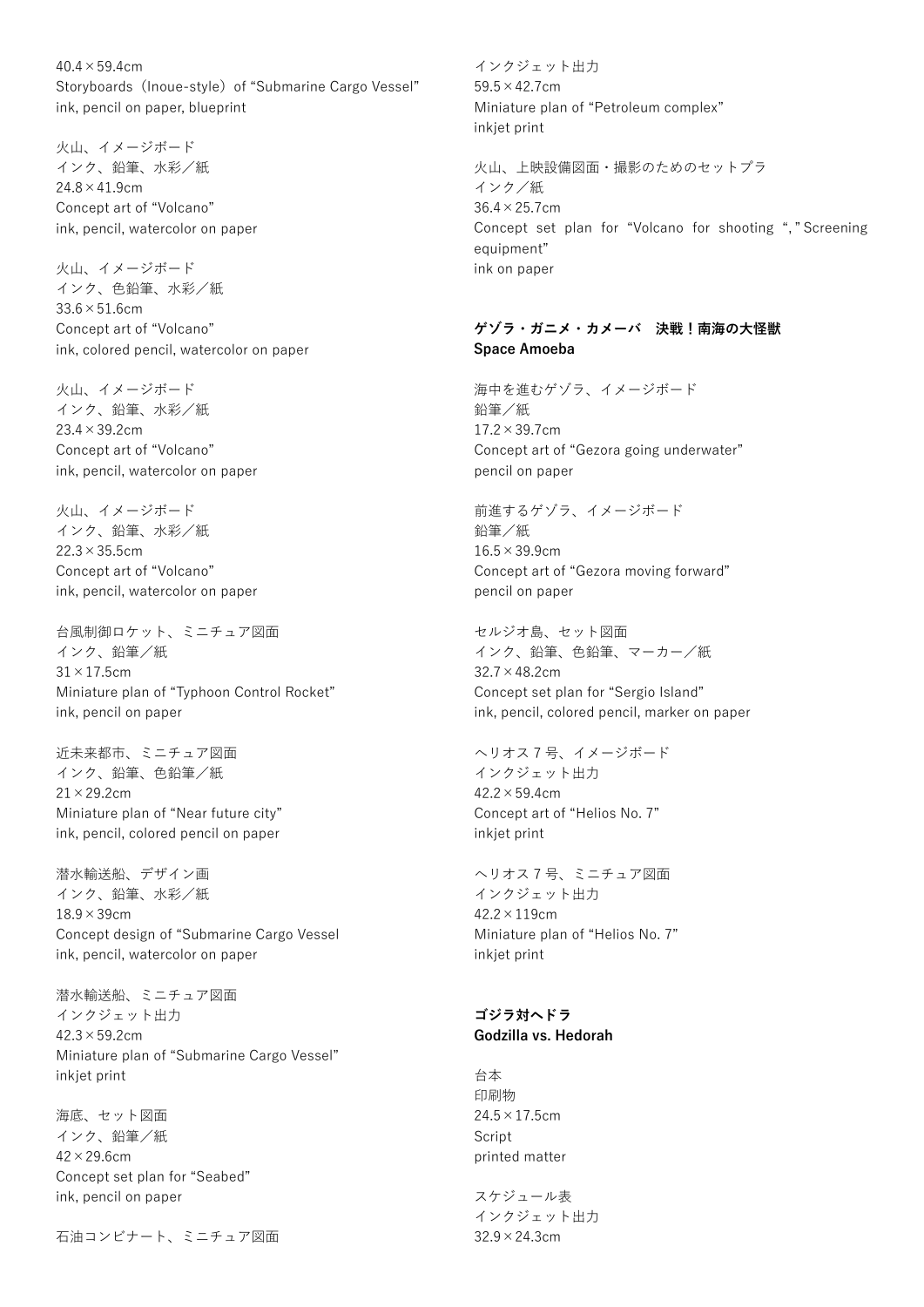Schedule table inkjet print

スケジュール表 インクジェット出力  $66.7 \times 25.1$ cm Schedule table inkjet print

顕微鏡で見たヘドラ、イメージボード インク、鉛筆、水彩/紙 37.6×52.7cm Concept art of "Hedorah seen with the microscope" ink, pencil, watercolor on paper

水棲期ヘドラ、造形用図面 鉛筆、色鉛筆/紙  $25.8 \times 36.3$ cm Plan of "Hedorah (Aquatic period)" pencil, colored pencil on paper

公害魚、デザイン画 鉛筆、水彩/紙  $24.1 \times 35.6$ cm Concept design of "Pollution fish" pencil, watercolor on paper

公害魚、デザイン画 鉛筆、水彩/紙 24.3×35.7cm Concept design of "Pollution fish" pencil, watercolor on paper

公害魚のヒレ、デザイン画 鉛筆、水彩/紙  $21.4 \times 29.6$ cm Concept design of "Flippers of pollution fish" pencil, watercolor on paper

ゴーゴーバーの魚人間マスク、デザイン画 鉛筆、水彩/紙  $25.2 \times 59.4$ cm Concept design of "Mask of Fish Human at Go-go bar" pencil, watercolor on paper

ゴジラ対ヘドラ格闘シーン、イメージボード集 鉛筆/紙 33.7×23.4cm Concept arts of "Fighting scene of Godzilla vs. Hedorah" pencil on paper

タンカーを襲うヘドラ関連シーン、イメージボード集 インク、鉛筆、水彩/紙  $33.8 \times 24$ cm Concept arts of "Scenes related to Hedorah attacking tankers" ink, pencil, watercolor on paper

海岸を飛び上がる小ヘドラ、井上式セット設計 インク、鉛筆、水彩/紙

33.9×23.8cm Concept design (Inoue-style) of "Hedorah (small) jumps up the coast" ink, pencil, watercolor on paper

ヘドロの海関連シーン、井上式セット設計 インク、鉛筆、水彩/紙 33.8×23.8cm Concept design (Inoue-style) of "Scenes related to sea of sludge" ink, pencil, watercolor on paper

夜の工場街関連シーン、井上式セット設計 インク、鉛筆、水彩/紙 33.7×23.6cm Concept design ( Inoue-style) of " Scenes related to the factory district at night" ink, pencil, watercolor on paper

ヘドロに襲われる麻雀荘、井上式セット設計 インク、鉛筆、水彩/紙  $34 \times 23.6$ cm Concept design (Inoue-style) of "Scenes related to the mahjongg parlor attacked by sludge" ink, pencil, watercolor on paper

工場街とヘドラ、イメージボード インク、鉛筆、水彩/紙 33.9×23.8cm Concept art of "Factory district and Hedorah" ink, pencil, watercolor on paper

ガラスの割れた電話ボックス、井上式絵コンテ インク、鉛筆、水彩/紙 34.3×23.3cm Storyboards (Inoue-style) of "Phone booth with broken glass" ink, pencil, watercolor on paper

ゴジラ対ヘドラ、井上式絵コンテ インク、鉛筆、水彩/紙 36.7×26.4cm Storyboards (Inoue-style) of "Phone booth with broken glass" ink, pencil, watercolor on paper

硫酸ミストに汚染されるジャングルジム・小学校、イメージボ ード インク、鉛筆、水彩/紙 36.8×23.6cm Concept art of "Jungle gym and Elementary school contaminated with sulfuric acid mist" ink, pencil, watercolor on paper

硫酸ミストで白骨化する人、井上式絵コンテ インク、鉛筆、水彩/紙 36.7×23cm Storyboards ( Inoue-style ) of "Person who becomes skeletonized with sulfuric acid mist" ink, pencil, watercolor on paper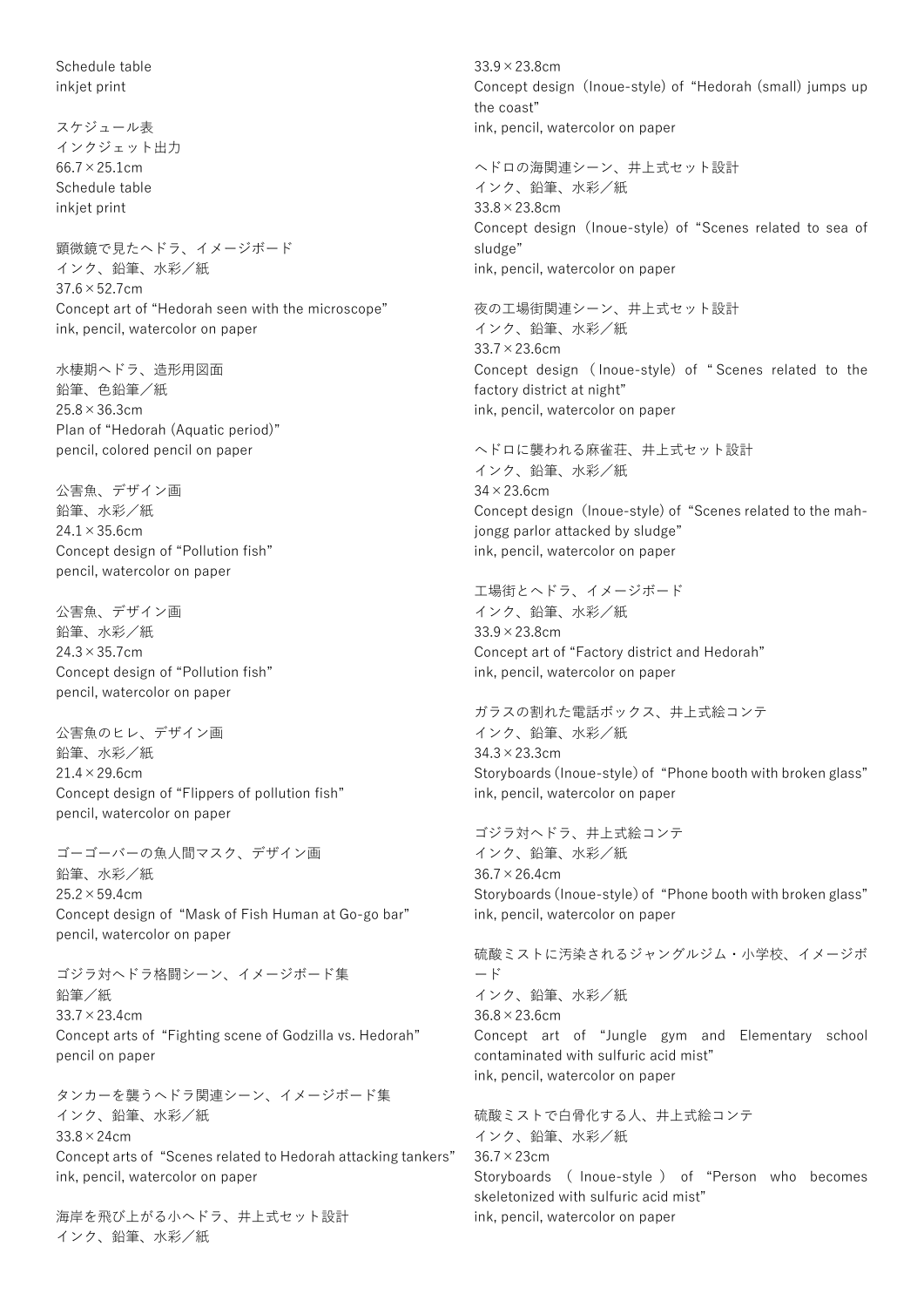ヘドラが擦り抜ける工事中ビル、井上式絵コンテ インク、鉛筆、水彩/紙 33.6×33.8cm Storyboards (Inoue-style) of "Building under construction where Hedorah slips through" ink, pencil, watercolor on paper

スモッグに包まれる工場街・破壊される矢野家、井上式絵コン テ インク、鉛筆、水彩/紙 36.4×25.6cm Storyboards (Inoue-style) of "Factory town wrapped in smog, Destroyed Yano's house" ink, pencil, watercolor on paper

富士市上空を通過するヘドラ、井上式絵コンテ インク、鉛筆、水彩/紙  $13.3 \times 26.4$ cm Storyboards (Inoue-style) of "Hedorah passing over Fuji City" ink, pencil, watercolor on paper

矢野家の庭・硫酸ミストで枯れる花など、井上式絵コンテ インク、鉛筆、水彩/紙 36.6×23.3cm Storyboards ( Inoue-style ) of "Yano family's garden and flowers that die with sulfuric acid mist, etc." ink, pencil, watercolor on paper

自衛隊酸素作戦、井上式絵コンテ インク、鉛筆、水彩/紙 36.2×25.9cm Storyboards (Inoue-style) of " Oxygen Operation of Self-Defense Forces" ink, pencil, watercolor on paper

電極板関連シーン、井上式絵コンテ 鉛筆/紙 36.6×24.7cm Storyboards (Inoue-style) of "Scenes related to Electrode plates" pencil on paper

電極板関連シーン、井上式絵コンテ インク、鉛筆/紙 36.3×24.5cm Storyboards (Inoue-style) of "Scenes related to Electrode plates" ink, pencil on paper

ゴジラ対ヘドラ、井上式絵コンテ インク、鉛筆、水彩/紙 36.6×24.5cm Storyboards (Inoue-style) of "Godzilla vs. Hedorah" ink, pencil, watercolor on paper

富士山麓関連シーン、井上式絵コンテ インク、鉛筆、水彩/紙 36.7×24.7cm Storyboards (Inoue-style) of "Scenes related to the foot of Mt. Fuji" ink, pencil, watercolor on paper

ラストシーン前、去って行くゴジラ、井上式絵コンテ 鉛筆/紙 36.7×24.5cm Storyboards (Inoue-style) of "Godzilla leaving before the last scene" pencil on paper

ゴーゴーバー、セットデザイン インク、鉛筆、色鉛筆/紙  $26.8 \times 36.4$ cm Concept design of "Go-go bar" ink, pencil, colored pencil on paper

ゴーゴーバー、セット図面 インク、鉛筆/紙 32.4×22cm Concept set plan for "Go-go bar" ink, pencil on paper

ゴーゴーバー、セット図面 インク、鉛筆、色鉛筆/紙 36.5×23cm Concept set plan for "Go-go bar" ink, pencil, colored pencil on paper

ゴーゴーバー、セット図面 インク、鉛筆/紙 42×59.3cm Concept set plan for "Go-go bar" ink, pencil on paper

電極板、デザイン画 インク/紙  $26.6 \times 36.4$ cm Concept design of "Electrode plates" ink on paper

ヘドロの海、セット図面 インク、鉛筆、水彩/紙 51.3×38.4cm Concept set plan for "Sea of sludge" ink, pencil, watercolor on paper

港へ向かって移動するヘドラ、イメージボード・セット図面 インク、鉛筆、水彩/紙 53.4×38.4cm Concept art, Concept set plan for "Hedorah moving towards the harbor" ink, pencil, watercolor on paper

自動車を飲みこむヘドラ、セット図面 インクジェット出力  $49.2 \times 59.4$ cm Concept set plan for "Hedorah swallowing cars" inkjet print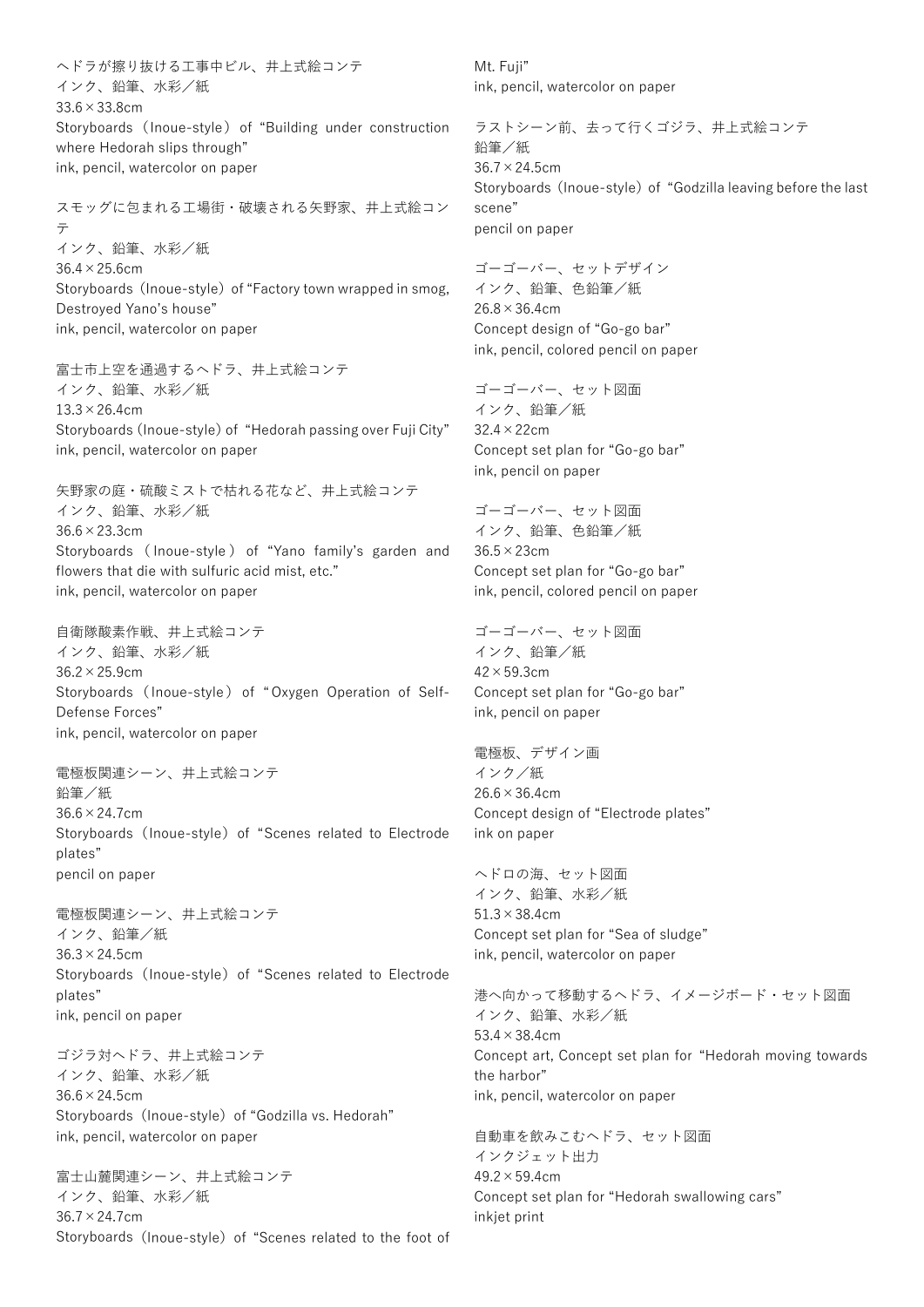ヘドラ、デザイン画 インク、水彩/紙 27×43.3cm Concept design of "Hedorah" ink, watercolor on paper

ヘドラ、デザイン画 インク、水彩/紙 24.2×27.2cm Concept design of "Hedorah" ink, watercolor on paper

ヘドラ、デザイン画 インク、鉛筆、色鉛筆/紙  $31 \times 34$ cm Concept design of "Hedorah" ink, pencil, colored pencil on paper

飛行期ヘドラ、デザイン画 インク、鉛筆、色鉛筆/紙 16.6×28.1cm Concept design of "Hedorah (Flight period)" ink, pencil, colored pencil on paper

飛行期ヘドラ、デザイン画 インク、鉛筆、色鉛筆/紙  $12.3 \times 24.3$ cm Concept design of "Hedorah (Flight period)" ink, pencil, colored pencil on paper

ヘドラ、ラフデザイン インク、鉛筆/紙  $34 \times 46$ cm Concept rough design of "Hedorah" ink, pencil on paper

ヘドラ登場、イメージボード集 インク、鉛筆、水彩/紙 36×26cm Concept arts of "Hedorah appears" ink, pencil, watercolor on paper

ヘドラ、デザイン画 インク、水彩/紙 29.7×42cm Concept design of "Hedorah" ink, watercolor on paper

ヘドラ、デザイン画 インク、鉛筆、色鉛筆/紙  $31 \times 34$ cm Concept design of "Hedorah" ink, pencil, colored pencil on paper

電極板の前にいるヘドラ、井上式絵コンテ インク、鉛筆、色鉛筆/紙 36×26cm Storyboards ( Inoue-style ) of " Hedorah in front of the electrode plates"

ink, pencil, colored pencil on paper

ゴジラ対ヘドラ、イメージボード集 インク、鉛筆、色鉛筆/紙 36×26cm Concept arts of "Godzilla vs. Hedorah" ink, pencil, colored pencil on paper

ゴジラ対ヘドラ、井上式絵コンテ インク、鉛筆、色鉛筆/紙 36×26cm Storyboards (Inoue-style) of "Godzilla vs. Hedorah" ink, pencil, colored pencil on paper

工場のばい煙を吸いこむヘドラ、イメージボード集 インク、鉛筆、色鉛筆/紙 36×26cm Concept arts of "Hedorah that sucks in the smoke of the factory" ink, pencil, colored pencil on paper

ゴジラ対ヘドラ、井上式絵コンテ インク、鉛筆、色鉛筆/紙 36×26cm Storyboards (Inoue-style) of "Godzilla vs. Hedorah" ink, pencil, colored pencil on paper

ゴジラ対ヘドラ、井上式絵コンテ インク、鉛筆、色鉛筆/紙 36×26cm Storyboards (Inoue-style) of "Godzilla vs. Hedorah" ink, pencil, colored pencil on paper

ヘドラの目、水棲期ヘドラ用 プラスチック、ほか  $3.5 \times 9 \times 18$ cm Hedorah's eye for Hedorah (Aquatic period) plastic, etc.

「ゴジラ対ヘドラ」 イメージボードと完成映像の比較 「ゴジラ対ヘドラ」Blu-ray 特典映像より 東宝 約 5 分 Comparison video of Concept arts and completed film from "Godzilla vs. Hedorah" Blu-ray bonus footage TOHO about 5 minutes

「ゴジラ対ヘドラ」 メイキング映像 桜井景一撮影による 8 ミリフィルムより 東宝 約 2 分 Making video from 8mm film shot by Keiichi Sakurai **TOHO** about 2 minutes

**第 4 章**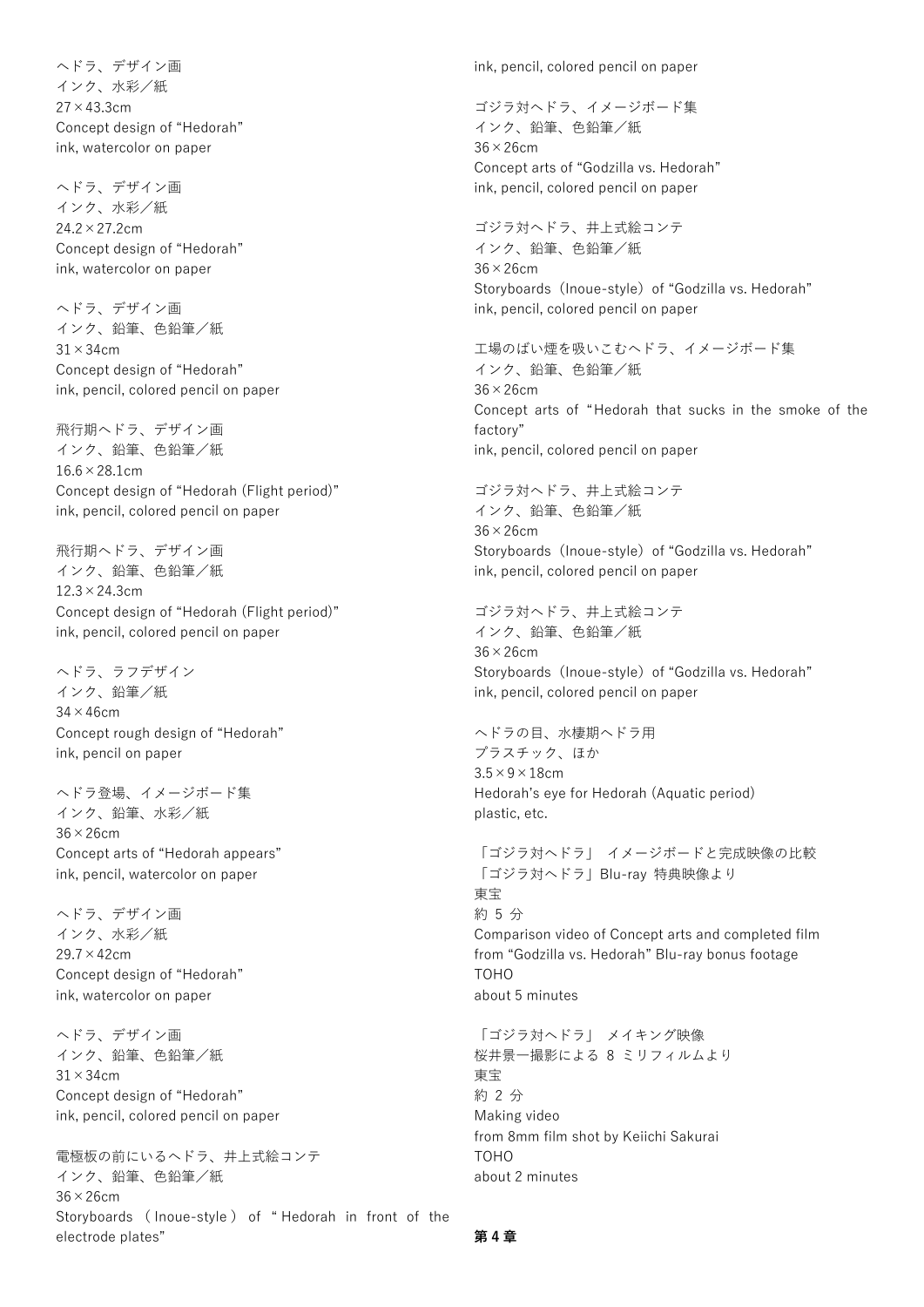**アルファ企画から未来へ ―世の中にないものを作れ 1971-2000 Independent Productions and a Legacy ―Achieving the Unprecedented**

#### **日本沈没 Submersion of Japan**

セット一覧表 鉛筆/複写紙に書きこみ 36.5×25.8cm List of studio sets pencil on copy paper

スケジュール表 鉛筆、色鉛筆/複写紙に書きこみ  $65.4 \times 26.2$ cm Schedule table pencil, colored pencil on copy paper

ビル街、イメージボード インク、鉛筆/紙 34.8×26.9cm Concept art of "Building street" ink, pencil on paper

噴火、イメージボード インク、鉛筆、水彩/紙  $26.8 \times 37.9$ cm Concept art of "Eruption" ink, pencil, watercolor on paper

崩れる歩道橋、イメージボード インク、鉛筆、水彩/紙 27.4×37.9cm Concept art of "Crumbling pedestrian bridge" ink, pencil, watercolor on paper

地震シーン・東京タワー越し、イメージボード インク、鉛筆、水彩/紙  $26.8 \times 37.8$ cm Concept art of "Scene of Earthquake over Tokyo Tower" ink, pencil, watercolor on paper

コンビナート、イメージボード インク、鉛筆、水彩/紙 26×36.3cm Concept art of "Complex" ink, pencil, watercolor on paper

洪水シーン・永代橋、イメージボード インク、鉛筆、色鉛筆、水彩/紙 23.8×36.9cm Concept art of "Scene of the flood. Eitaibashi Bridge" ink, pencil, colored pencil, watercolor on paper

海底乱泥流、イメージボード インク、鉛筆、水彩/紙 23.6×32.5cm

Concept art of "Undersea turbidity current" ink, pencil, watercolor on paper

富士山噴火、イメージボード 鉛筆、水彩/紙 38.7×26.8cm Concept art of "Mt. Fuji eruption" pencil, watercolor on paper

シーンナンバーが書きこまれた日本地図 インク/複写紙に書きこみ  $61 \times 41.6$ cm Map of Japan with scene number ink on copy paper

日本列島、セット図面 インク、鉛筆、色鉛筆/紙  $36.5 \times 25.6$ cm Concept set plan for "Japanese Islands" ink, pencil, watercolor on paper

わだつみ、ミニチュア図面 インクジェット出力  $42.2 \times 59.4$ cm Miniature plan of "Wadatsumi" inkjet print

「日本沈没」特集号、『キネマ旬報』、1973 年 12 月下旬号  $25.6 \times 18.3$ cm 印刷物 Special Issue of "Submersion of Japan" " Kinema Junpo" magazine, Late December 1973 printed matter

仕掛けプラン インク、鉛筆、水彩/紙  $41.5 \times 59$ cm Special effect plan ink, pencil, watercolor on paper

崩壊する高速道路、イメージボード インク、鉛筆、水彩/紙 29.7×42cm Concept art of "Collapsing highways" ink, pencil, watercolor on paper

崩壊するマンション、イメージボード インク、鉛筆、水彩/紙 29.7×42cm Concept art of "Collapsing condominiums" ink, pencil, watercolor on paper

わだつみ関連シーン、井上式絵コンテ インク、鉛筆、色鉛筆/紙 29.7×87.1cm Storyboards (Inoue-style )of "Scenes related to Wadatsumi" ink, pencil, colored pencil on paper

わだつみ、デザイン画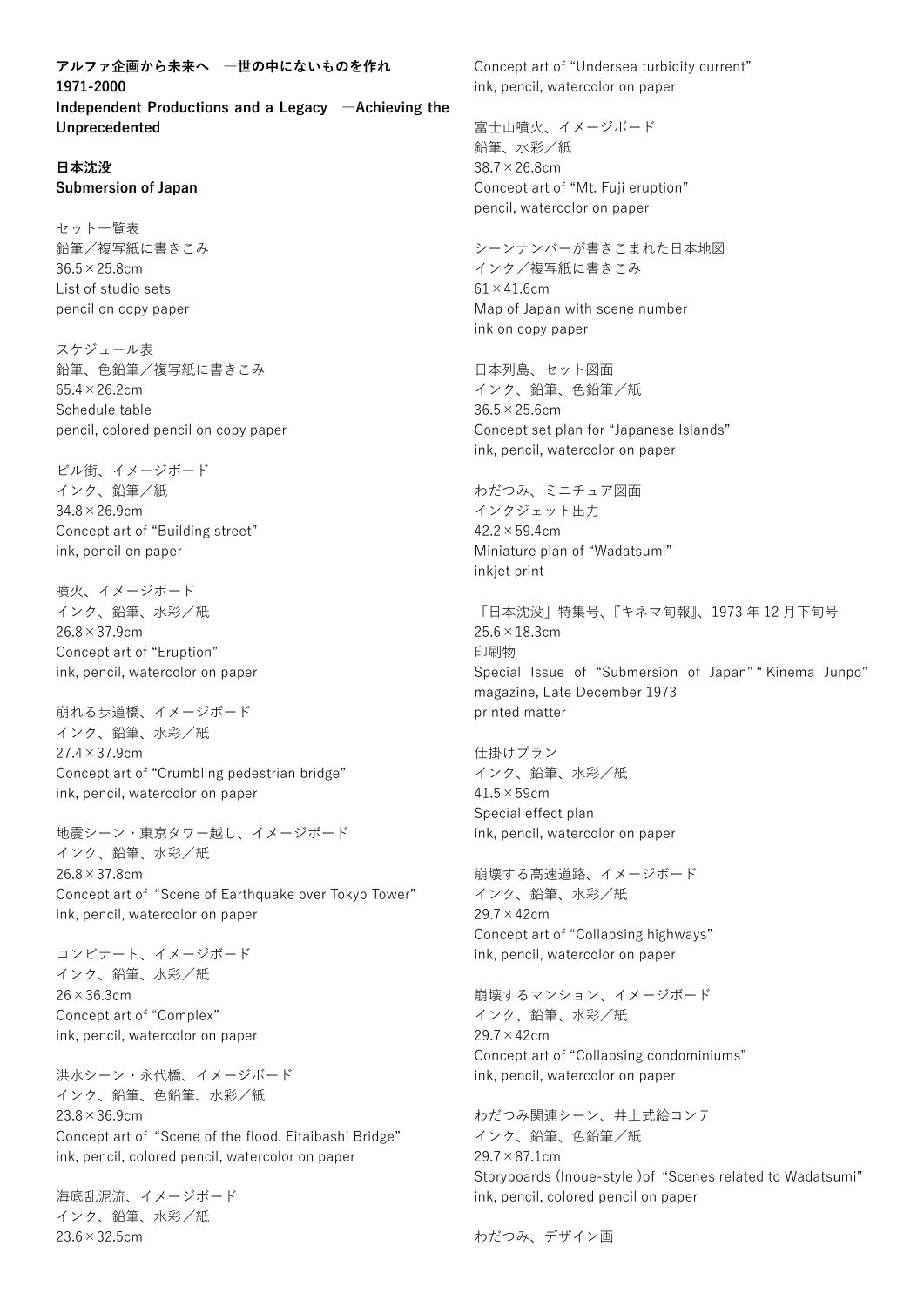鉛筆/紙 18×33.8cm Concept design of "Wadatsumi" pencil on paper

仕掛けプラン インク、鉛筆、色鉛筆/紙  $42 \times 59.2$ cm Special effect plan ink, pencil, colored pencil on paper

仕掛けプラン インク、鉛筆、水彩/紙 42×59.4cm Special effect plan ink, pencil, watercolor on paper

地震シーン・東京タワー越し、イメージボード インク、鉛筆、水彩/紙 29.7×44cm Concept art of "Scene of Earthquake over Tokyo Tower" ink, pencil, watercolor on paper

コンビナート、セット図面 インク、鉛筆、色鉛筆/紙 36.2×25.8cm Concept set plan for "Complex" ink, pencil, colored pencil on paper

火山噴火、イメージボード 鉛筆、水彩/紙 30.3×52cm Concept art of "Volcanic eruption" pencil, watercolor on paper

構想ノート インク、鉛筆、色鉛筆/紙 29.7×21cm Concept notes ink, pencil, colored pencil on paper

わだつみ関連シーン、井上式絵コンテ インクジェット出力 78.9×35cm Storyboards (Inoue-style )of "Scenes related to Wadatsumi" inkjet print

わだつみ、ミニチュア図面 鉛筆/紙 61.4×86.6cm Miniature plan of "Wadatsumi " pencil on paper

「日本沈没」特撮名場面ダイジェスト 「日本沈没」本編映像 よ  $\iota$ 東宝 約 3 分 Digest of special effects scenes "Submersion of Japan" from the video of "Submersion of Japan"

TOHO About 3 minutes

#### **ノストラダムスの大予言 Prophecies of Nostradamus**

巨大植物が絡みつく地下鉄車両、イメージボード インク、鉛筆、水彩/紙 27×38.1cm Concept art of "Subway car with huge plants entwined" ink, pencil, watercolor on paper

雪が降るエジプト、イメージボード インク、鉛筆、色鉛筆、水彩/紙 27×38cm Concept art of "Egypt where it snows" ink, pencil, colored pencil, watercolor on paper

山麓の街、イメージボード 鉛筆、色鉛筆、水彩/紙  $24.8 \times 36.8$ cm Concept art of "Town at the foot of the mountain" pencil, colored pencil, watercolor on paper

枯れた森林と大地、イメージボード 鉛筆、色鉛筆、水彩/紙 27×38.1cm Concept art of "Dead forests and ground" pencil, colored pencil, watercolor on paper

滅びた関東地方、イメージボード 鉛筆、水彩/紙 27×38cm Concept art of "Ruined Kanto region" pencil, watercolor on paper

滅びた大地、イメージボード インク、鉛筆、色鉛筆、水彩/紙 25.5×36.3cm Concept art of "Ruined ground" ink, pencil, colored pencil, watercolor on paper

巨大植物に覆われた地下鉄構内、イメージボード インク、鉛筆、水彩/紙 27×38.2cm Concept art of "Subway yard covered with huge plants" ink, pencil, watercolor on paper

山間部風景、イメージボード インク、鉛筆、水彩/紙 27.8×40.8cm Concept art of "Mountain scenery" ink, pencil, watercolor on paper

海を航行する船、イメージボード インク、鉛筆、水彩/紙 13.8×31.7cm Concept art of "Ship sailing in the sea"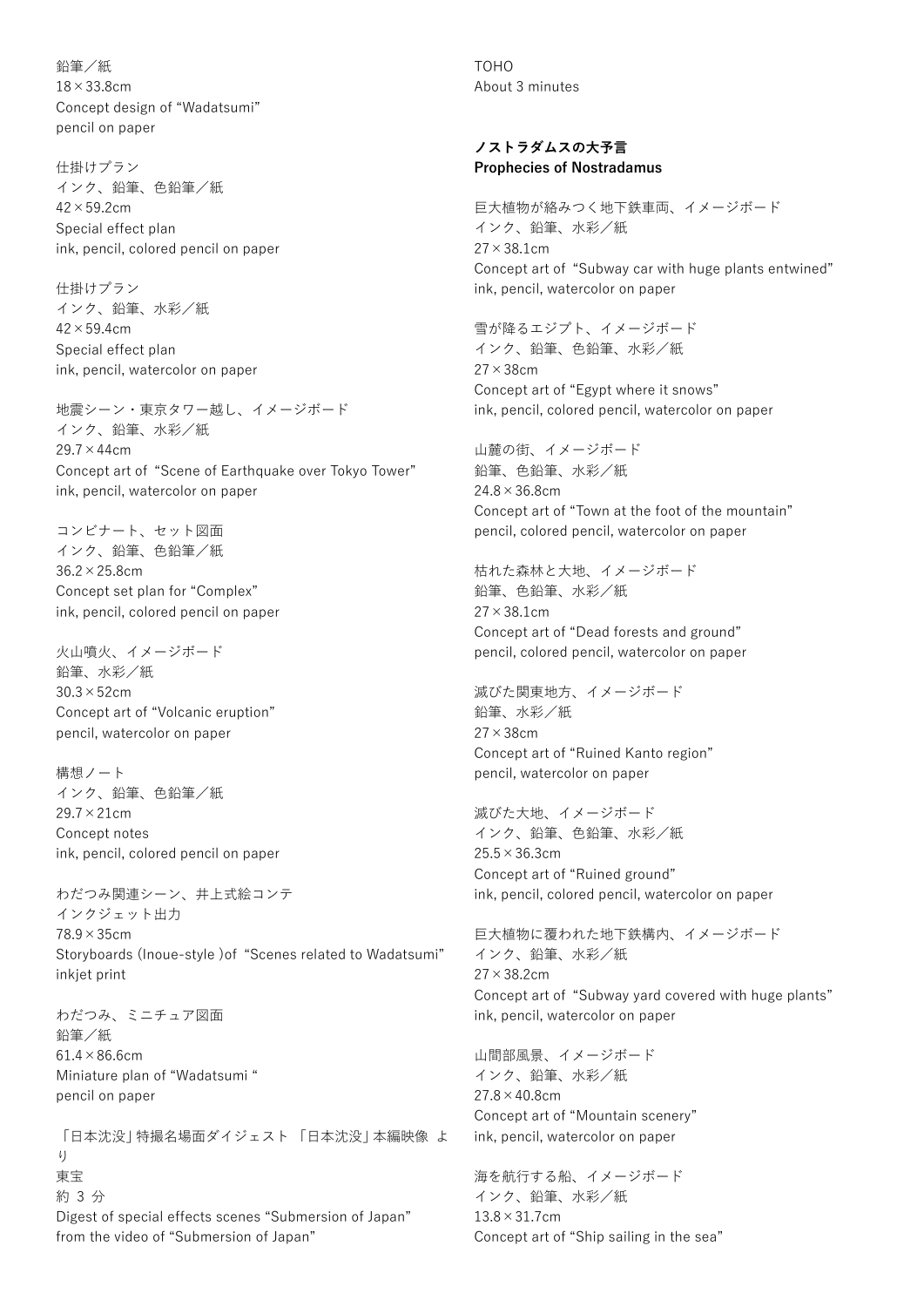異常気象の起きた太平洋、イメージボード インク、鉛筆、水彩/紙 26.8×38cm Concept art of " Pacific Ocean where abnormal weather occurred" ink, pencil, watercolor on paper

# **東京湾炎上 The Explosion**

石油基地周辺地図、制作資料 複写  $45.8 \times 57.7$ cm Map around the oil base, production materials copy

喜山 C.T.S、セット図面 インクジェット出力  $42 \times 59$ cm Concept set plan for "Kiyama C.T.S (Oil base)" inkjet print

タンカー、アラビアン・ライト、ミニチュア図面 インクジェット出力 42.2×59cm Miniature plan of "Arabian Light (Tanker)" inkjet print

東京湾炎上直前、イメージボード 鉛筆/紙 27×38.1cm Concept art of "Just before the fire in Tokyo Bay" pencil on paper

ガスタンクとタンクローリー、イメージボード 鉛筆/紙  $16.4 \times 39.5$ cm Concept art of "Gas tank and Tank lorry" pencil on paper

# **続・人間革命 THE HUMAN REVOLUTION II**

山村、イメージボード 鉛筆、水彩/紙 16.5×38.7cm Concept art of "Mountain village" pencil, watercolor on paper

崩壊した民家、イメージボード 鉛筆、水彩/紙  $17.8 \times 32.9$ cm Concept art of "Collapsed house" pencil, watercolor on paper

**ネッシー(製作中止)**

#### **Nessie (production discontinued) \*Not the official title**

絵コンテ 複写 36×25.6cm Storyboards copy

ネス湖、セット図面 鉛筆/紙  $21 \times 29.6$ cm Concept set plan for "Loch Ness" pencil on paper

ネッシー、デザイン画 鉛筆、色鉛筆/紙  $36.3 \times 51.6$ cm Concept design for "Nessie" ink, colored pencil on paper

## **大空のサムライ Zero Pilot**

絵コンテ 複写 18.1×25.9cm **Storyboards** copy

造形物一覧表 インク、鉛筆/紙  $23.8 \times 17.5$ cm List of sculptures ink, pencil on paper

航空機編隊配置図 複写 36.3×25.9cm Aircraft formation layout copy

## **惑星大戦争 The War in Space**

台本 印刷物  $24.5 \times 17.5$ cm **Script** printed matter

大魔艦、デザイン画 鉛筆、水彩/紙 26.8×41.4cm Concept design of "Daimakan (Space ship)" pencil, watercolor on paper

轟天、デザイン画 鉛筆、水彩/紙 28×41.2cm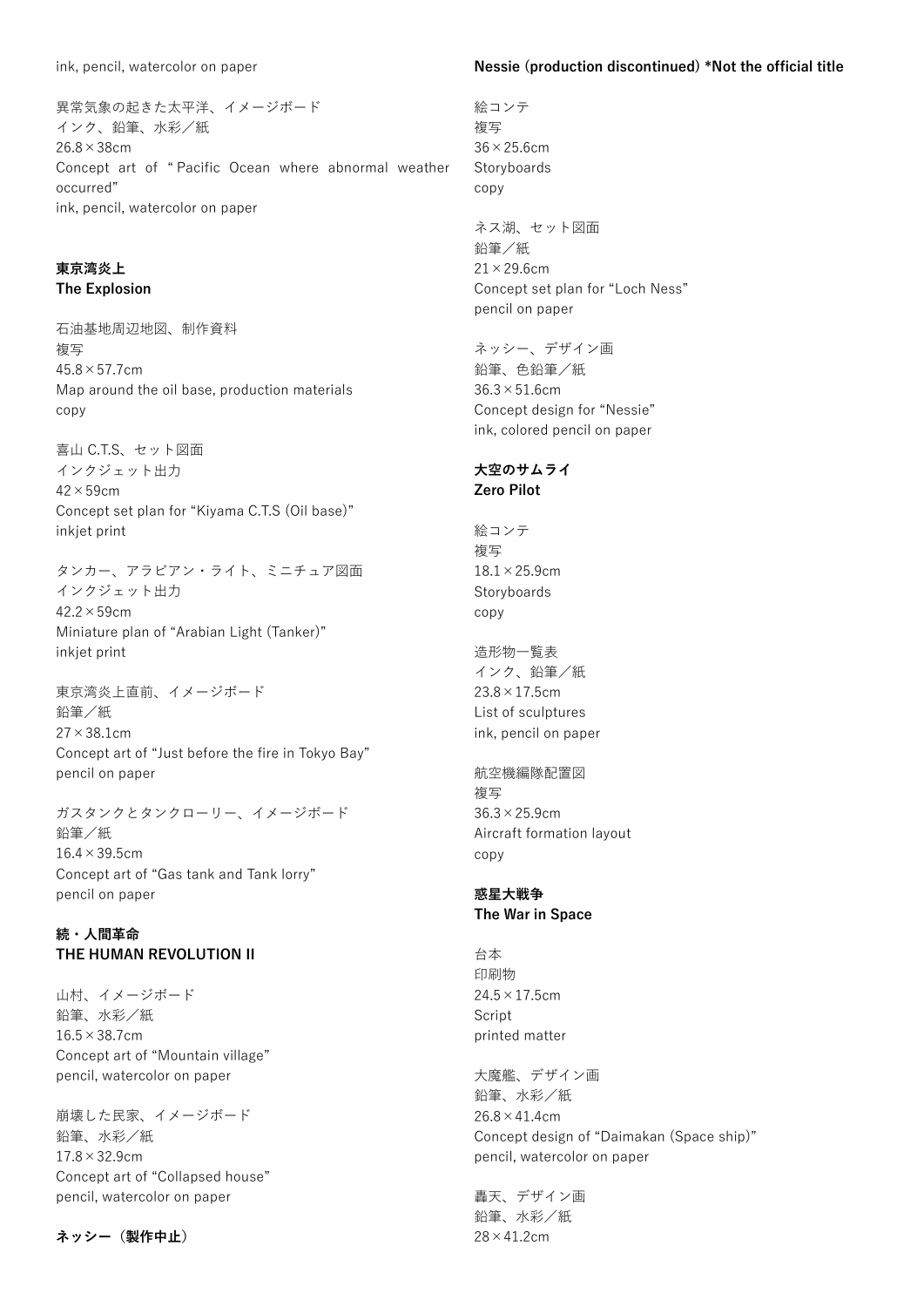Concept design of "Goten (Space ship)" pencil, watercolor on paper

轟天、ミニチュア図面 インクジェット出力 41.9×59.6cm Miniature plan of "Goten (Space ship)" inkjet print

轟天、デザイン画 インクジェット出力  $41.9 \times 59.7$ cm Concept design of "Goten (Space ship)" inkjet print

ヘル・ファイター、デザイン画 インク、鉛筆、水彩/紙  $29.7 \times 41.4$ cm Concept design of "Hell Fighter" ink, pencil, watercolor on paper

轟天デザインスケッチ インク、鉛筆、色鉛筆/紙  $40\times67$ cm Design sketch of "Goten (Space ship)" ink, pencil, colored pencil on paper

轟天のデザイン画のためのアルファ号、デザイン画 鉛筆/紙  $19.9 \times 50.5$ cm Concept design of "Alpha for Goten (Space ship) design plan" pencil on paper

轟天、ラフデザイン 鉛筆/紙  $31.2 \times 41.2$ cm Rough design of "Goten (Space ship)" pencil on paper

轟天、ラフデザイン 鉛筆/複写紙に書きこみ  $25.7 \times 36.6$ cm Rough design of "Goten (Space ship)" pencil on copy paper

轟天、ラフデザイン 鉛筆/複写紙に書きこみ  $25.7 \times 36.4$ cm Rough design of "Goten (Space ship)" pencil on copy paper

轟天、ラフデザイン 鉛筆/紙 30.2×41.3cm Rough design of "Goten (Space ship)" pencil on paper

轟天、ミニチュア図面 鉛筆/紙

29.8×42cm Miniature plan of "Goten (Space ship)" pencil on paper

轟天のリボルバー部分、ラフデザイン 鉛筆/紙  $25.8 \times 65.4$ cm Rough design of "Revolver part of Goten (Space ship) " pencil on paper

ヘル・ファイター、デザイン画 インク、鉛筆/紙 31.6×25.4cm Concept design of "Hell Fighter" ink, pencil on paper

轟天スケッチよりスペース・ファイター、図面 インクジェット出力  $40 \times 67$  cm Plan of "Space fighter", from "Goten (Space ship) " sketch inkjet print

轟天・大サイズミニチュアのドリル 木材、ほか  $18 \times 18 \times 18$ cm Large size miniature of "Drill of Goten (Space ship)" wood, etc.

ヘル・ファイター、ミニチュア FRP、木材、ほか  $21 \times 17 \times 26$ cm Miniature of "Hell Fighter" FRP, wood, etc.

スペース・ファイター、ミニチュア(中サイズ) 木材、ほか  $10\times12\times45$ cm Miniature (medium size) of "Space fighter" wood, etc.

#### **二百三高地 Port Arthur**

旅順要塞、セットデザイン 鉛筆/紙 21.3×29.8cm Concept design for "Lushun Fortress" pencil on paper

旅順港、イメージボード 鉛筆、水彩/紙 23.6×33cm Concept art of "Lvshun Port" pencil, watercolor on paper

旅順港、セット図面 インクジェット出力  $42.3 \times 59.4$ cm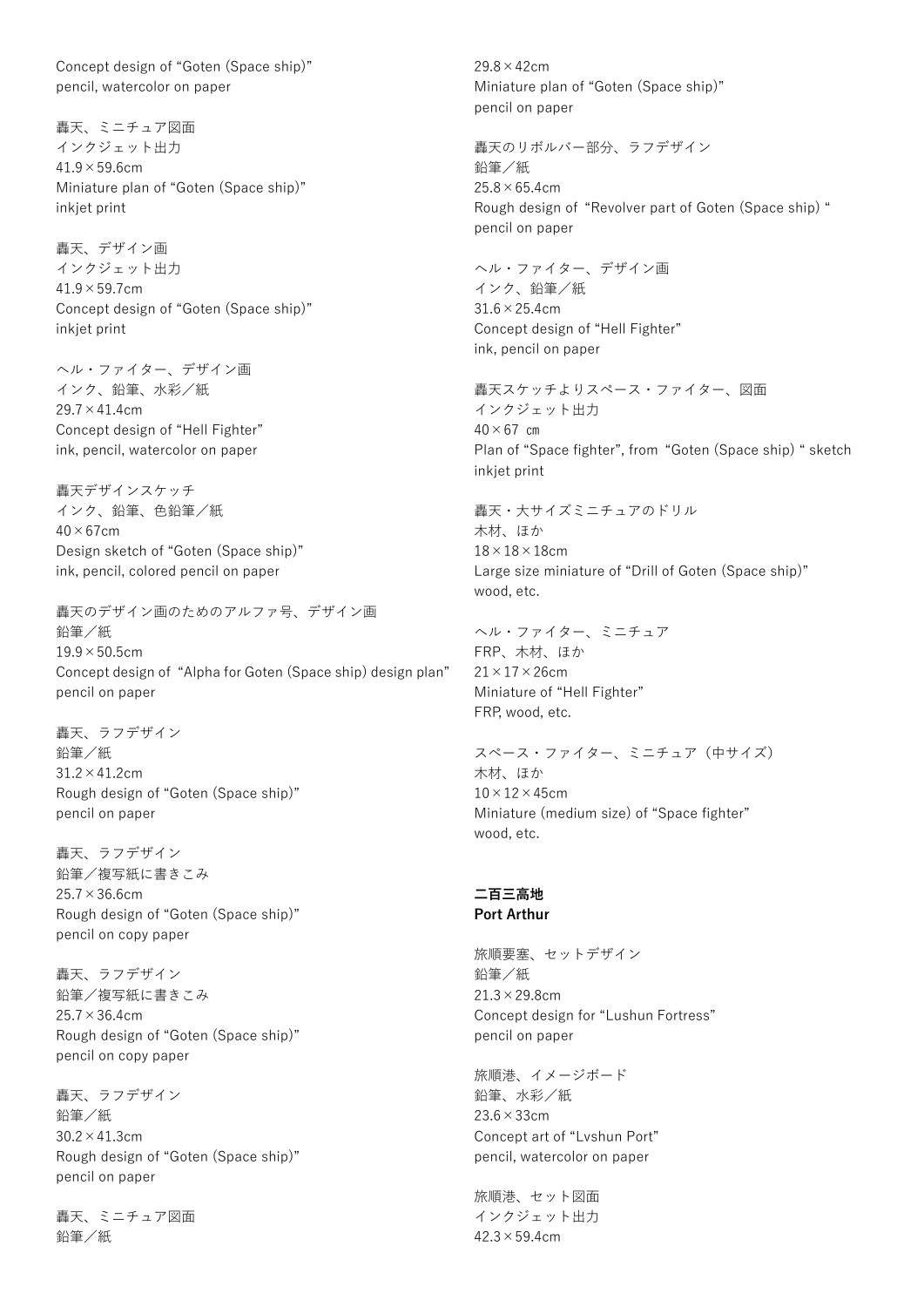Concept set plan for "Lvshun Port" inkjet print

#### **地震列島 Magnitude 7.9**

台本 印刷物  $24.5 \times 17.5$ cm Script printed matter

地下鉄構内、イメージボード 鉛筆/紙 13.8×23.8cm Concept art of "Subway yard" pencil on paper

崩壊した地下鉄駅ホーム、イメージボード 鉛筆/紙 14.7×26.1cm Concept art of "Collapsed subway station platform" pencil on paper

水没する地下鉄車両と駅、イメージボード 鉛筆/紙 12.4×25.7cm Concept art of "Subway cars and stations submerged" pencil on paper

崩壊して塞がった地下鉄構内、イメージボード 鉛筆、水彩/紙  $16.7 \times 26.7$ cm Concept art of "Collapsed and blocked subway yard" pencil, watercolor on paper

市街地と東京タワー、イメージボード 鉛筆/紙 13.8×24.2cm Concept art of "City area and Tokyo Tower" pencil on paper

ビル街、イメージボード 鉛筆/紙 18.7×28.3cm Concept art of "Building street" pencil on paper

黒煙を上げる霞が関ビル、イメージボード 鉛筆/紙 16.3×39.5cm Concept art of "Kasumigaseki Building raises black smoke" pencil on paper

東京タワー、セット図面 インク、色鉛筆/紙  $41.8 \times 59$ cm Concept set plan for "Tokyo Tower" ink, colored pencil on paper

メイキング写真(掲載誌不明) 印刷物 Making photo (Published magazine unknown) printed matter

地下鉄銀座線車両、ミニチュア図面 インク、鉛筆/紙、貼りつけた青焼きに書きこみ 29.7×42cm Miniature plan of "Subway Ginza Line Cars" ink, pencil on paper, blueprint

#### **連合艦隊 Imperial Navy**

研究ノート インク、鉛筆/紙 25.2×18cm Research notes ink, pencil on paper

研究ノート インク、鉛筆/紙、トレーシングペーパー 25×17.8cmResearch notes ink, pencil on paper, tracing paper

スケジュール表 インク/複写紙に書きこみ  $29.8 \times 41.9$ cm Schedule table ink on copy paper

広島湾、イメージボード インク、鉛筆、水彩/紙  $17.6 \times 55.1$ cm Concept art of "Hiroshima Bay" ink, pencil, watercolor on paper

瑞鶴、ミニチュア図面 インクジェット出力  $21.2 \times 59.2$ cm Miniature plan of "Zuikaku" inkjet print

瑞鶴甲板、ミニチュア図面 鉛筆/紙  $25.7 \times 36.4$ cm Miniature plan of "Zuikaku deck" pencil on paper

艦隊編成、セット図面 インク、鉛筆、色鉛筆/紙 36.4×25.7cm Concept set plan for "Fleet formation" ink, pencil, colored pencil on paper

大和関連シーン、セット図面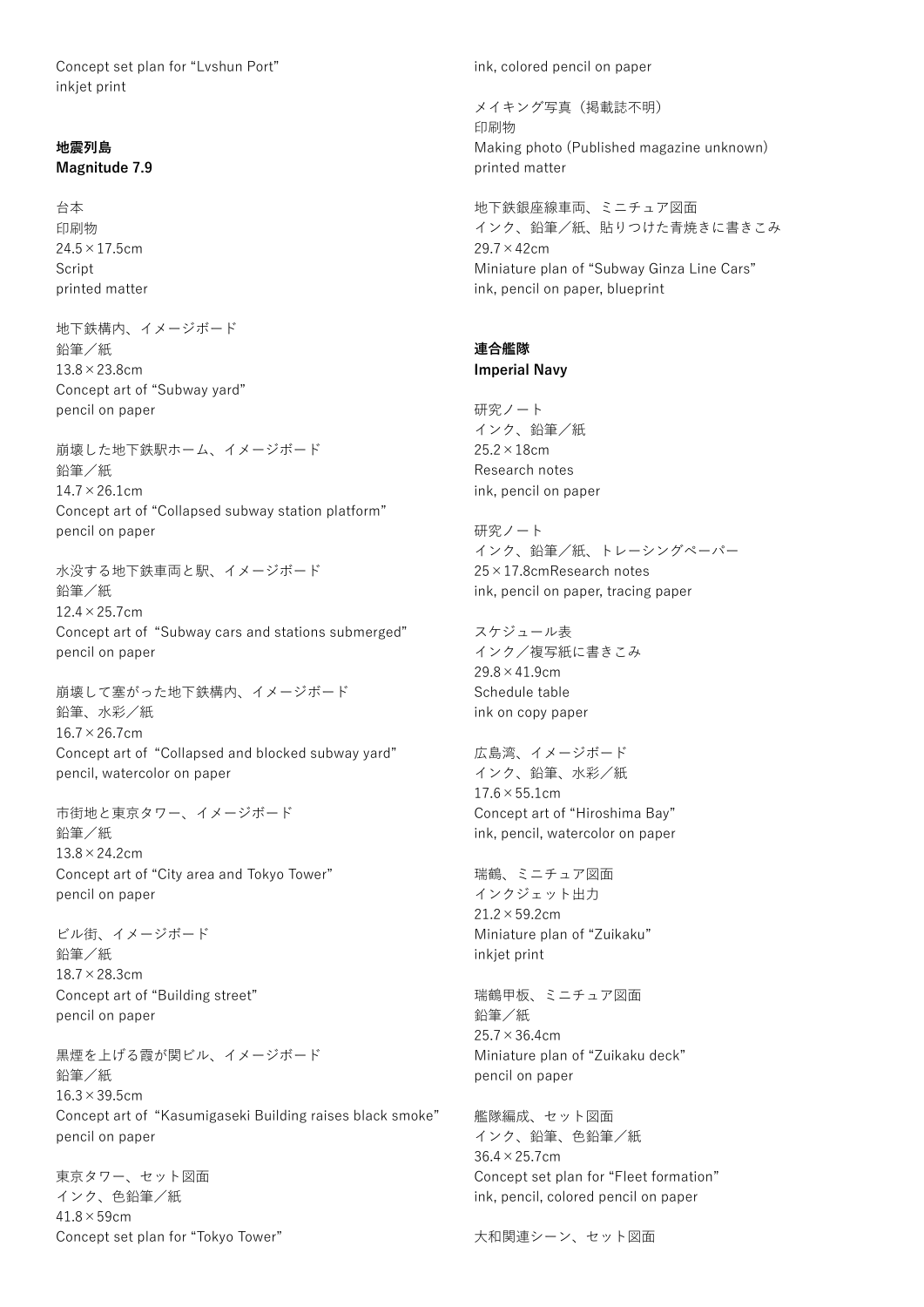鉛筆/紙  $25.7 \times 36.5$ cm Miniature plan of "Yamato" pencil on paper

大和、ミニチュア図面 インクジェット出力 59.7×84cm Miniature plan of "Yamato" inkjet print

#### **零戦燃ゆ Zero**

零戦、ミニチュア図面 インクジェット出力  $111\times80.7$ cm Miniature plan of "Zero Fighter" inkjet print

各基地、セット図面 鉛筆/複写紙に書きこみ  $25.8 \times 36.4$ cm Concept set plan for "Each base" pencil on copy paper

クラーク基地、セット図面 インク、鉛筆、色鉛筆/複写紙に書きこみ 41.7×59.2cm Concept set plan for "Clark base" ink, pencil, colored pencil on copy paper

「零戦燃ゆ」 メイキング映像 古山正撮影による 8 ミリフィルム、ビデオ素材より 東宝 約 3 分 Making video From 8mm film (video material) shot by Tadashi Koyama TOHO about 3 minutes

# **ゴジラ**

#### **The Return of Godzilla**

大黒島、イメージボード インク、鉛筆、色鉛筆/紙  $29.7 \times 44.5$ cm Concept art of "Daikoku island" Ink, pencil, colored pencil on paper

大黒島の爆発シーン、イメージボード 鉛筆/紙  $27 \times 135.5$ cm Concept art of "Scene of Daikoku island explosion" pencil on paper

ゴジラと晴海埠頭、セット図面

インク、鉛筆/紙  $60 \times 41.5$ cm Concept art of "Godzilla and Harumi Wharf" Ink, pencil on paper

有楽町地図、制作資料 印刷物 38.9×56.6cm Production materials of "Yurakucho area map" printed matter

有楽町地図、制作資料 印刷物 36.5×26cm Production materials of "Yurakucho area map" printed matter

有楽町、セット図面 複写 48.7×34.3cm Concept set plan for "Yurakucho area" copy

新宿ビル街、セット図面 インク/複写紙に書き込み 54.5×42.6cm Concept set plan for "Shinjuku building street" ink on copy paper

スーパーX、ミニチュア図面 鉛筆、色鉛筆/紙  $49.6 \times 55$ cm Miniature plan of "Super X" pencil, colored pencil on paper

安丸信行・井上泰幸 造形用スケッチなど インク、鉛筆/紙、スケッチブック  $35.1 \times 25.5$ cm Nobuyuki Yasumaru and Yasuyuki Inoue Sketches for modeling, etc. ink, pencil on paper, sketchbook

造形物一覧表 複写 29.7×21cm List of sculptures copy

造形物一覧表 複写 29.7×21cm List of sculptures copy

超音波発信機、デザイン画 インク、水彩/印刷物に書きこみ  $23 \times 34$ cm Concept design of "Ultrasonic transmitter"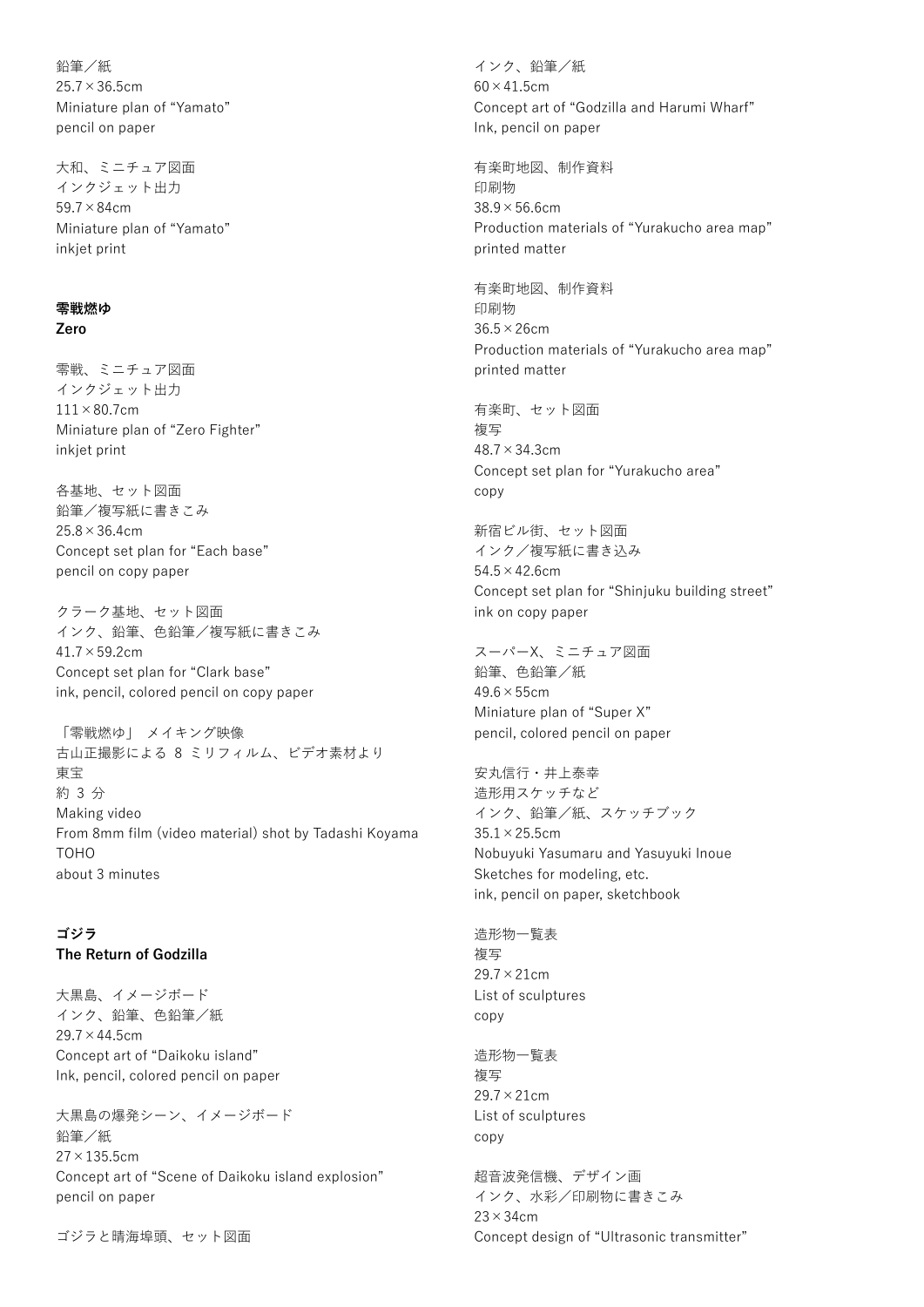ink, watercolor on printed matter

超音波発信機、ミニチュア図面 青焼き 59.3×84.3cm Miniature plan of "Ultrasonic transmitter" blueprint

三原山火口に誘導されるゴジラ、イメージボード 鉛筆/紙  $13\times$  29.5cm Concept art of "Godzilla guided to Mt. Mihara Crater" pencil on paper

三原山火口、イメージボード インク、鉛筆、水彩/紙  $23.5 \times 35.5$ cm Concept art of "Mt. Mihara Crater" ink, pencil, watercolor on paper

伊豆大島地図、制作資料 インク/印刷物に書きこみ 28.1×19.3cm Production materials of "Izu Oshima map" ink on printed matter

三原山火口に誘導されるゴジラ、セット図面 マーカー/紙 25×36cm Concept set plan for"Godzilla guided to Mt. Mihara Crater" marker on paper

火口に落ちるゴジラ、セット図面 鉛筆/紙  $27.5 \times 59.3$ cm Concept set plan for "Godzilla falling into the crater" pencil on paper

大黒島、ミニチュア検討用モデル 石膏、カポック  $92 \times 45 \times 23$ cm Model for miniature consideration,"Daikoku Island" plaster, kapok

三原山、ミニチュア検討用モデル 石膏、カポック  $39 \times 54 \times 11$ cm Model for miniature consideration, "Mt. Mihara" plaster, kapok

## **首都消失 TOKYO BLACKOUT**

造形物一覧表 インク、鉛筆、色鉛筆/複写紙に書きこみ 25.5×18.2cm List of sculptures

ink, pencil, colored pencil on copy paper

雲、イメージボード 鉛筆、水彩/紙 16.4×28.6cm Concept art of "Clouds" pencil, watercolor on paper

雲、イメージボード 鉛筆、水彩/紙  $25.6 \times 11.2$ cm Concept art of "Clouds" pencil, watercolor on paper

雲、イメージボード 鉛筆、水彩/紙、写真貼りつけ  $18.3 \times 30.4$ cm Concept art of "Clouds" pencil, watercolor on paper, paste photo

雲、イメージボード 鉛筆、水彩/紙 26.2×39.5cm Concept art of "Clouds" pencil, watercolor on paper

イメージボード集 複写  $41.9 \times 29.8$ cm Concept arts copy

画角検証用図面 鉛筆、水彩/トレーシングペーパー  $25.4 \times 51.7$ cm Plan for angle of view verification pencil, watercolor on tracing paper

首都圏地図、制作資料 インク、水彩/印刷物に書きこみ  $61.5 \times 77.3$ cm Production materials of "Metropolitan area map" ink, watercolor on printed matter

渦巻雲、セット図面 インク、鉛筆/紙  $41.9 \times 25.4$ cm Concept set plan for "Swirl cloud" ink, pencil on paper

降下する雲、セット図面 インク、鉛筆/紙 25.5×41.8cm Concept set plan for "Falling clouds" ink, pencil on paper

雲上の飛行機、イメージボード 鉛筆/紙、板に貼りつけ  $40.3 \times 51.3$ cm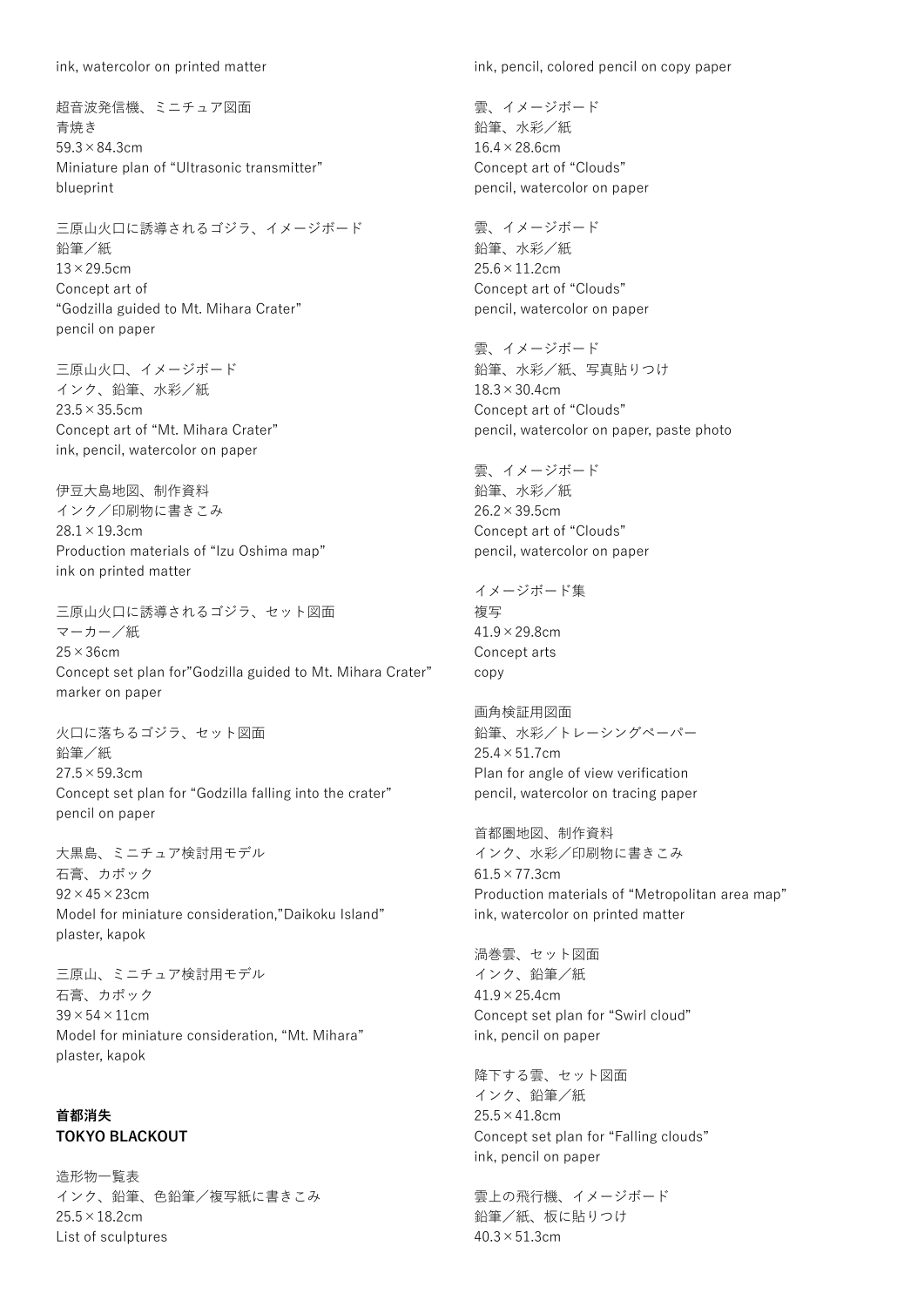Concept set plan for "Airplane on the clouds" pencil on paper, paste on board

## **竹取物語**

**Princess from the Moon**

絵コンテ集 複写 25.7×18.3cm Concept arts copy

絵コンテ集 複写 25.7×18.3cm Concept arts copy

炎上する森林、イメージボード インク、鉛筆、水彩/紙 13.7×23cm Concept art of "Burning forest" ink, pencil, watercolor on paper

落下する宇宙船、セット図面 インク、鉛筆/紙 25.7×36.5cm Concept set plan for "Falling spacecraft" ink, pencil on paper

月からの使い、イメージ画 インク、鉛筆/紙 30.2×23.3cm Concept art of "Messenger from the moon" ink, pencil on paper

円盤、ミニチュア図面 インク、鉛筆/複写紙に書きこみ 29.6×42.1cm Miniature plan of "Flying saucer" ink, pencil on copy paper

円盤、ミニチュア図面 鉛筆/複写紙に書きこみ  $75.8 \times 86.1$ cm Miniature plan of "Flying saucer" pencil on copy paper

円盤、デザイン画 鉛筆/紙 24×35cm Concept design of "Flying saucer" pencil on paper

円盤、デザイン画 鉛筆/紙  $23 \times 34$ cm Concept design of "Flying saucer" pencil on paper

円盤、デザイン画 鉛筆/紙 23×31.5cm Concept design of "Flying saucer" pencil on paper

円盤、デザイン画 鉛筆/紙 21×28cm Concept design of "Flying saucer" pencil on paper

船と龍、イメージボード 鉛筆/紙 31.4×71.2cm Concept art of "Ship and Dragon" pencil on paper

円盤、ミニチュア検討用モデル カポック  $35 \times 36 \times 17$ cm Model for miniature consideration, "Flying saucer" kapok

円盤、ミニチュア検討用モデル カポック  $30.5 \times 30.5 \times 16.5$ cm Model for miniature consideration, "Flying saucer" Kapok

円盤、ミニチュア検討用モデル カポック  $32 \times 41.5 \times 18$ cm Model for miniature consideration, "Flying saucer" kapok

## **アナザーウェイ D 機関情報 Another Way**

潜水艦、ミニチュア図面 インクジェット出力  $29.8 \times 42.2$ cm Miniature plan of "Submarine" inkjet print

「アザナーウェイ D 機関情報」 メイキング映像 桜井景一撮影によるビデオ素材より 約 5 分 Making video from the video material shot by Keiichi Sakurai about 5 minutes

**電人ザボーガー Denjin Zaborger**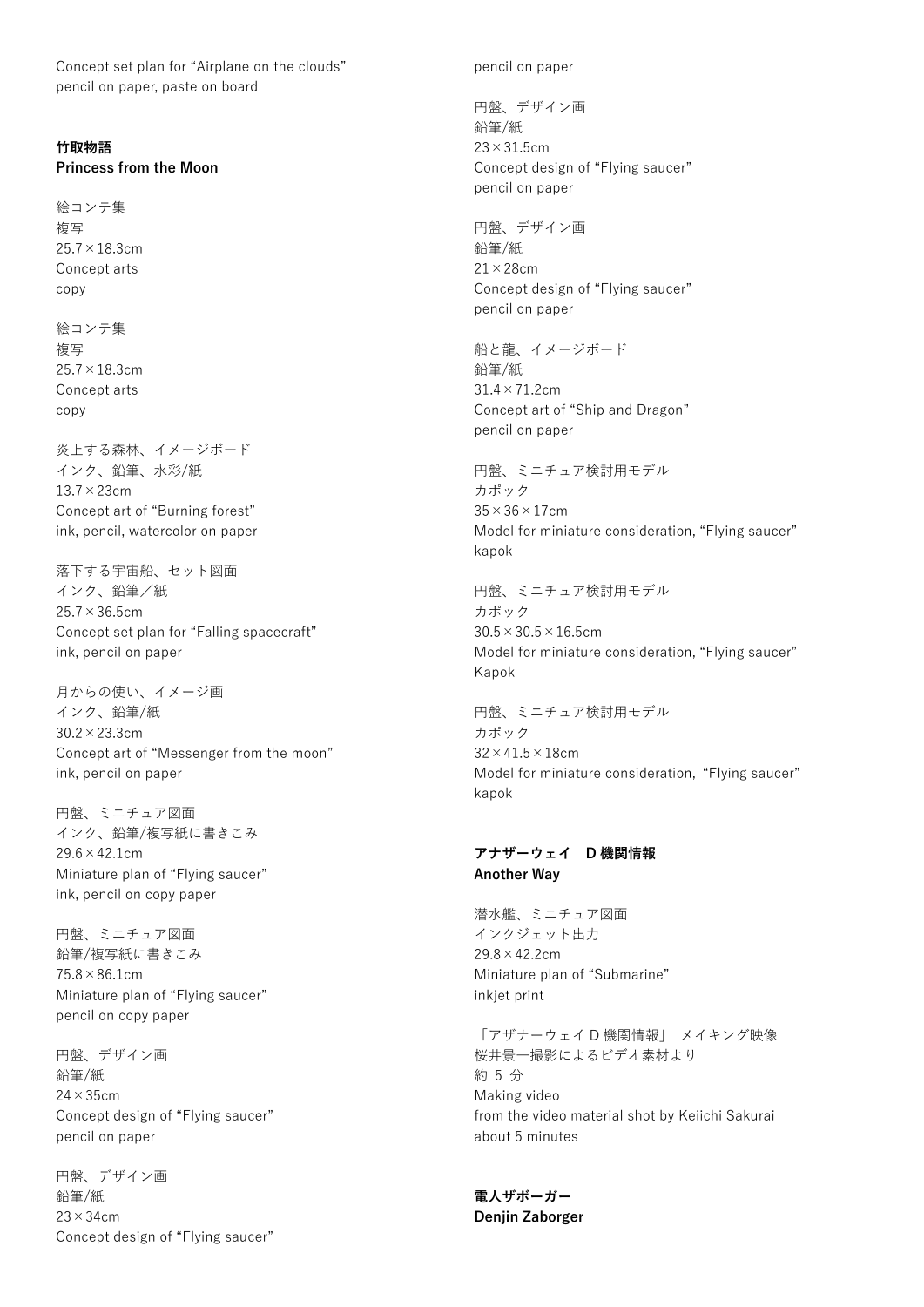ザボーガー、図面 鉛筆、色鉛筆/紙 38×27cm Plan of "Zaborger" pencil, colored pencil on paper

ザボーガー・頭部、図面 鉛筆/紙 34.6×27cm Plan of "Zaborger's head" pencil on paper

ザボーガー・頭部、図面 鉛筆/紙 34.7×28cm Plan of "Zaborger's head" pencil on paper

ザボーガー・頭部、図面 鉛筆/紙 34.8×27.3cm Plan of "Zaborger's head" pencil on paper

ザボーガー頭部、ラフスケッチ 鉛筆、色鉛筆/紙 27×37.8cm Plan of "Zaborger's head" pencil, colored pencil on paper

マシーンザボーガー、図面 インクジェット出力  $23.6 \times 44.8$ cm Plan of "Machine Zaborger (Motorcycle form)" inkjet print

マシーンザボーガー、図面 鉛筆/紙 27×38cm Plan of "Machine Zaborger (Motorcycle form)" pencil on paper

マシーンザボーガー、図面 インクジェット出力  $20.9 \times 29.5$ cm Plan of "Machine Zaborger (Motorcycle form)" inkjet print

マシーンザボーガー、図面 インクジェット出力 27.4×38cm Plan of "Machine Zaborger (Motorcycle form)" inkjet print

マシーンバッハ、図面 インクジェット出力 21×29.6cm Plan of "Machine Bach" inkjet print

マシーンザボーガー、図面 インクジェット出力  $21 \times 29.6$ cm Plan of "Machine Zaborger (Motorcycle form)" inkjet print

マシーンザボーガー、ラフスケッチ 鉛筆/紙  $22.4 \times 23.5$ cm Rough sketch of "Machine Zaborger (Motorcycle form)" pencil on paper

マシーンバッハ、デザイン画 インクジェット出力  $20.2 \times 27.8$ cm Concept design of "Machine Bach" inkjet print

## **恐竜大戦争アイゼンボーグ IZENBORG**

アイゼンボーグ号、デザイン画 複写 23.6×36.3cm Concept design of "Izenborg" copy

アイゼンボーグ号、ミニチュア図面 鉛筆/複写紙に書きこみ  $35.7 \times 40.7$ cm Miniature plan of "Izenborg" pencil on copy paper

アイゼンボーグ号、ミニチュア図面 鉛筆/複写紙に書きこみ 37.6×43.5cm Miniature plan of "Izenborg" pencil on copy paper

ローリングカッター、ミニチュア 金属 11.5×11.5cm Miniature of "Rolling cutter" metal

# **ガメラ 2 レギオン襲来 Gamera 2 "Advent of Legion"**

CH-47J チヌーク、制作資料 鉛筆、マーカー/複写紙に書きこみ  $29.6 \times 41.8$ cm Production materials of "CH-47J Chinook" pencil, marker on copy paper

CH-47J チヌーク、図面 インクジェット出力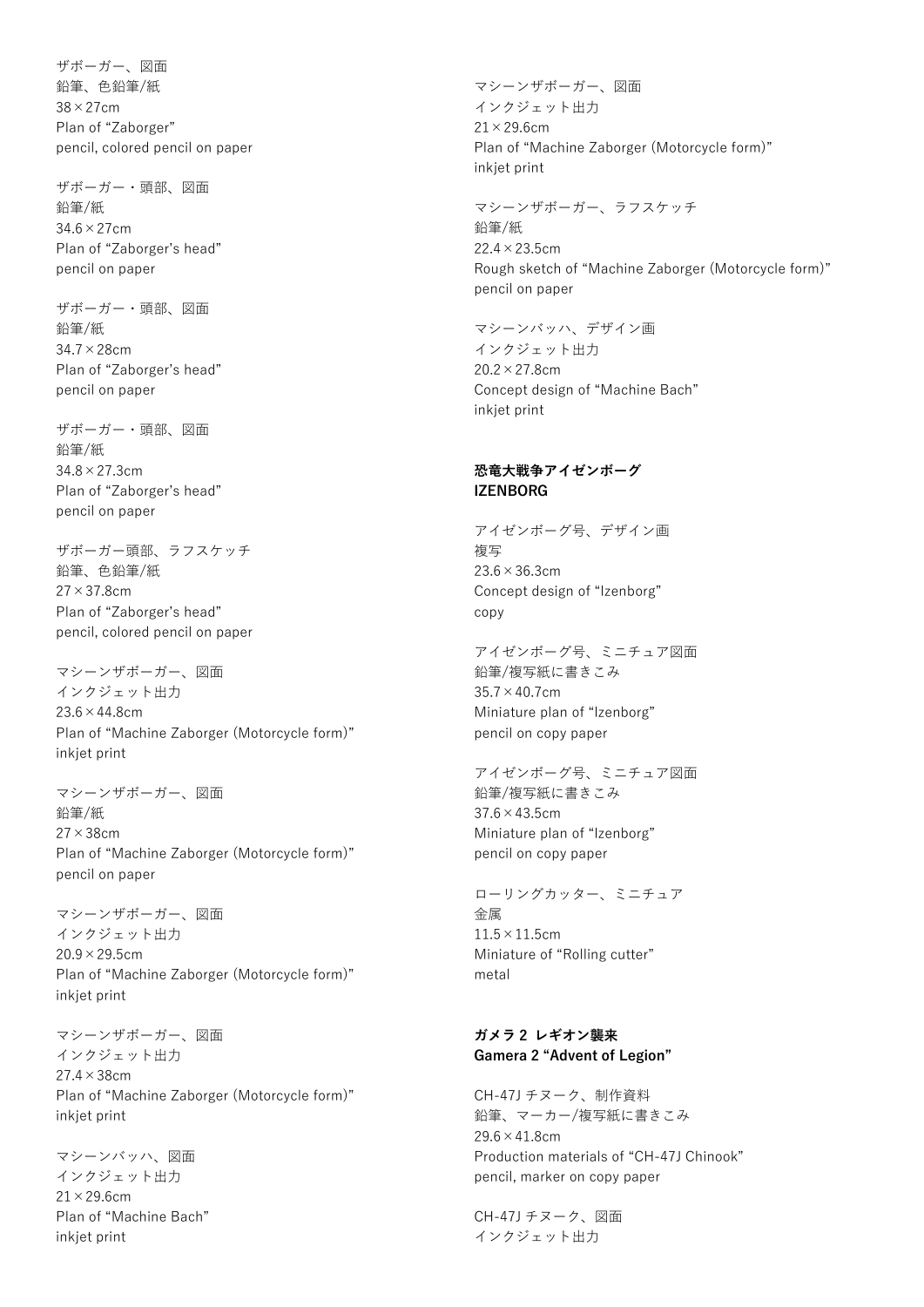$21.1 \times 29.7$ cm Plan of "CH-47J Chinook" inkjet print

CH-47J チヌーク、図面 インクジェット出力  $21 \times 29.6$ cm Plan of "CH-47J Chinook" inkjet print

CH-47J チヌーク、図面 鉛筆/紙  $21 \times 29.6$ cm Plan of "CH-47J Chinook" pencil on paper

CH-47J チヌーク、図面 鉛筆/紙  $21 \times 29.6$ cm Plan of "CH-47J Chinook" pencil on paper

絵コンテ(樋口真嗣による) 色鉛筆/複写紙に書きこみ 29.7×21cm Storyboards (by Shinii Higuchi) colored pencil on copy paper

## **ウルトラマンティガ ULTRAMAN TIGA**

アートデッセイ号、デザイン画 インクジェット出力  $25.6 \times 36.4$ cm Concept design of "Artdessei" inkjet print

ピーパー、デザイン画 インク、鉛筆/複写紙に書きこみ  $25.7 \times 36.4$ cm Concept design of "Peeper" ink, pencil on copy paper

ピーパー、ミニチュア図面 鉛筆/複写紙に書きこみ  $25.6 \times 36.3$ cm Miniature plan of "Peeper" pencil on copy paper

# **ウルトラマンダイナ ULTRAMAN DYNA**

ガッツディグ、デザイン画 インクジェット出力 25.6×36.3cm Concept design of "Guts Dig" inkjet print

ガッツディグ、デザイン画 インクジェット出力  $25.7 \times 36.4$ cm Concept design of "Guts Dig" inkjet print

## **ウルトラマンガイア ULTRAMAN GAIA**

ピースキャリー、ミニチュア図面 鉛筆/複写紙に書きこみ 25.7×36.2cm Miniature plan of "Peace Carry" pencil on copy paper

ピースキャリー、ミニチュア図面 インクジェット出力 28.8×36.2cm Miniature plan of "Peace Carry" inkjet print

ピースキャリー・タイヤ部分、ミニチュア図面 インクジェット出力  $25.7 \times 36.4$ cm Miniature plan of "Tire part, Peace Carry" inkjet print

ピースキャリー、ミニチュア図面 インク、鉛筆、マーカー/複写紙に書きこみ  $25.7 \times 36.3$ cm Miniature plan of "Peace Carry" ink, pencil, marker on copy paper

ピースキャリー、ミニチュア図面 鉛筆、マーカー/複写紙に書きこみ 35.4×73.3cm Miniature plan of "Peace Carry" pencil, marker on copy paper

ピースキャリー、配線図 鉛筆、マーカー/紙 25.7×36.3cm Wiring diagram of "Peace Carry" pencil, marker on paper

ピースキャリー・ロートドーム部分、図面 鉛筆、マーカー/紙 25.7×36.3cm Plan of "Rohto dome part, Peace Carry" pencil, marker on paper

ピースキャリー、図面 鉛筆/紙 25.7×36.3cm Plan of "Rohto dome part, Peace Carry" pencil, marker on paper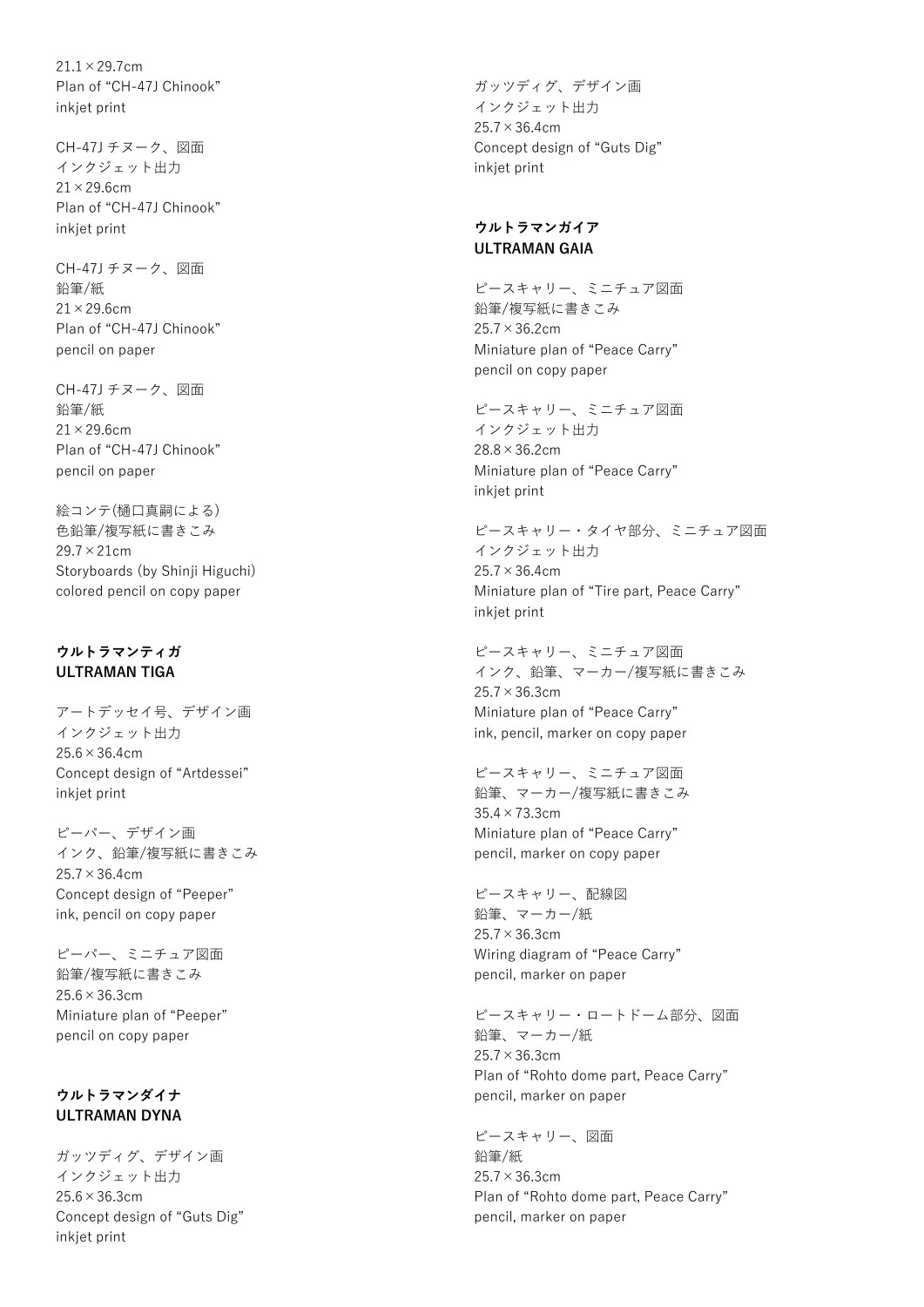ピースキャリー・コンテナ部分、図面 インク/紙 25.7×36.3cm Plan of "Container part, Peace Carry" ink on paper

## **ゴジラ×メガギラス G 消滅作戦 Godzilla vs. Megaguiru**

グリフォン、デザイン画 インクジェット出力  $21 \times 29.5$ cm Concept design of "Griffon" inkjet print

グリフォン、ミニチュア図面 インクジェット出力 21×29.7cm Miniature plan of "Griffon" inkjet print

グリフォン、撮影用ミニチュア FRP、ほか  $62 \times 15 \times 60$ cm Miniature for shooting, "Griffon" FRP, etc.

宝塚ファミリーランド、イメージボード インク、鉛筆、水彩/紙 38.2×53.6cm Concept art of "Takarazuka Family Land" Ink, pencil, watercolor on paper Takarazuka Family Land

アルファ企画時代の資料一式 A set of materials from the Alpha Kikaku era

井上泰幸 自作の机(製図台) Drafting table by Yasuyuki Inoue

井上玲子 作品名不詳 1984 年頃 2 点 1 組:177×45.5cm(左)、178×44cm(右) 台座:2 台、ともに 90×90cm アルミ 世田谷美術館蔵 Reiko Inoue "Title unknown" around 1984 aluminum Collection of Setagaya Art Museum

井上泰幸インタビュー映像 ノーマン・イングランド提供によ る映像素材より 約 7 分 Interview video with Yasuyuki Inoue from video material provided by Norman England about 7 minutes

大水槽を使った爆発表現の再現ドキュメンタリー ノーマン・ イングランド提供による映像素材より 約 7 分 Reproduction documentary of explosion expression using a large aquarium from video material provided by Norman England about 7 minutes

#### **第 5 章**

**井上作品を体感する ―岩田屋ミニチュアセットと戦艦三笠 3D データ 2021-2022 Experience Inoue's Work ―Iwataya miniature set and** 

**"3D Digital Archive Data for the Model of the Battleship Mikasa"**

岩田屋再現ミニチュアセット 2022 年 マーブリングファインアーツ制作 空の大怪獣ラドン 1956 Miniature set of "Iwataya (department store) Reproduction" 2022 Produced by Marbling Fine Arts Co., Ltd. Rodan 1956 島倉二千六 岩田屋再現ミニチュアセット背景画(ホリゾント) インクジェット出力 700×1900cm 空の大怪獣ラドン 1956 Fuchimu Shimakura Miniature set background picture (horizont) of "Iwataya (department store) Reproduction" inkjet output Rodan 1956 島倉二千六

岩田屋再現ミニチュアセット背景画(原画) アクリル/カンヴァス  $121 \times 330.5$ cm 空の大怪獣ラドン 1956 Fuchimu Shimakura Miniature set background picture (original picture) of "Iwataya (department store) Reproduction" acrylic on Canvas Rodan 1956

岩田屋再現ミニチュアセット 制作メイキング映像 東宝